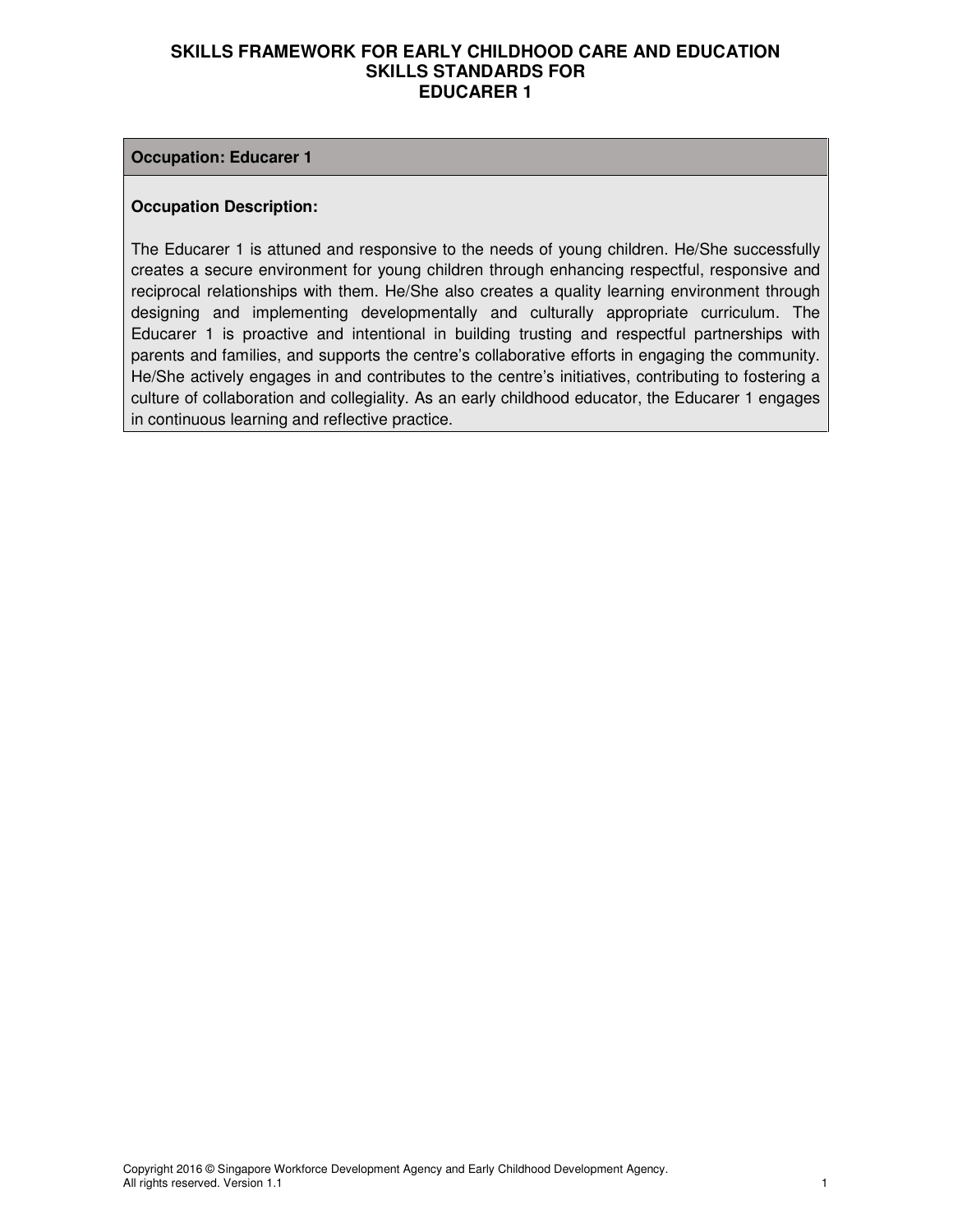The skills expected of the Educarer 1 are summarised below:

| <b>Skill Category*</b>                                | <b>Skills</b>                                                                                                                                                                                     |  |  |  |
|-------------------------------------------------------|---------------------------------------------------------------------------------------------------------------------------------------------------------------------------------------------------|--|--|--|
|                                                       | <b>Child Development</b>                                                                                                                                                                          |  |  |  |
|                                                       | <b>ECC-DCH-3001-1.1 Apply Understanding of How Children (birth to age 3)</b><br>Learn and Develop (Educarer 1)                                                                                    |  |  |  |
|                                                       | <b>Curriculum and Pedagogy</b><br><b>ECC-DCH-3002-1.1 Plan and Implement Developmentally Appropriate</b><br>Teaching, Learning and Care-giving Practices Aligned<br>to Curriculum Frameworks      |  |  |  |
|                                                       | ECC-DCH-3003-1.1 Apply Strategies to Observe and Document Children's<br>Learning                                                                                                                  |  |  |  |
|                                                       | <b>ECC-DCH-3004-1.1</b> Evaluate Teaching, Learning and Care-giving Practices                                                                                                                     |  |  |  |
|                                                       | <b>ECC-DCH-3005-1.1 Implement Differentiated Teaching and Learning</b><br>Strategies to Meet the Diverse Needs of Children<br>(Educarer 1)                                                        |  |  |  |
| Developing the<br><b>Child</b><br><b>Holistically</b> | <b>ECC-DCH-3006-1.1</b> Integrate Respectfulness, Responsiveness and<br>Reciprocity within the Curriculum (Educarer 1)                                                                            |  |  |  |
|                                                       | <b>Learning Environment</b><br><b>ECC-DCH-3007-1.1 Set Up Quality Learning Environments (Educarer 1)</b>                                                                                          |  |  |  |
|                                                       | <b>Interactions and Relationships.</b><br><b>ECC-DCH-3008-1.1 Foster Respectful, Responsive and Reciprocal</b><br>Interactions and Relationships with Each Child within a<br><b>Group Setting</b> |  |  |  |
|                                                       | ECC-DCH-3009-1.1 Support Children's Development of Secure<br>Attachments through Warm, Consistent and Nurturing<br>Care-giving (Educarer 1)                                                       |  |  |  |
|                                                       | <b>Health, Safety and Nutrition</b>                                                                                                                                                               |  |  |  |
|                                                       | ECC-DCH-3010-1.1 Adhere to Health, Safety, Nutritional and Hygiene<br>Standards and Procedures (Educarer 1)                                                                                       |  |  |  |
|                                                       | <b>Family and Community Partnerships</b>                                                                                                                                                          |  |  |  |
| Collaborating<br>with Families<br>and Community       | <b>ECC-CFC-3001-1.1</b> Promote the Continuity of Care and Education between<br>the Home and Centre                                                                                               |  |  |  |
|                                                       | <b>ECC-CFC-3002-1.1</b> Engage in Collaborative Projects with Community<br><b>Stakeholders</b>                                                                                                    |  |  |  |
| <b>Building</b>                                       | <b>Professional Mastery</b>                                                                                                                                                                       |  |  |  |
| <b>Professional</b>                                   | <b>ECC-BPC-3001-1.1</b> Engage in Continuous Learning and Reflective Practice                                                                                                                     |  |  |  |

Copyright 2016 © Singapore Workforce Development Agency and Early Childhood Development Agency. All rights reserved. Version 1.1 2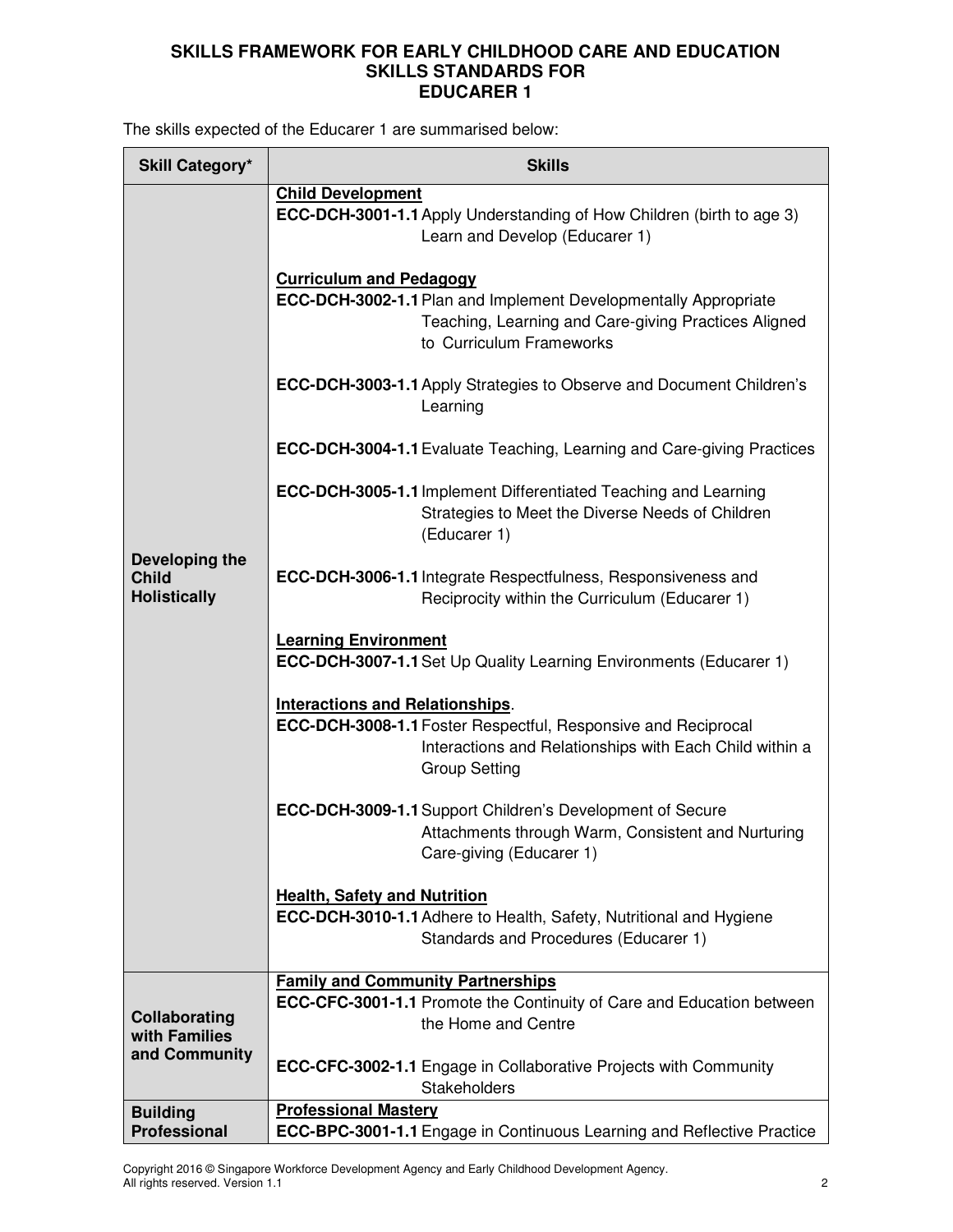| <b>Capacity</b><br><b>ES-PMD-103G-1</b><br>Apply Emotional Competence to Manage Self at the<br>Workplace<br><b>Professional Values and Ethics</b><br><b>ECC-BPC-3002-1.1</b> Demonstrate Ethical Behaviour and Professionalism<br><b>Teamwork and Collaboration</b><br><b>ECC-BOC-3001-1.1 Collaborate with Colleagues to Foster Positive</b><br><b>Workplace Relations (Educarer 1)</b><br>HRC-GEN-2001-1.1 Participate in a Work Team<br><b>Building</b><br><b>ES-IP-101G-1</b><br>Communicate and Relate Effectively at the Workplace<br>Organisational<br><b>Capacity</b><br>ECC-BOC-3002-1.1 Contribute to Fostering a Culture of Collaboration<br>through Engaging in Centre Initiatives and Programmes |  |                               |  |  |
|---------------------------------------------------------------------------------------------------------------------------------------------------------------------------------------------------------------------------------------------------------------------------------------------------------------------------------------------------------------------------------------------------------------------------------------------------------------------------------------------------------------------------------------------------------------------------------------------------------------------------------------------------------------------------------------------------------------|--|-------------------------------|--|--|
|                                                                                                                                                                                                                                                                                                                                                                                                                                                                                                                                                                                                                                                                                                               |  |                               |  |  |
|                                                                                                                                                                                                                                                                                                                                                                                                                                                                                                                                                                                                                                                                                                               |  |                               |  |  |
|                                                                                                                                                                                                                                                                                                                                                                                                                                                                                                                                                                                                                                                                                                               |  |                               |  |  |
|                                                                                                                                                                                                                                                                                                                                                                                                                                                                                                                                                                                                                                                                                                               |  |                               |  |  |
|                                                                                                                                                                                                                                                                                                                                                                                                                                                                                                                                                                                                                                                                                                               |  |                               |  |  |
|                                                                                                                                                                                                                                                                                                                                                                                                                                                                                                                                                                                                                                                                                                               |  |                               |  |  |
|                                                                                                                                                                                                                                                                                                                                                                                                                                                                                                                                                                                                                                                                                                               |  |                               |  |  |
|                                                                                                                                                                                                                                                                                                                                                                                                                                                                                                                                                                                                                                                                                                               |  |                               |  |  |
|                                                                                                                                                                                                                                                                                                                                                                                                                                                                                                                                                                                                                                                                                                               |  |                               |  |  |
|                                                                                                                                                                                                                                                                                                                                                                                                                                                                                                                                                                                                                                                                                                               |  |                               |  |  |
|                                                                                                                                                                                                                                                                                                                                                                                                                                                                                                                                                                                                                                                                                                               |  |                               |  |  |
|                                                                                                                                                                                                                                                                                                                                                                                                                                                                                                                                                                                                                                                                                                               |  |                               |  |  |
|                                                                                                                                                                                                                                                                                                                                                                                                                                                                                                                                                                                                                                                                                                               |  |                               |  |  |
|                                                                                                                                                                                                                                                                                                                                                                                                                                                                                                                                                                                                                                                                                                               |  |                               |  |  |
|                                                                                                                                                                                                                                                                                                                                                                                                                                                                                                                                                                                                                                                                                                               |  |                               |  |  |
|                                                                                                                                                                                                                                                                                                                                                                                                                                                                                                                                                                                                                                                                                                               |  | <b>Visioning and Planning</b> |  |  |
| <b>ECC-BOC-3003-1.1</b> Demonstrate Understanding of the Centre's Vision,                                                                                                                                                                                                                                                                                                                                                                                                                                                                                                                                                                                                                                     |  |                               |  |  |
| Mission and Values (Educarer 1)                                                                                                                                                                                                                                                                                                                                                                                                                                                                                                                                                                                                                                                                               |  |                               |  |  |

\* The definition of the ECCE Skill Category can be found in Annex 1.

The required performance needed to demonstrate achievement of each skill is further developed in terms of the 5 domains (Knowledge and Analysis, Application and Adaptation, Innovation and Value Creation, Social Intelligence and Ethics, and Learning to Learn), and the critical circumstances and contexts that the skill may be demonstrated (Range of Application). The detailed definitions of the 5 domains can be found in Annex 1.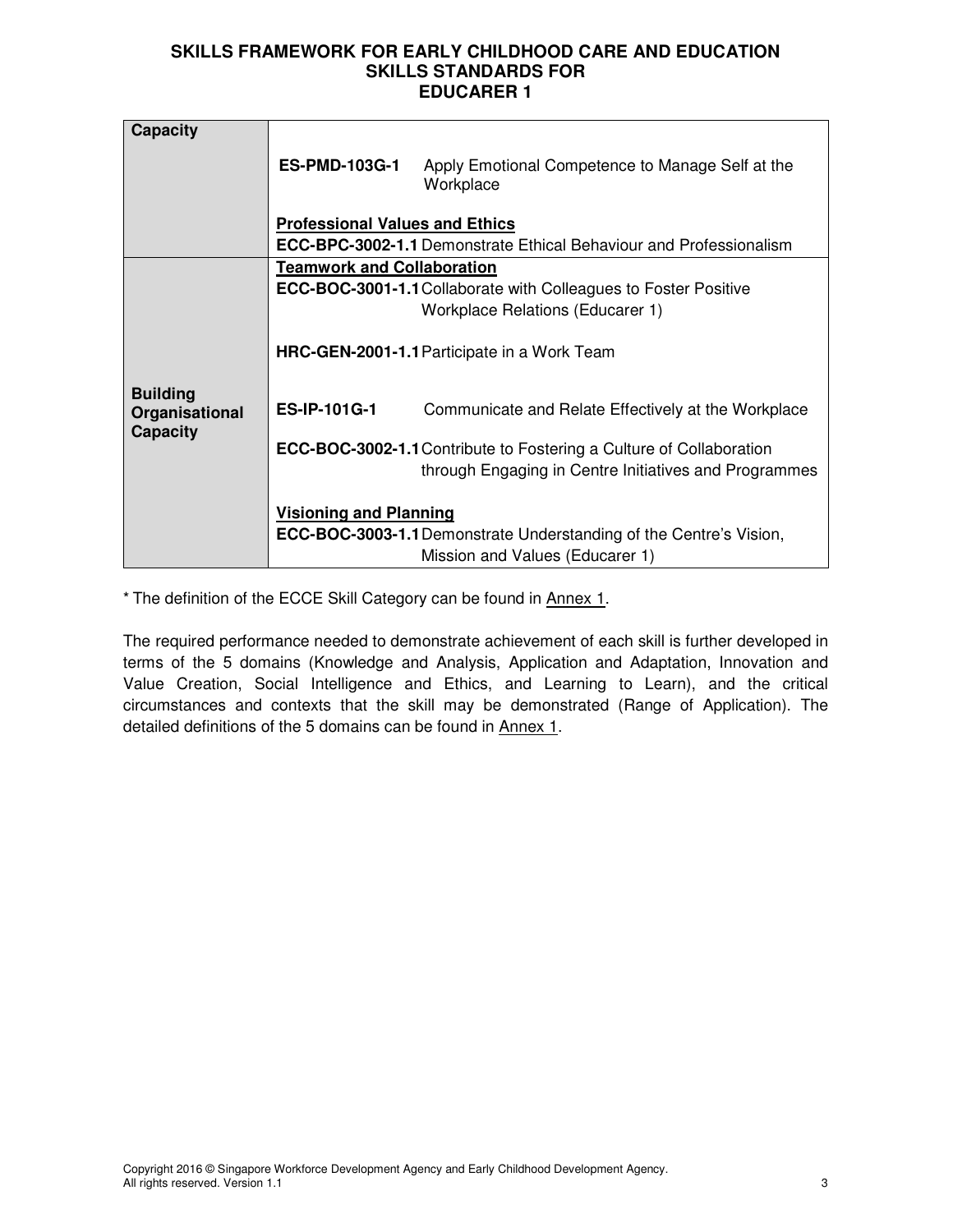| <b>Skill Code</b>                                                                                                                                                                                                                                           | ECC-DCH-3001-1.1                                                                                                                                           | <b>Skill Category</b>                                                                                                                     | Developing the Child<br>Holistically                                                                                                                                                                                                                                                                                                                                                                                                                 |
|-------------------------------------------------------------------------------------------------------------------------------------------------------------------------------------------------------------------------------------------------------------|------------------------------------------------------------------------------------------------------------------------------------------------------------|-------------------------------------------------------------------------------------------------------------------------------------------|------------------------------------------------------------------------------------------------------------------------------------------------------------------------------------------------------------------------------------------------------------------------------------------------------------------------------------------------------------------------------------------------------------------------------------------------------|
|                                                                                                                                                                                                                                                             |                                                                                                                                                            | <b>Sub-Skill Category</b><br>(where applicable)                                                                                           | <b>Child Development</b>                                                                                                                                                                                                                                                                                                                                                                                                                             |
| <b>Skill</b>                                                                                                                                                                                                                                                | <b>Develop</b>                                                                                                                                             |                                                                                                                                           | Apply Understanding of How Children (birth to age 3) Learn and                                                                                                                                                                                                                                                                                                                                                                                       |
| <b>Skill Description</b>                                                                                                                                                                                                                                    | on children's learning and development.                                                                                                                    |                                                                                                                                           | The skill describes the ability to apply contemporary theories, current<br>research and literature to support the growth, well-being, learning and<br>development of each child. It also includes the knowledge and<br>understanding of factors that affect the child's development such as the<br>impact of environments on early brain development and growth, different<br>aspects of children's development, and current research and key trends |
| Knowledge and<br><b>Analysis</b><br>It refers to gathering,<br>cognitive processing,<br>integration and inspection<br>of facts and information<br>required to perform the<br>work tasks and activities.                                                     | The ability to understand:<br>development and growth<br>$\bullet$<br>development of healthy habits<br>$\bullet$<br>$\bullet$<br>development<br>development | Different aspects of children's development<br>development and learning (birth to age 3)<br>Current research and key trends on children's | Contemporary explanations of how environments influence early brain<br>The importance of young children's emotional well-being and<br>Strengths-based views on the differences between typical and atypical<br>Factors that contribute to children's growth, well-being, learning and<br>learning and                                                                                                                                                |
| <b>Application and</b><br><b>Adaptation</b><br>It refers to the ability to<br>perform the work tasks<br>and activities required of<br>the occupation, and the<br>ability to react to and<br>manage the changes at<br>work.                                  | The ability to:<br>$\bullet$<br>children                                                                                                                   | the growth, well-being, learning and development of each child                                                                            | Apply knowledge of contemporary theories and literature to support<br>Apply knowledge of current research and literature to inform child<br>observation and planning for individuals as well as a specific group of                                                                                                                                                                                                                                  |
| <b>Innovation and</b><br><b>Value Creation</b><br>It refers to the ability to<br>generate purposive ideas<br>to improve work<br>performance and/or<br>enhance business values<br>that are aligned to<br>organisational goals.<br><b>Social Intelligence</b> | N/A<br>N/A                                                                                                                                                 |                                                                                                                                           |                                                                                                                                                                                                                                                                                                                                                                                                                                                      |
| and Ethics<br>It refers to the ability to<br>use affective factors in<br>leadership, relationship<br>and diversity<br>management guided by<br>professional codes of<br>ethics.                                                                              |                                                                                                                                                            |                                                                                                                                           |                                                                                                                                                                                                                                                                                                                                                                                                                                                      |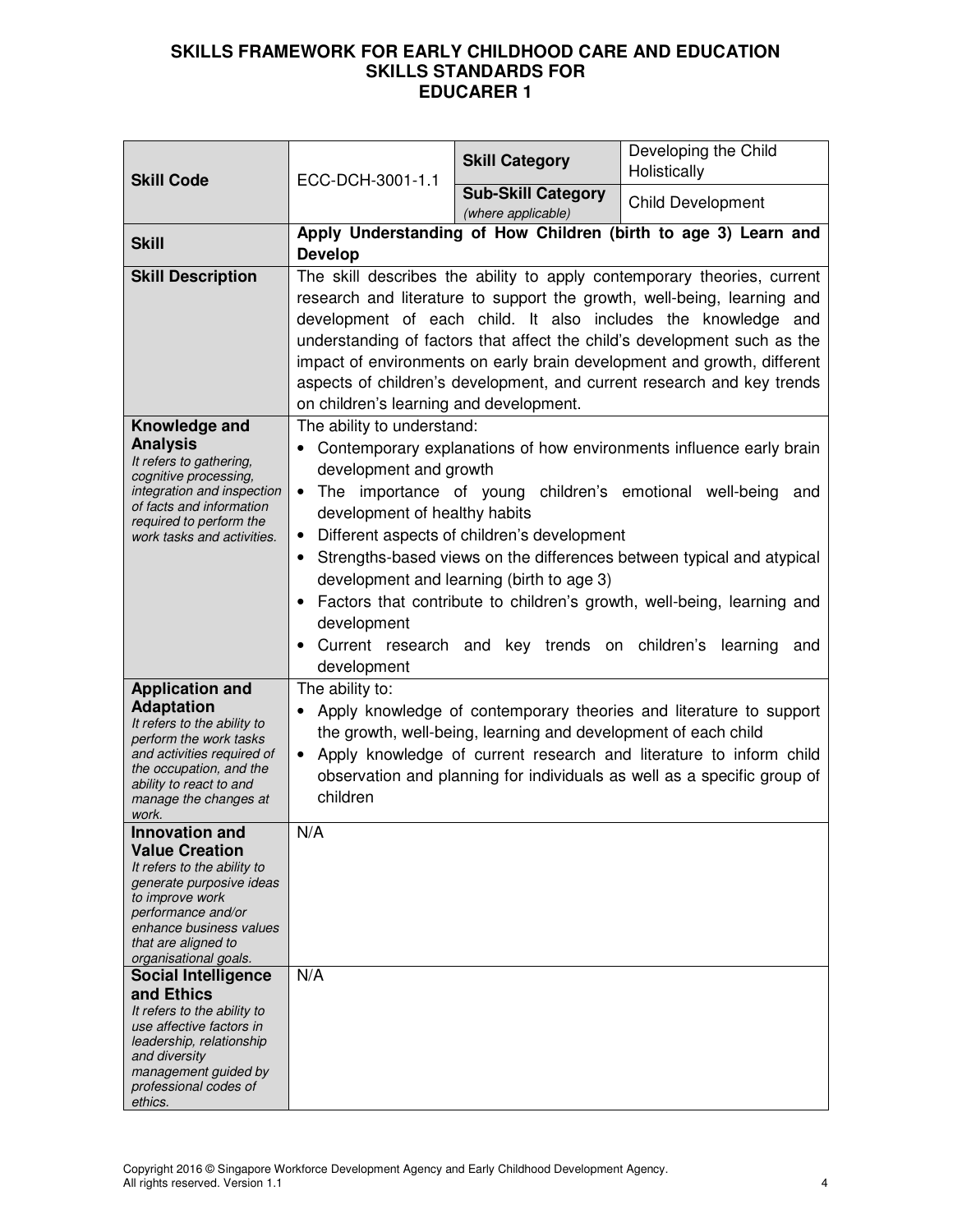|                                                         | N/A                                                                      |
|---------------------------------------------------------|--------------------------------------------------------------------------|
| <b>Learning to Learn</b><br>It refers to the ability to |                                                                          |
| develop and improve                                     |                                                                          |
| one's self within and<br>outside of one's area of       |                                                                          |
| work.                                                   |                                                                          |
| Range of                                                | Different aspects of children's development must include, but are not    |
| <b>Application</b>                                      | limited to:                                                              |
| (where applicable)<br>It refers to the critical         | Physical development                                                     |
| circumstances and                                       | Cognitive development                                                    |
| contexts that the skill<br>may be demonstrated.         | Social-emotional development                                             |
|                                                         |                                                                          |
|                                                         | Strengths-based views on the differences between typical and atypical    |
|                                                         | development and learning may include, but are not limited to:            |
|                                                         | • Understanding that children's learning is dynamic, complex and         |
|                                                         | holistic                                                                 |
|                                                         | Understanding that children demonstrate their learning in different      |
|                                                         | ways                                                                     |
|                                                         | Starting with what is present (rather than absent), and writing about    |
|                                                         | what works for the child                                                 |
|                                                         | Acknowledging that all children have strengths and abilities, and grow   |
|                                                         | and develop from their strengths and abilities                           |
|                                                         |                                                                          |
|                                                         | Factors that contribute to children's growth, well-being, learning and   |
|                                                         | development may include, but are not limited to:                         |
|                                                         | Individual characteristics (e.g. temperament, personality)               |
|                                                         | • Family (e.g. pertinent medical history, family background, home        |
|                                                         | environment)                                                             |
|                                                         | • Community                                                              |
|                                                         | <b>Language and Culture</b>                                              |
|                                                         |                                                                          |
|                                                         | While young children's physical growth and development may be            |
|                                                         | predictable, their other developmental needs may be less so. Child       |
|                                                         | development theories provide foundational understanding, but in reality, |
|                                                         | the nature of development is largely determined by the above-mentioned   |
|                                                         | factors, and that individual differences frequently exist and require    |
|                                                         | teachers to be observant, thoughtful and responsive.                     |
|                                                         |                                                                          |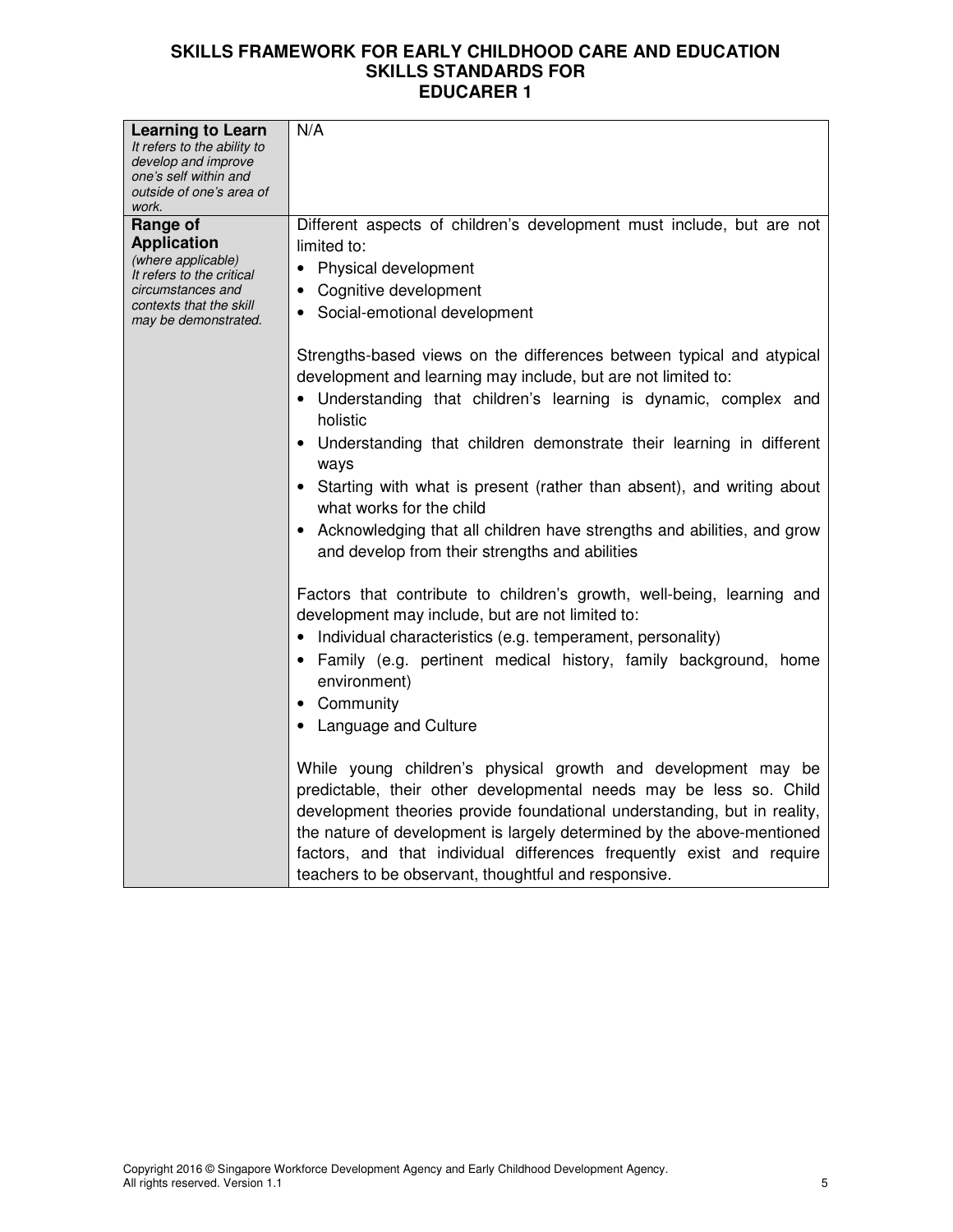| <b>Skill Code</b>                                                                                                                                                                                                             | ECC-DCH-3002-1.1                                                                                                           | <b>Skill Category</b>                                                                                                | Developing the Child<br>Holistically                                                                                                                                                                                                                                                                                                                                                                                                             |
|-------------------------------------------------------------------------------------------------------------------------------------------------------------------------------------------------------------------------------|----------------------------------------------------------------------------------------------------------------------------|----------------------------------------------------------------------------------------------------------------------|--------------------------------------------------------------------------------------------------------------------------------------------------------------------------------------------------------------------------------------------------------------------------------------------------------------------------------------------------------------------------------------------------------------------------------------------------|
|                                                                                                                                                                                                                               |                                                                                                                            | <b>Sub-Skill Category</b><br>(where applicable)                                                                      | Curriculum and Pedagogy                                                                                                                                                                                                                                                                                                                                                                                                                          |
| <b>Skill</b>                                                                                                                                                                                                                  | Plan<br>and<br><b>Frameworks</b>                                                                                           | <b>Implement Developmentally</b><br>Learning and Care-giving Approaches                                              | Appropriate Teaching,<br>Aligned to Curriculum                                                                                                                                                                                                                                                                                                                                                                                                   |
| <b>Skill Description</b>                                                                                                                                                                                                      |                                                                                                                            | young children as active participants in the learning process.                                                       | The skill describes the ability to apply suitable strategies in the planning<br>and implementation of developmentally appropriate teaching, learning<br>and care-giving practices to support the care and holistic development of<br>children. It takes into account the developmental stages and<br>backgrounds of children from birth to age 3, as well as the centre's<br>philosophy. It also includes employing various strategies to engage |
| Knowledge and<br><b>Analysis</b><br>It refers to gathering,<br>cognitive processing,<br>integration and inspection<br>of facts and information<br>required to perform the<br>work tasks and activities.                       | The ability to understand:<br>young children                                                                               | Developmental stages of children from birth to age 3<br>• Strategies to engage young children as active participants | Strategies to plan and implement developmentally appropriate<br>teaching, learning and care-giving approaches that meet the needs of                                                                                                                                                                                                                                                                                                             |
| <b>Application and</b><br><b>Adaptation</b><br>It refers to the ability to<br>perform the work tasks<br>and activities required of<br>the occupation, and the<br>ability to react to and<br>manage the changes at<br>work.    | The ability to:<br>philosophy<br>٠<br>children and centre philosophy<br>$\bullet$<br>the learning process                  |                                                                                                                      | Articulate how daily pedagogical practices are aligned to centre<br>Plan and implement teaching, learning and care-giving approaches,<br>taking into account the developmental stages and backgrounds of<br>Facilitate opportunities for young children to be active participants in                                                                                                                                                             |
| <b>Innovation and</b><br><b>Value Creation</b><br>It refers to the ability to<br>generate purposive ideas<br>to improve work<br>performance and/or<br>enhance business values<br>that are aligned to<br>organisational goals. | The ability to:<br>Refine teaching, learning and care-giving approaches to support the<br>holistic development of children |                                                                                                                      |                                                                                                                                                                                                                                                                                                                                                                                                                                                  |
| <b>Social Intelligence</b><br>and Ethics<br>It refers to the ability to<br>use affective factors in<br>leadership, relationship<br>and diversity<br>management guided by<br>professional codes of<br>ethics.                  | The ability to:                                                                                                            | teaching, learning and care-giving approaches                                                                        | Collaborate with colleagues to plan and implement appropriate                                                                                                                                                                                                                                                                                                                                                                                    |
| <b>Learning to Learn</b><br>It refers to the ability to<br>develop and improve<br>one's self within and<br>outside of one's area of<br>work.                                                                                  | N/A                                                                                                                        |                                                                                                                      |                                                                                                                                                                                                                                                                                                                                                                                                                                                  |

Copyright 2016 © Singapore Workforce Development Agency and Early Childhood Development Agency. All rights reserved. Version 1.1 6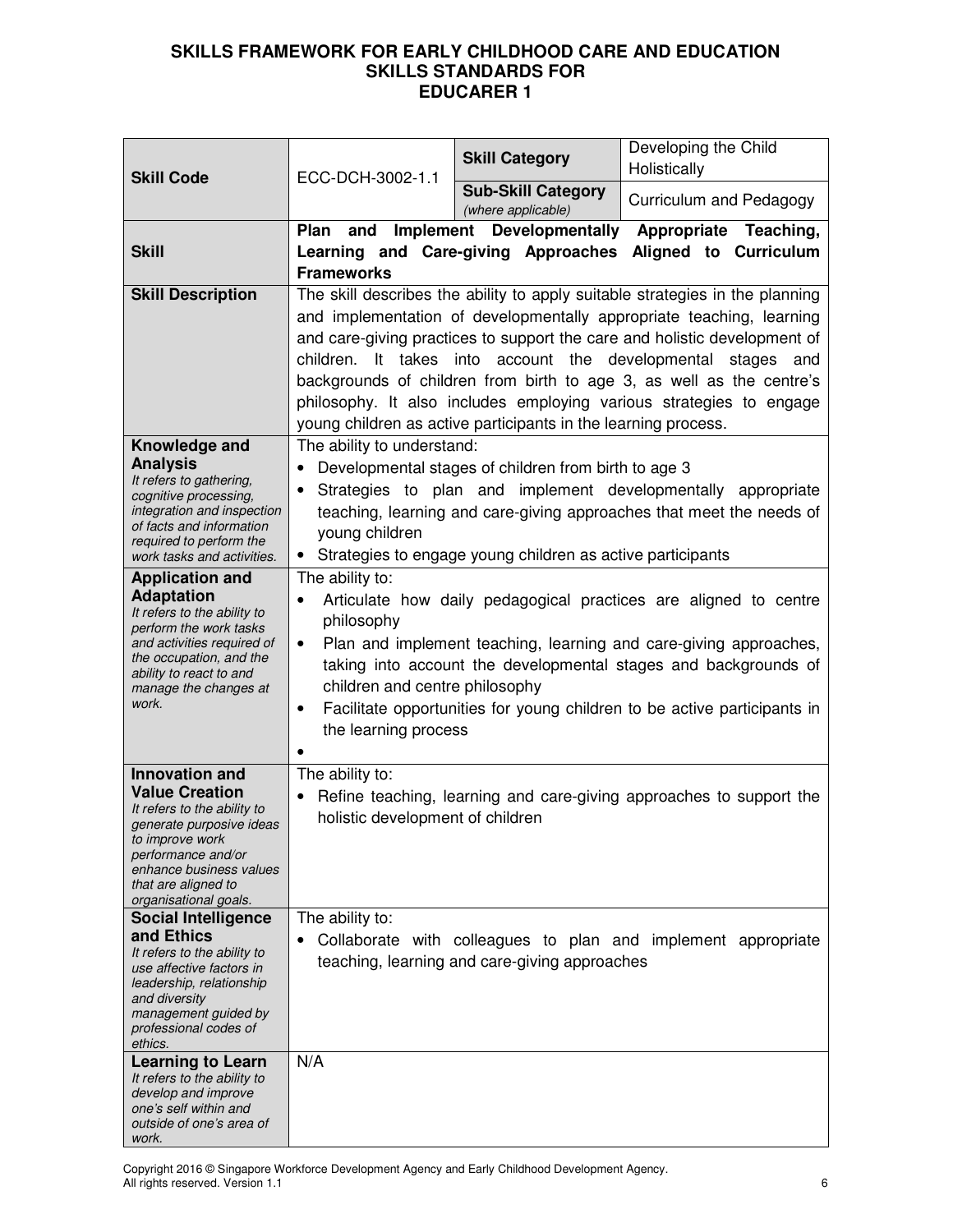| Range of<br><b>Application</b><br>(where applicable)<br>It refers to the critical<br>circumstances and<br>contexts that the skill<br>may be demonstrated. | Strategies to plan and implement developmentally appropriate teaching,<br>learning and care-giving practices that meet the needs of young children<br>may include, but are not limited to:<br>Utilising observations and documentation of children to<br>inform      |
|-----------------------------------------------------------------------------------------------------------------------------------------------------------|----------------------------------------------------------------------------------------------------------------------------------------------------------------------------------------------------------------------------------------------------------------------|
|                                                                                                                                                           | planning<br>Utilising strategies and resources to scaffold children's learning and<br>٠<br>development<br>Strategies to engage young children as active participants may include,<br>but are not limited to:<br>Utilising observations and documentation of children |
|                                                                                                                                                           | Allowing children to explore and indicate their interests<br>Utilising play as a medium for active participation                                                                                                                                                     |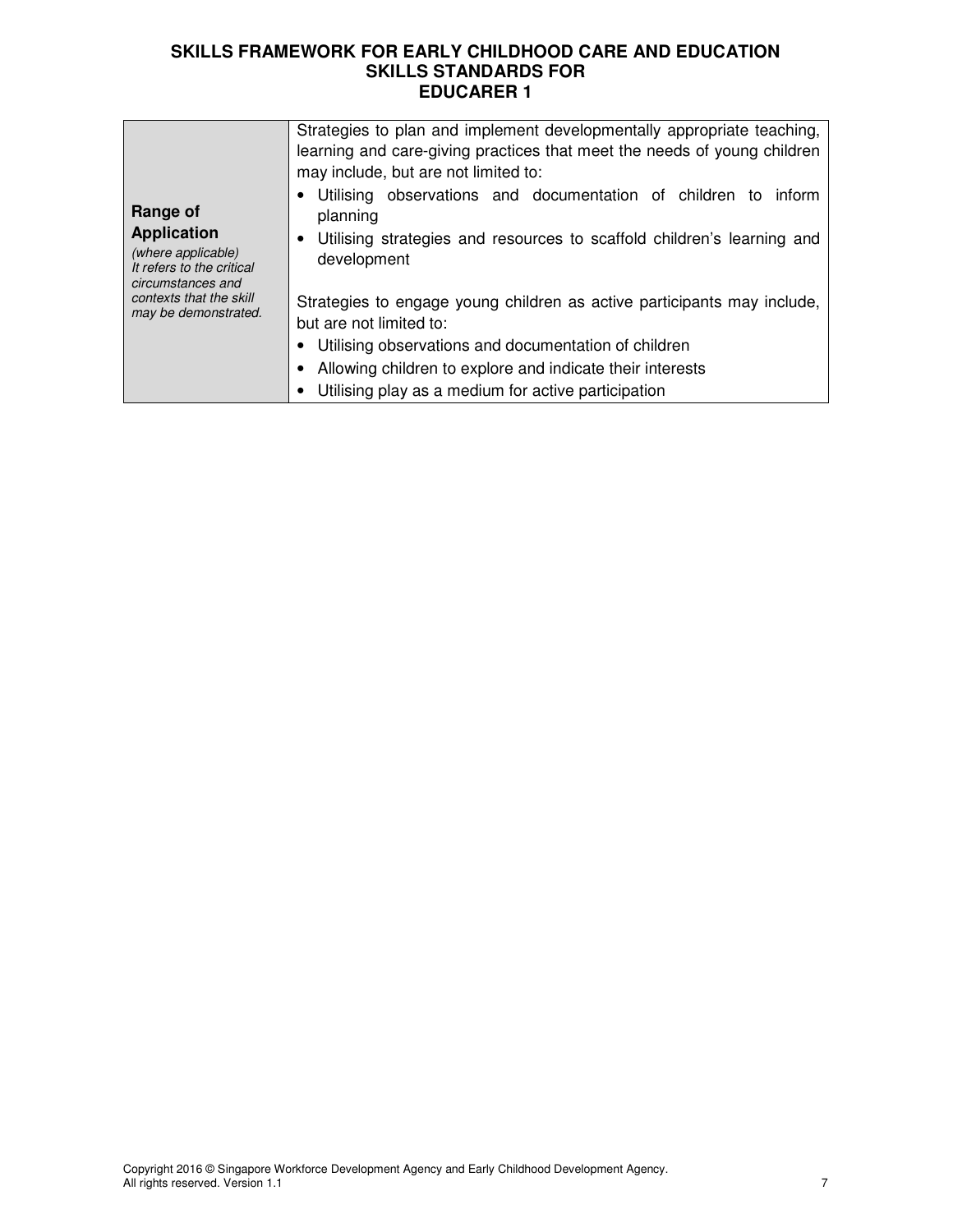| ECC-DCH-3003-1.1<br><b>Skill Code</b>                                                                                                                                                                                                                                                                                                                                                                                                         |                                                                                                                                                                                                                                                                                                                                                                                                                                                                                                                           | <b>Skill Category</b>                                         | Developing the Child<br>Holistically                                                                                                                                                                  |
|-----------------------------------------------------------------------------------------------------------------------------------------------------------------------------------------------------------------------------------------------------------------------------------------------------------------------------------------------------------------------------------------------------------------------------------------------|---------------------------------------------------------------------------------------------------------------------------------------------------------------------------------------------------------------------------------------------------------------------------------------------------------------------------------------------------------------------------------------------------------------------------------------------------------------------------------------------------------------------------|---------------------------------------------------------------|-------------------------------------------------------------------------------------------------------------------------------------------------------------------------------------------------------|
|                                                                                                                                                                                                                                                                                                                                                                                                                                               | <b>Sub-Skill Category</b><br>(where applicable)                                                                                                                                                                                                                                                                                                                                                                                                                                                                           | Curriculum and Pedagogy                                       |                                                                                                                                                                                                       |
| <b>Skill</b>                                                                                                                                                                                                                                                                                                                                                                                                                                  | Apply Strategies to Observe and Document Children's Learning                                                                                                                                                                                                                                                                                                                                                                                                                                                              |                                                               |                                                                                                                                                                                                       |
| <b>Skill Description</b>                                                                                                                                                                                                                                                                                                                                                                                                                      | The skill describes the ability to apply knowledge of observations and<br>documentations of children's learning and development to support the<br>learning and developmental needs of each child. It also includes<br>gathering observations from colleagues and families, evaluating<br>observations and documentations of children's learning, and developing<br>appropriate activities based on observations of children in the group.                                                                                 |                                                               |                                                                                                                                                                                                       |
| Knowledge and<br><b>Analysis</b><br>It refers to gathering,<br>cognitive processing,<br>integration and inspection<br>of facts and information<br>required to perform the<br>work tasks and activities.                                                                                                                                                                                                                                       | The ability to understand:<br>$\bullet$<br>children's learning<br>$\bullet$<br>$\bullet$<br>children's learning<br>$\bullet$<br>learning                                                                                                                                                                                                                                                                                                                                                                                  | Types of observation and documentation of children's learning | The purpose and benefits of observation and documentation of<br>How to analyse and interpret observations and documentations of<br>Guiding principles for observation and documentation of children's |
| <b>Application and</b><br><b>Adaptation</b><br>It refers to the ability to<br>perform the work tasks<br>and activities required of<br>the occupation, and the<br>ability to react to and<br>manage the changes at<br>work.                                                                                                                                                                                                                    | The ability to:<br>Apply knowledge of observations and documentations of children's<br>learning and development to inform practice<br>Conduct observations and documentations of children's learning using<br>$\bullet$<br>appropriate techniques<br>Support the planning process and develop appropriate activities based<br>$\bullet$<br>on observations of children in the group<br>Gather observations from colleagues and families to inform the<br>$\bullet$<br>planning process for individual child and the group |                                                               |                                                                                                                                                                                                       |
| <b>Innovation and</b><br><b>Value Creation</b><br>It refers to the ability to<br>generate purposive ideas<br>to improve work<br>performance and/or<br>enhance business values<br>that are aligned to<br>organisational goals.<br><b>Social Intelligence</b><br>and Ethics<br>It refers to the ability to<br>use affective factors in<br>leadership, relationship<br>and diversity<br>management guided by<br>professional codes of<br>ethics. | N/A<br>The ability to:<br>behaviour or refer to appropriate staff<br>$\bullet$<br>individual child and the group                                                                                                                                                                                                                                                                                                                                                                                                          |                                                               | Respond to questions from colleagues and families about children's<br>Collaborate with colleagues and families in the planning process for                                                            |
| <b>Learning to Learn</b><br>It refers to the ability to<br>develop and improve<br>one's self within and<br>outside of one's area of                                                                                                                                                                                                                                                                                                           | The ability to:<br>Reflect on and<br>$\bullet$<br>children's learning                                                                                                                                                                                                                                                                                                                                                                                                                                                     | evaluate                                                      | observations and documentations<br>0t                                                                                                                                                                 |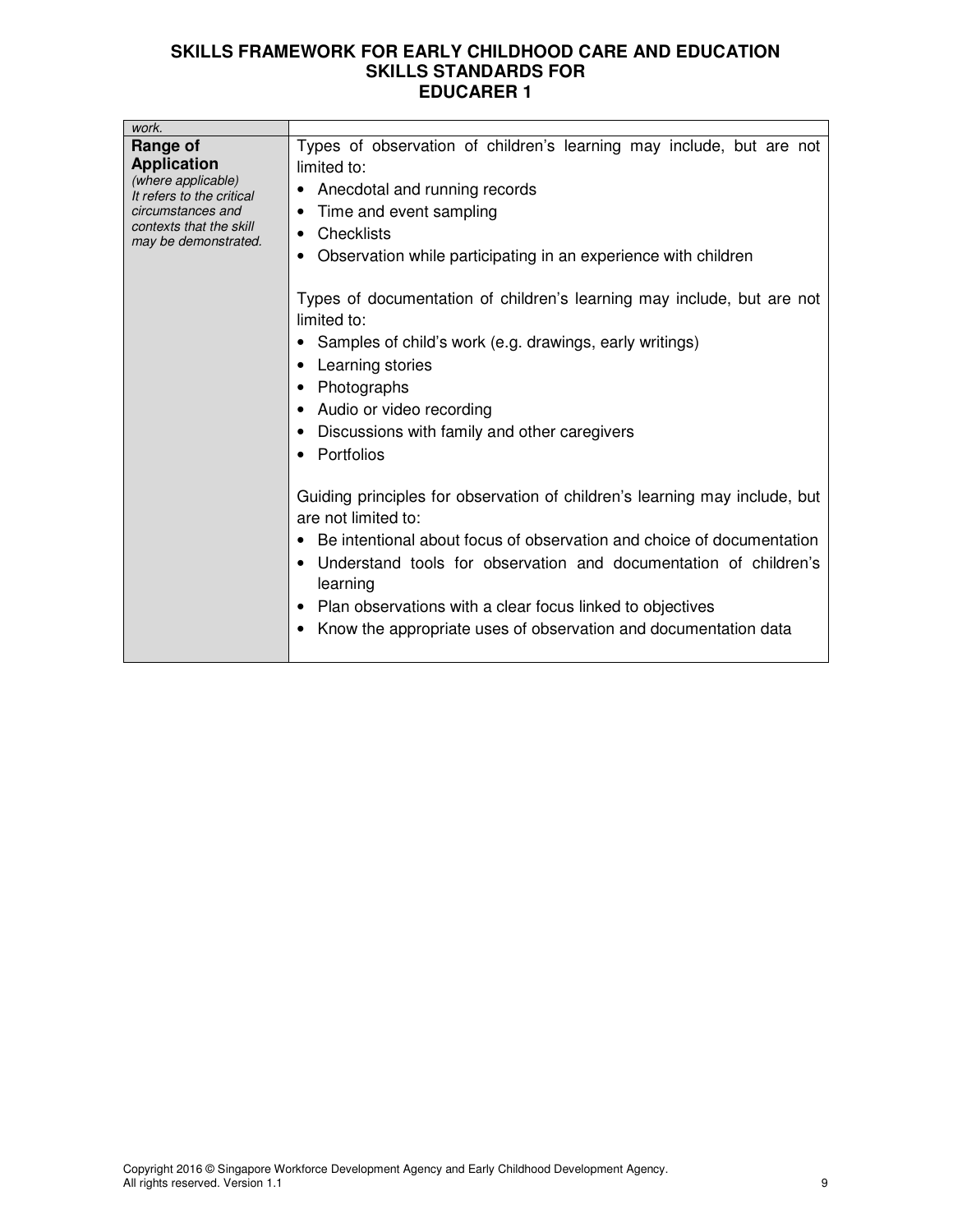|                                                       |                                                                        |                                                                   | Developing the Child                                                      |
|-------------------------------------------------------|------------------------------------------------------------------------|-------------------------------------------------------------------|---------------------------------------------------------------------------|
| <b>Skill Code</b>                                     | ECC-DCH-3004-1.1                                                       | <b>Skill Category</b>                                             | Holistically                                                              |
|                                                       |                                                                        | <b>Sub-Skill Category</b><br>(where applicable)                   | Curriculum and Pedagogy                                                   |
| <b>Skill</b>                                          | <b>Evaluate Teaching, Learning and Care-giving Approaches</b>          |                                                                   |                                                                           |
| <b>Skill Description</b>                              | The skill describes the ability to apply appropriate strategies in the |                                                                   |                                                                           |
|                                                       |                                                                        |                                                                   | evaluation of teaching, learning and care-giving practices to support the |
|                                                       |                                                                        |                                                                   | learning and developmental needs of each child. It also includes adopting |
|                                                       |                                                                        |                                                                   | best practices and engaging in reflective practice to refine and improve  |
|                                                       | these practices.                                                       |                                                                   |                                                                           |
| Knowledge and                                         | The ability to understand:                                             |                                                                   |                                                                           |
| <b>Analysis</b>                                       |                                                                        |                                                                   | The importance of evaluating teaching, learning and care-giving           |
| It refers to gathering,                               |                                                                        | approaches for continuous improvement                             |                                                                           |
| cognitive processing,<br>integration and inspection   |                                                                        |                                                                   | Strategies to evaluate teaching, learning and care-giving approaches      |
| of facts and information                              |                                                                        | Features of best practices for teaching, learning and care-giving |                                                                           |
| required to perform the                               | Methods of reflective practice<br>$\bullet$                            |                                                                   |                                                                           |
| work tasks and activities.<br><b>Application and</b>  | The ability to:                                                        |                                                                   |                                                                           |
| <b>Adaptation</b>                                     | $\bullet$                                                              | Evaluate, reflect and refine teaching, learning                   | and care-giving                                                           |
| It refers to the ability to                           |                                                                        |                                                                   | approaches to support the learning and developmental needs for each       |
| perform the work tasks                                | child                                                                  |                                                                   |                                                                           |
| and activities required of<br>the occupation, and the |                                                                        |                                                                   |                                                                           |
| ability to react to and                               |                                                                        |                                                                   |                                                                           |
| manage the changes at                                 |                                                                        |                                                                   |                                                                           |
| work.<br><b>Innovation and</b>                        | N/A                                                                    |                                                                   |                                                                           |
| <b>Value Creation</b>                                 |                                                                        |                                                                   |                                                                           |
| It refers to the ability to                           |                                                                        |                                                                   |                                                                           |
| generate purposive ideas                              |                                                                        |                                                                   |                                                                           |
| to improve work<br>performance and/or                 |                                                                        |                                                                   |                                                                           |
| enhance business values                               |                                                                        |                                                                   |                                                                           |
| that are aligned to<br>organisational goals.          |                                                                        |                                                                   |                                                                           |
| <b>Social Intelligence</b>                            | N/A                                                                    |                                                                   |                                                                           |
| and Ethics                                            |                                                                        |                                                                   |                                                                           |
| It refers to the ability to                           |                                                                        |                                                                   |                                                                           |
| use affective factors in<br>leadership, relationship  |                                                                        |                                                                   |                                                                           |
| and diversity                                         |                                                                        |                                                                   |                                                                           |
| management guided by<br>professional codes of         |                                                                        |                                                                   |                                                                           |
| ethics.                                               |                                                                        |                                                                   |                                                                           |
| <b>Learning to Learn</b>                              | The ability to:                                                        |                                                                   |                                                                           |
| It refers to the ability to                           | ٠                                                                      |                                                                   | Reflect on teaching, learning and care-giving approaches to improve       |
| develop and improve<br>one's self within and          | practices                                                              |                                                                   |                                                                           |
| outside of one's area of                              |                                                                        |                                                                   |                                                                           |
| work.                                                 |                                                                        |                                                                   |                                                                           |
| Range of                                              |                                                                        |                                                                   | Strategies to evaluate teaching, learning and care-giving approaches      |
| <b>Application</b><br>(where applicable)              | may include, but are not limited to:                                   |                                                                   |                                                                           |
| It refers to the critical                             | Self-monitoring<br>٠                                                   |                                                                   |                                                                           |
| Reflection on practices<br>circumstances and          |                                                                        |                                                                   |                                                                           |
| contexts that the skill                               |                                                                        | Feedback from peer observations by colleagues                     |                                                                           |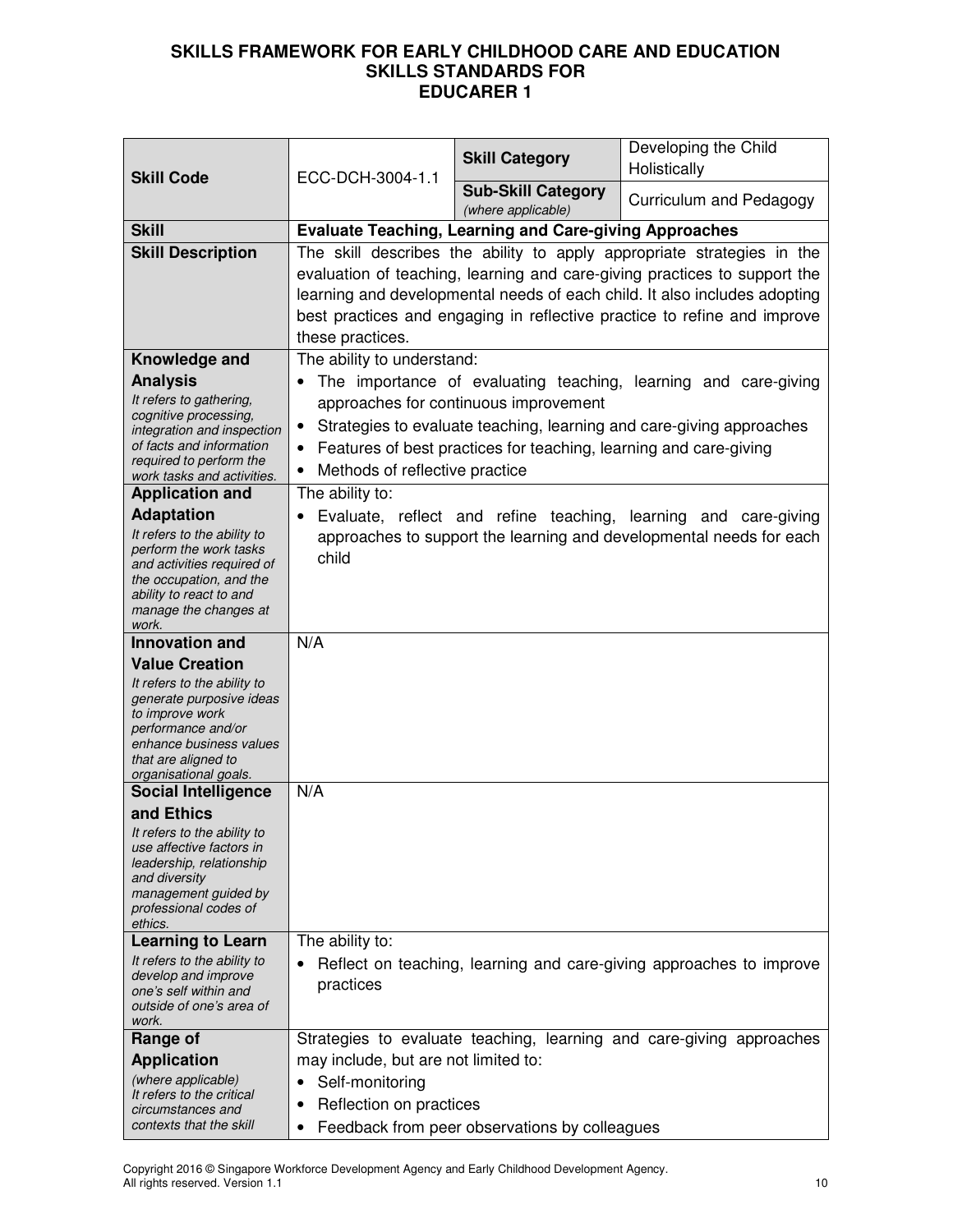| may be demonstrated. |                                                                       |
|----------------------|-----------------------------------------------------------------------|
|                      | Methods of reflective practice may include, but are not limited to:   |
|                      | Keeping records or journals                                           |
|                      | Sharing observations                                                  |
|                      | Peer review                                                           |
|                      | Evaluating observations of children                                   |
|                      |                                                                       |
|                      | Features of best practices for teaching, learning and care-giving may |
|                      | include, but are not limited to practices that are:                   |
|                      | Up-to-date                                                            |
|                      | Research-based                                                        |
|                      | Aligned to curriculum frameworks                                      |
|                      |                                                                       |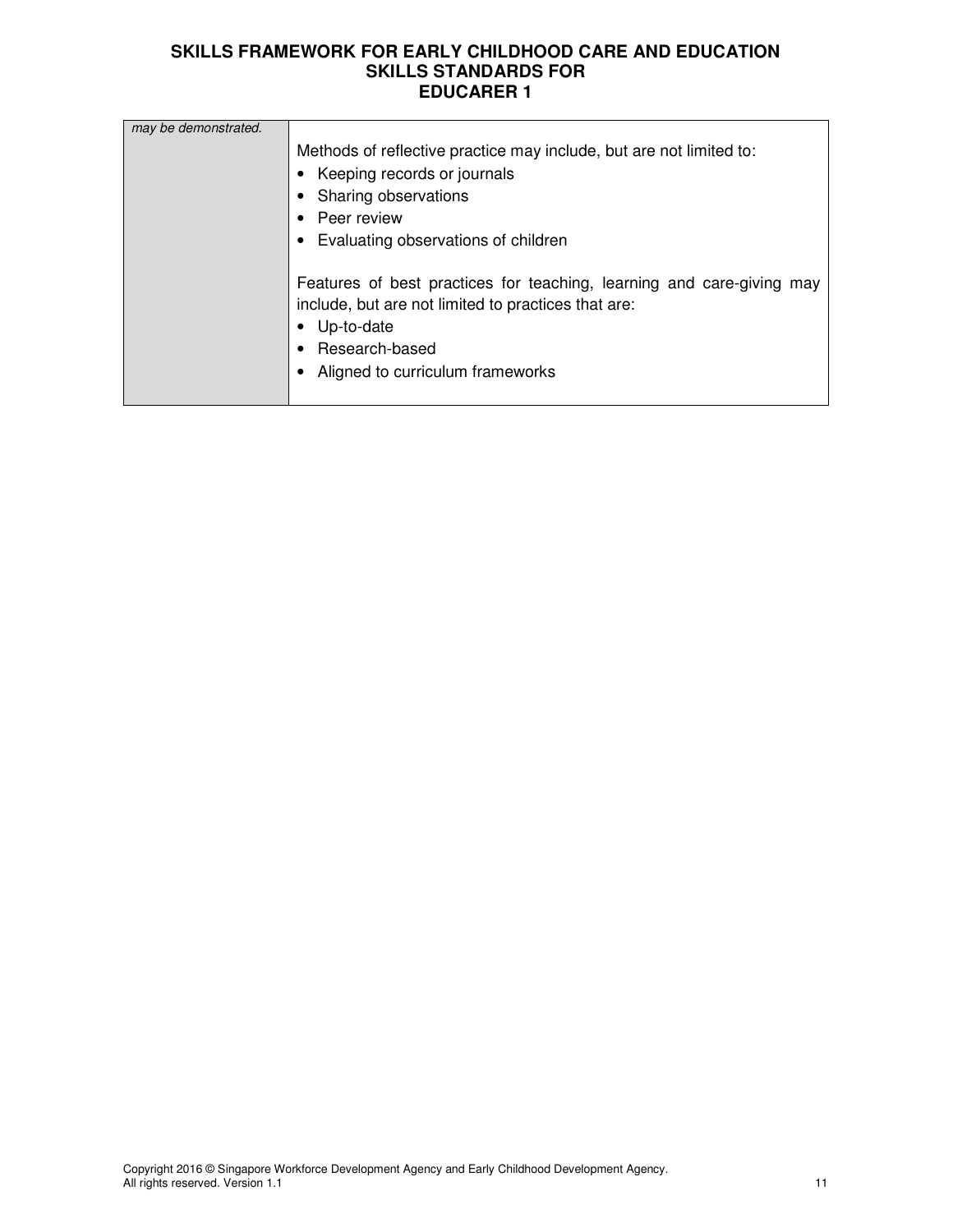| <b>Skill Code</b>                                            | ECC-DCH-3005-1.1                                                                                                                       | <b>Skill Category</b>                                              | Developing the Child<br>Holistically                                       |
|--------------------------------------------------------------|----------------------------------------------------------------------------------------------------------------------------------------|--------------------------------------------------------------------|----------------------------------------------------------------------------|
|                                                              |                                                                                                                                        | <b>Sub-Skill Category</b><br>(where applicable)                    | Curriculum and Pedagogy                                                    |
| <b>Skill</b>                                                 |                                                                                                                                        |                                                                    | Implement Differentiated Teaching and Learning Strategies to Meet          |
| <b>Skill Description</b>                                     |                                                                                                                                        | the Diverse Needs of Children (Educarer 1)                         | The skill describes the ability to plan and apply effective differentiated |
|                                                              |                                                                                                                                        |                                                                    | teaching and learning strategies in the design and delivery of lesson      |
|                                                              |                                                                                                                                        |                                                                    | plans to meet the diverse needs of children. It also includes developing a |
|                                                              | variety of teaching and learning methods by adapting and/or creating                                                                   |                                                                    |                                                                            |
|                                                              | resources for teaching and learning.                                                                                                   |                                                                    |                                                                            |
| Knowledge and<br><b>Analysis</b>                             | The ability to understand:<br>The diverse needs of children                                                                            |                                                                    |                                                                            |
| It refers to gathering,                                      | $\bullet$                                                                                                                              | Factors that contribute to each child's development                |                                                                            |
| cognitive processing,<br>integration and inspection          | Ways to differentiate instruction<br>٠                                                                                                 |                                                                    |                                                                            |
| of facts and information<br>required to perform the          |                                                                                                                                        | Differentiated teaching and learning strategies                    |                                                                            |
| work tasks and activities.                                   | ٠                                                                                                                                      | Support and resources needed to meet diverse needs of children     |                                                                            |
|                                                              |                                                                                                                                        |                                                                    | Planning for effective differentiated teaching and learning strategies     |
| <b>Application and</b>                                       | The ability to:                                                                                                                        |                                                                    |                                                                            |
| <b>Adaptation</b>                                            |                                                                                                                                        |                                                                    |                                                                            |
| It refers to the ability to<br>perform the work tasks and    | Develop a variety of teaching and learning methods and activities<br>Design and deliver lesson plans using differentiated teaching and |                                                                    |                                                                            |
| activities required of the<br>occupation, and the ability to | learning strategies to meet the diverse needs of children                                                                              |                                                                    |                                                                            |
| react to and manage the<br>changes at work.                  |                                                                                                                                        |                                                                    |                                                                            |
| <b>Innovation and</b>                                        | The ability to:                                                                                                                        |                                                                    |                                                                            |
| <b>Value Creation</b><br>It refers to the ability to         |                                                                                                                                        |                                                                    | Adapt and/or create resources for teaching and learning, to meet the       |
| generate purposive ideas<br>to improve work                  | diverse needs of children                                                                                                              |                                                                    |                                                                            |
| performance and/or                                           |                                                                                                                                        |                                                                    |                                                                            |
| enhance business values<br>that are aligned to               |                                                                                                                                        |                                                                    |                                                                            |
| organisational goals.<br><b>Social Intelligence</b>          | The ability to:                                                                                                                        |                                                                    |                                                                            |
| and Ethics                                                   |                                                                                                                                        | Respect and treat each child as an individual                      |                                                                            |
| It refers to the ability to<br>use affective factors in      |                                                                                                                                        |                                                                    |                                                                            |
| leadership, relationship<br>and diversity                    |                                                                                                                                        |                                                                    |                                                                            |
| management guided by                                         |                                                                                                                                        |                                                                    |                                                                            |
| professional codes of<br>ethics.                             |                                                                                                                                        |                                                                    |                                                                            |
| <b>Learning to Learn</b><br>It refers to the ability to      | The ability to:                                                                                                                        |                                                                    |                                                                            |
| develop and improve                                          |                                                                                                                                        |                                                                    | Reflect on effectiveness of teaching and learning methods and              |
| one's self within and<br>outside of one's area of            | activities                                                                                                                             |                                                                    |                                                                            |
| work.<br>Range of                                            |                                                                                                                                        | The diverse needs of children may include, but are not limited to: |                                                                            |
| <b>Application</b>                                           | Learning abilities                                                                                                                     |                                                                    |                                                                            |
| (where applicable)<br>It refers to the critical              | Learning styles                                                                                                                        |                                                                    |                                                                            |
| circumstances and<br>contexts that the skill                 |                                                                                                                                        |                                                                    | Medical, behavioural, developmental, learning or mental health issues      |

Copyright 2016 © Singapore Workforce Development Agency and Early Childhood Development Agency. All rights reserved. Version 1.1 12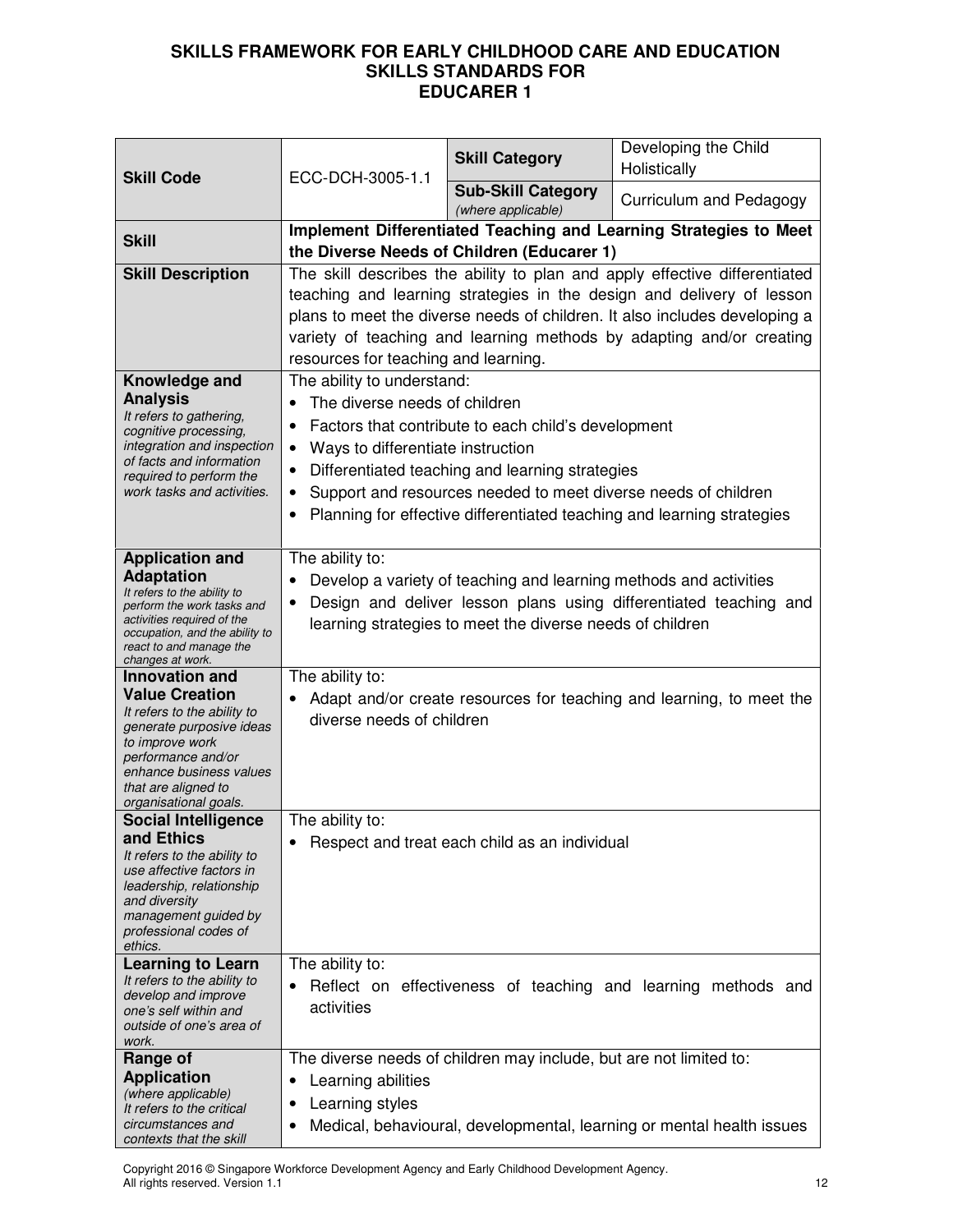| may be demonstrated. | • Culture, language, religion and family background                                                                                                                                                                                                                                                                                                                                                                                                                                                                                                                                                                                                                                                                                                                                                                                                                                                                                                                                                                                                                                                                                         |
|----------------------|---------------------------------------------------------------------------------------------------------------------------------------------------------------------------------------------------------------------------------------------------------------------------------------------------------------------------------------------------------------------------------------------------------------------------------------------------------------------------------------------------------------------------------------------------------------------------------------------------------------------------------------------------------------------------------------------------------------------------------------------------------------------------------------------------------------------------------------------------------------------------------------------------------------------------------------------------------------------------------------------------------------------------------------------------------------------------------------------------------------------------------------------|
|                      | Factors that contribute to each child's development may include, but are<br>not limited to:<br>Individual characteristics (e.g. temperament, personality, behavioural<br>style)<br>Family (e.g. pertinent medical history, family background)<br>Community<br>• Culture                                                                                                                                                                                                                                                                                                                                                                                                                                                                                                                                                                                                                                                                                                                                                                                                                                                                     |
|                      | Ways to differentiate instruction may include, but are not limited to:<br>• Content (what children learn) e.g. curriculum topics, concepts or<br>themes<br>• Process (how children learn) e.g. learning styles and preferences<br>Product (the end result of children's learning e.g. portfolios or<br>performance-based assessment)<br>• Learning environment (including physical and psychological elements)<br>e.g. flexible classroom layout, classroom management techniques<br>Differentiated teaching and learning strategies may include, but are not<br>limited to:<br>• Offering appropriate intervention or extension activities<br>• Offering choices to address children's interests and needs<br>• Working independently, in small groups or in large groups<br>Planning for effective differentiated teaching and learning strategies may<br>include, but is not limited to:<br>• Sound understanding of content or skill to be learnt<br>• Determining children's prior knowledge<br>• Choice of instructional methods and materials to address children's<br>needs<br>Assess children's understanding of content or skills |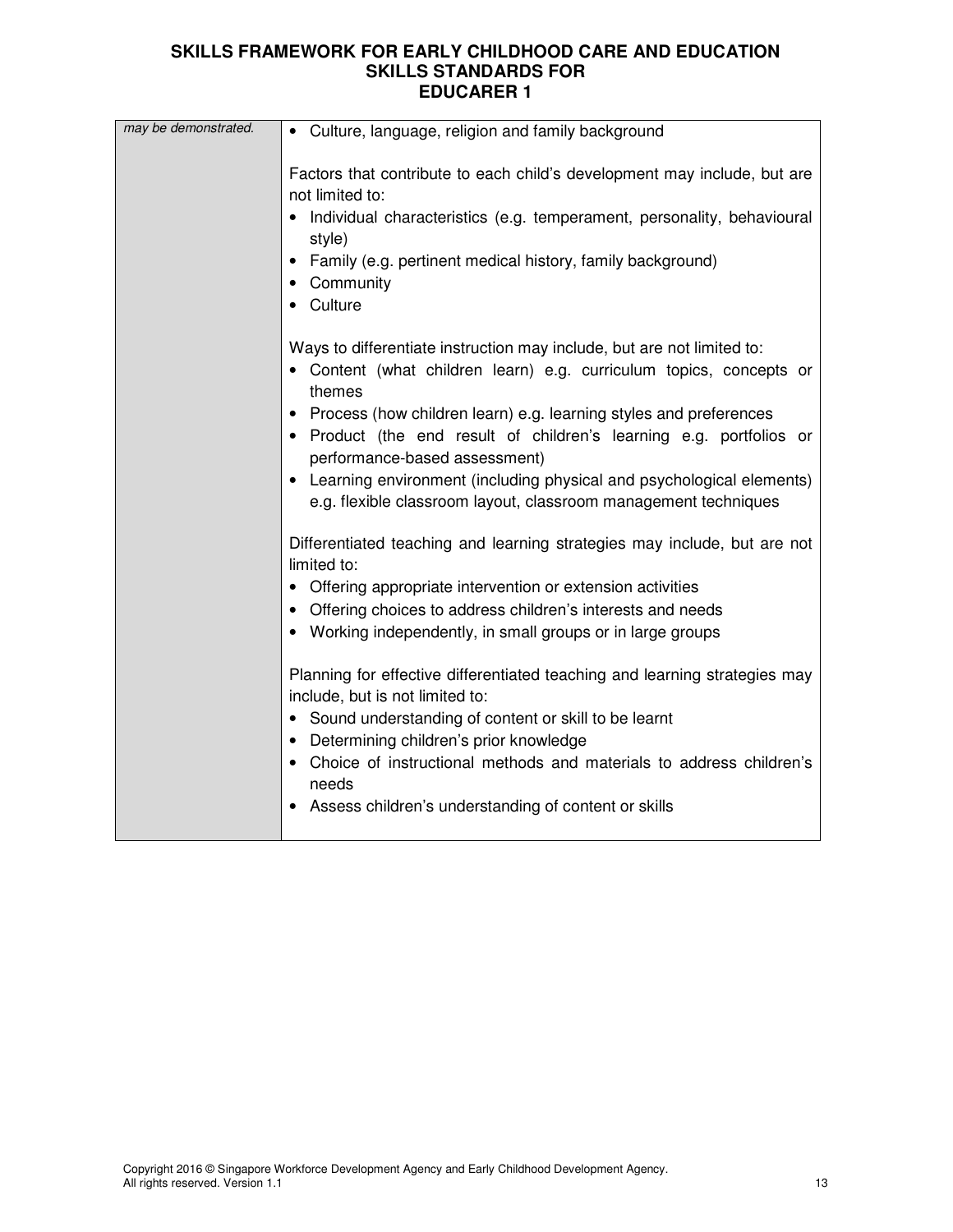| <b>Skill Code</b>                                                                                                                                                                                                                                                                                                                                                                                                                  | ECC-DCH-3006-1.1                                                                                                                                                                                                                                                                                                                                                                                                                                                                | <b>Skill Category</b>                                             | Collaborating with<br><b>Families and Community</b>                  |
|------------------------------------------------------------------------------------------------------------------------------------------------------------------------------------------------------------------------------------------------------------------------------------------------------------------------------------------------------------------------------------------------------------------------------------|---------------------------------------------------------------------------------------------------------------------------------------------------------------------------------------------------------------------------------------------------------------------------------------------------------------------------------------------------------------------------------------------------------------------------------------------------------------------------------|-------------------------------------------------------------------|----------------------------------------------------------------------|
|                                                                                                                                                                                                                                                                                                                                                                                                                                    |                                                                                                                                                                                                                                                                                                                                                                                                                                                                                 | <b>Sub-Skill Category</b><br>(where applicable)                   | Curriculum and Pedagogy                                              |
| <b>Skill</b>                                                                                                                                                                                                                                                                                                                                                                                                                       | Integrate Respectfulness, Responsiveness and Reciprocity within<br>the Curriculum (Educarer 1)                                                                                                                                                                                                                                                                                                                                                                                  |                                                                   |                                                                      |
| <b>Skill Description</b>                                                                                                                                                                                                                                                                                                                                                                                                           | The skill describes the ability to apply theories of child development and<br>knowledge of children's abilities, interests, needs and temperaments to<br>co-develop and conduct activities and learning experiences that integrate<br>respectfulness, responsiveness and reciprocity. It also<br>includes<br>demonstrating awareness, sensitivity and respect to diversity in children's<br>cultural, language, and religious backgrounds.                                      |                                                                   |                                                                      |
| Knowledge and<br><b>Analysis</b><br>It refers to gathering,<br>cognitive processing,<br>integration and inspection<br>of facts and information<br>required to perform the<br>work tasks and activities.                                                                                                                                                                                                                            | The ability to understand:<br>Developmental stages of children from birth to age 3<br>The importance of respectfulness, responsiveness, and reciprocity in<br>building secure relationships with young children<br>of<br>Features<br>curriculum<br>respectfulness,<br>that<br>a<br>integrates<br>responsiveness and reciprocity                                                                                                                                                 |                                                                   |                                                                      |
| <b>Application and</b><br><b>Adaptation</b><br>It refers to the ability to<br>perform the work tasks<br>and activities required of<br>the occupation, and the<br>ability to react to and<br>manage the changes at<br>work.                                                                                                                                                                                                         | The ability to:<br>Co-develop and conduct activities and learning experiences that<br>integrate respectfulness, responsiveness and reciprocity, based on<br>sound theories of child development and knowledge of children's<br>abilities, interests, needs and temperaments<br>Practise respect for cultural diversity and the uniqueness of each child<br>Integrate<br>respectfulness,<br>responsiveness<br>reciprocity<br>and<br>into<br>experiences and classroom activities |                                                                   |                                                                      |
| <b>Innovation and</b><br><b>Value Creation</b><br>It refers to the ability to<br>generate purposive ideas<br>to improve work<br>performance and/or<br>enhance business values<br>that are aligned to<br>organisational goals.<br><b>Social Intelligence</b><br>and Ethics<br>It refers to the ability to<br>use affective factors in<br>leadership, relationship<br>and diversity<br>management guided by<br>professional codes of | N/A<br>The ability to:                                                                                                                                                                                                                                                                                                                                                                                                                                                          | cultural, language, and religious backgrounds                     | Demonstrate awareness and sensitivity to diversity in children's     |
| ethics.<br><b>Learning to Learn</b><br>It refers to the ability to<br>develop and improve<br>one's self within and<br>outside of one's area of<br>work.                                                                                                                                                                                                                                                                            | The ability to:                                                                                                                                                                                                                                                                                                                                                                                                                                                                 | knowledge and skills in working with young children               | Reflect on own practices and seek to continually develop own         |
| Range of<br><b>Application</b>                                                                                                                                                                                                                                                                                                                                                                                                     |                                                                                                                                                                                                                                                                                                                                                                                                                                                                                 | include, but are not limited to, development of young children's: | The importance of respectfulness, responsiveness and reciprocity may |

Copyright 2016 © Singapore Workforce Development Agency and Early Childhood Development Agency. All rights reserved. Version 1.1 14 and 2012 12:00 12:00 12:00 12:00 14:00 14:00 14:00 14:00 14:00 14:00 14:00 14:00 14:00 14:00 14:00 14:00 14:00 14:00 14:00 14:00 14:00 14:00 14:00 14:00 14:00 14:00 14:00 14:00 14:00 14: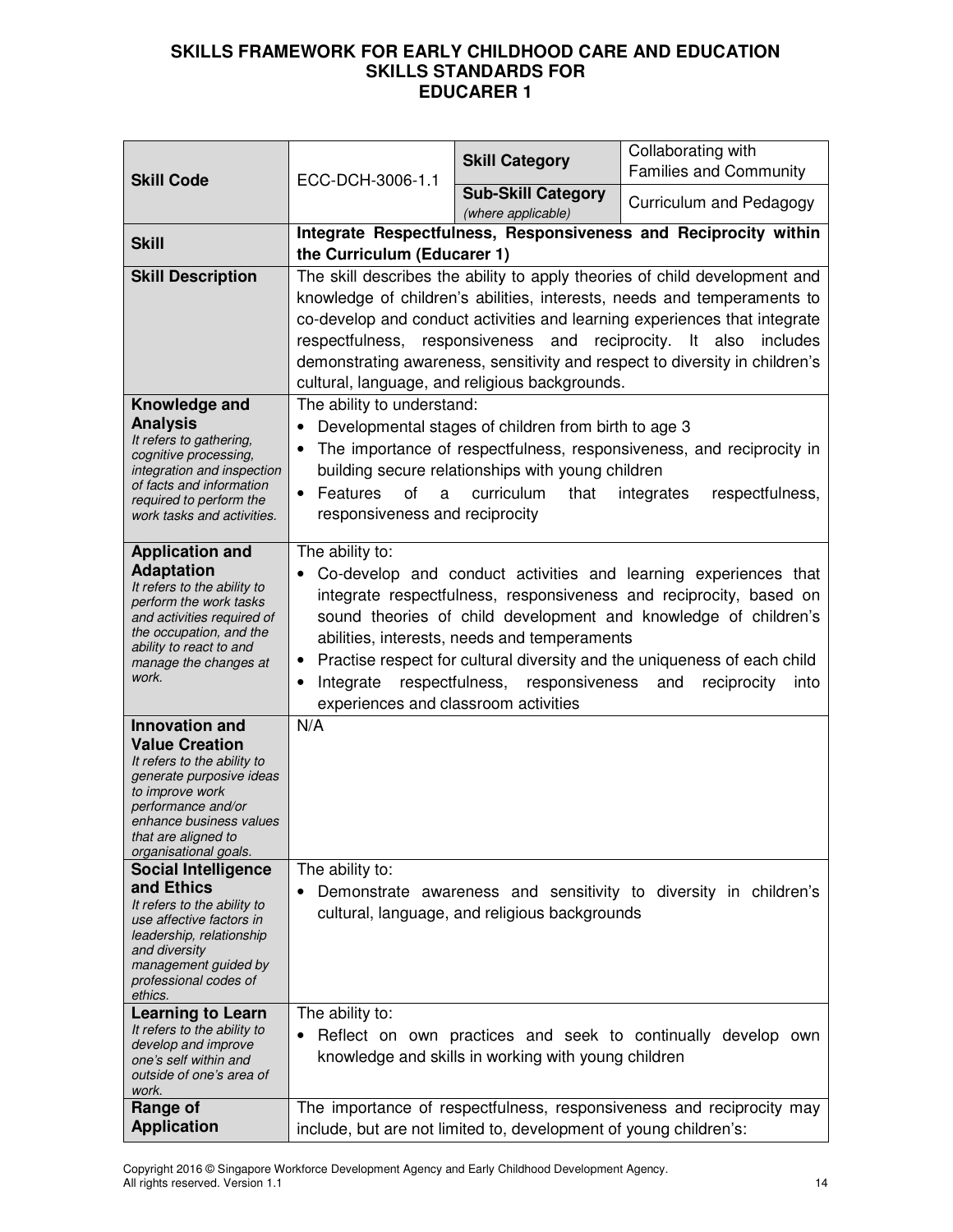| (where applicable)<br>It refers to the critical<br>circumstances and<br>contexts that the skill<br>may be demonstrated. | • Sense of security<br>Emotional stability and connectedness<br>$\bullet$ Confidence<br>Independence                                                                                                                                                                                                                                                                                                                                                                                                                                                                                            |  |  |
|-------------------------------------------------------------------------------------------------------------------------|-------------------------------------------------------------------------------------------------------------------------------------------------------------------------------------------------------------------------------------------------------------------------------------------------------------------------------------------------------------------------------------------------------------------------------------------------------------------------------------------------------------------------------------------------------------------------------------------------|--|--|
|                                                                                                                         | A curriculum that integrates respectfulness, responsiveness and<br>reciprocity may include, but are not limited to:<br>• Following daily schedules and understanding the importance of<br>predictability for young children<br>Being responsive to each child and building on his/her culture,<br>strengths and knowledge to take their learning and development<br>forward<br>Providing opportunities for children to communicate freely and<br>meaningfully with other children and adults<br>Guiding children towards appropriate behaviour in cooperation with<br>other children and adults |  |  |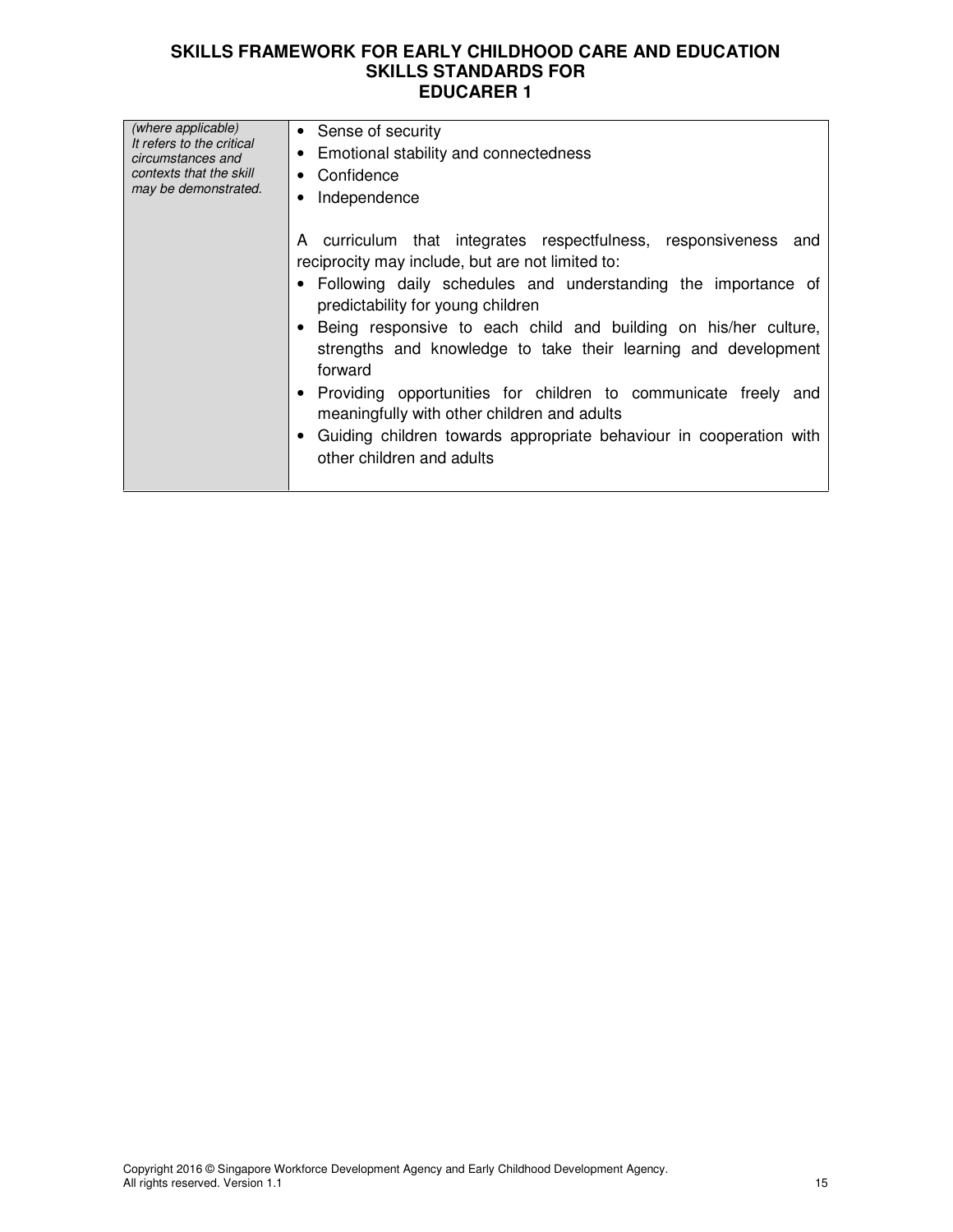| <b>Skill Code</b>                                                                                                                                                                                                          | ECC-DCH-3007-1.1                                                                                                                                                                                                                                                                                                                                                                                                                                                                                                                                                                                                                                                                                                                                                                         | <b>Skill Category</b>                                                                                                                                   | Developing the Child<br>Holistically                                                                                                                                                                              |
|----------------------------------------------------------------------------------------------------------------------------------------------------------------------------------------------------------------------------|------------------------------------------------------------------------------------------------------------------------------------------------------------------------------------------------------------------------------------------------------------------------------------------------------------------------------------------------------------------------------------------------------------------------------------------------------------------------------------------------------------------------------------------------------------------------------------------------------------------------------------------------------------------------------------------------------------------------------------------------------------------------------------------|---------------------------------------------------------------------------------------------------------------------------------------------------------|-------------------------------------------------------------------------------------------------------------------------------------------------------------------------------------------------------------------|
|                                                                                                                                                                                                                            |                                                                                                                                                                                                                                                                                                                                                                                                                                                                                                                                                                                                                                                                                                                                                                                          | <b>Sub-Skill Category</b><br>(where applicable)                                                                                                         | <b>Learning Environment</b>                                                                                                                                                                                       |
| <b>Skill</b>                                                                                                                                                                                                               | <b>Set Up Quality Learning Environments (Educarer 1)</b>                                                                                                                                                                                                                                                                                                                                                                                                                                                                                                                                                                                                                                                                                                                                 |                                                                                                                                                         |                                                                                                                                                                                                                   |
| <b>Skill Description</b>                                                                                                                                                                                                   | The skill describes the ability to create a secure learning environment<br>that encourages play, exploration, interaction and learning. It also<br>includes the provision of materials to support the development of quality<br>learning environments, the collaboration with colleagues to design and<br>set up learning environments, and the review of the learning<br>environments to ensure that it remains stimulating and engaging to<br>children.                                                                                                                                                                                                                                                                                                                                |                                                                                                                                                         |                                                                                                                                                                                                                   |
| Knowledge and<br><b>Analysis</b><br>It refers to gathering,<br>cognitive processing,<br>integration and inspection<br>of facts and information<br>required to perform the<br>work tasks and activities.                    | The ability to understand:<br>$\bullet$<br>learning                                                                                                                                                                                                                                                                                                                                                                                                                                                                                                                                                                                                                                                                                                                                      | The importance of the learning environment<br>Features of a quality learning environment<br>The relationship between the types of learning environments | Strategies to interpret observations and documentations of children's                                                                                                                                             |
| <b>Application and</b><br><b>Adaptation</b><br>It refers to the ability to<br>perform the work tasks<br>and activities required of<br>the occupation, and the<br>ability to react to and<br>manage the changes at<br>work. | The ability to:<br>Create a secure environment that encourages play, exploration,<br>interaction and learning<br>Recognise that space, materials, daily routines, and relationships all<br>$\bullet$<br>influence the environment<br>Provide children with frequent and regular access to the outdoors,<br>$\bullet$<br>including opportunities to explore the natural environment<br>Maintain regular routines and programmes that are flexible to<br>$\bullet$<br>accommodate the children's moods and interests<br>Provide a range of materials that reflect children's developing skills<br>٠<br>and abilities and encourage children to explore, discover, invent and<br>learn<br>Review the learning environment to ensure that it remains stimulating<br>and engaging to children |                                                                                                                                                         |                                                                                                                                                                                                                   |
| <b>Innovation and</b>                                                                                                                                                                                                      | The ability to:                                                                                                                                                                                                                                                                                                                                                                                                                                                                                                                                                                                                                                                                                                                                                                          |                                                                                                                                                         |                                                                                                                                                                                                                   |
| <b>Value Creation</b><br>It refers to the ability to<br>generate purposive ideas<br>to improve work<br>performance and/or<br>enhance business values<br>that are aligned to<br>organisational goals.                       | learning<br>$\bullet$<br>$\bullet$<br>environment and activities                                                                                                                                                                                                                                                                                                                                                                                                                                                                                                                                                                                                                                                                                                                         | and group play, as well as quiet and active areas                                                                                                       | Design a learning environment that supports integrated approaches to<br>Create a balanced learning environment that expands on individual<br>Utilise child's interests and other opportunities to modify learning |
| <b>Social Intelligence</b><br>and Ethics<br>It refers to the ability to<br>use affective factors in<br>leadership, relationship                                                                                            | The ability to:<br>$\bullet$<br>learning environments                                                                                                                                                                                                                                                                                                                                                                                                                                                                                                                                                                                                                                                                                                                                    |                                                                                                                                                         | Collaborate with colleagues in the design and setting up of the                                                                                                                                                   |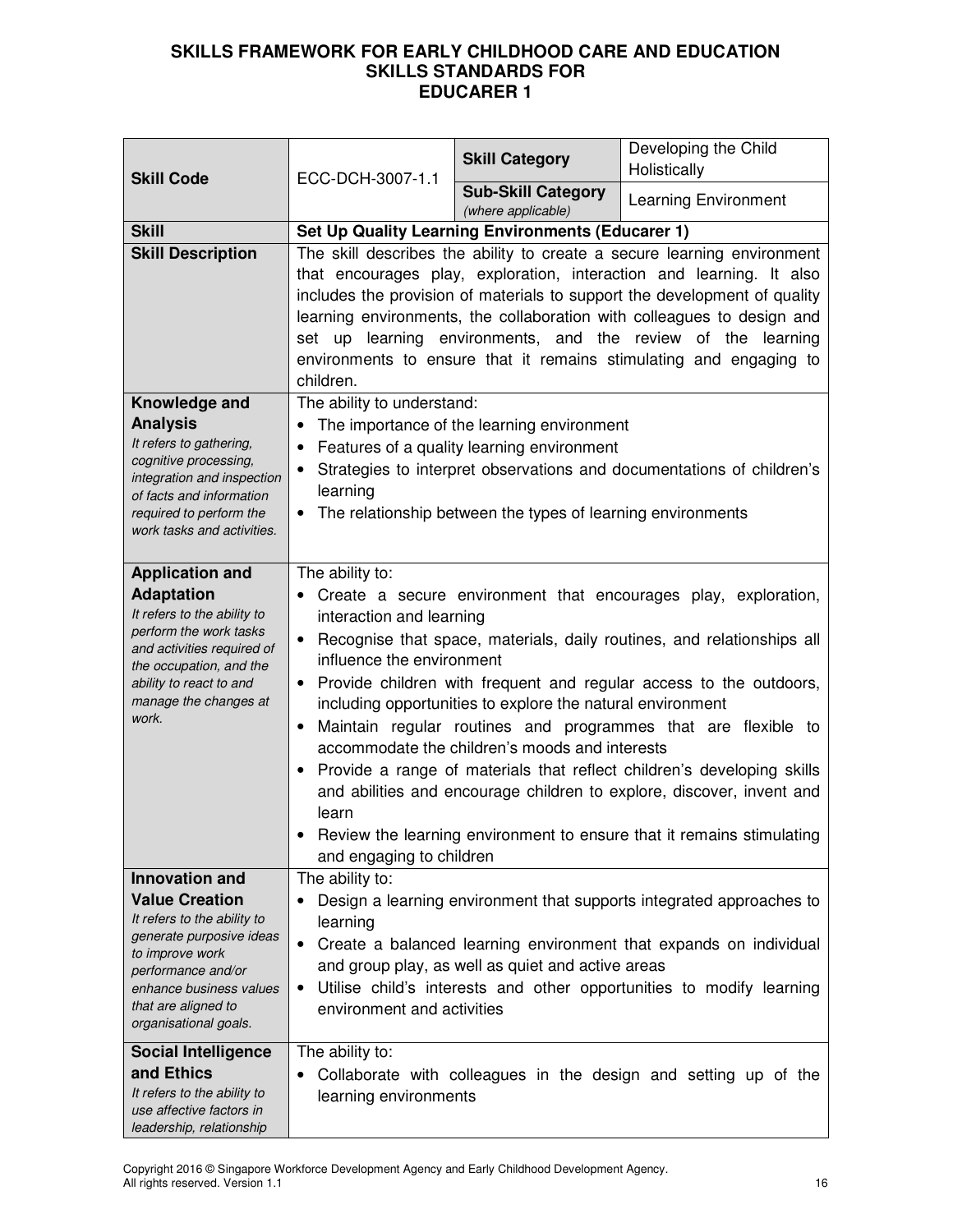| and diversity               |                                                                                |
|-----------------------------|--------------------------------------------------------------------------------|
| management guided by        |                                                                                |
| professional codes of       |                                                                                |
| ethics.                     |                                                                                |
|                             |                                                                                |
| <b>Learning to Learn</b>    | N/A                                                                            |
| It refers to the ability to |                                                                                |
| develop and improve         |                                                                                |
| one's self within and       |                                                                                |
|                             |                                                                                |
| outside of one's area of    |                                                                                |
| work.                       |                                                                                |
| Range of                    | The relationship between the types of learning environments<br>may             |
| <b>Application</b>          | include, but is not limited to:                                                |
| (where applicable)          | The interactional environment<br>being<br>shaped<br>physical<br>the<br>by<br>٠ |
| It refers to the critical   |                                                                                |
| circumstances and           | environment                                                                    |
|                             |                                                                                |
| contexts that the skill     |                                                                                |
| may be demonstrated.        |                                                                                |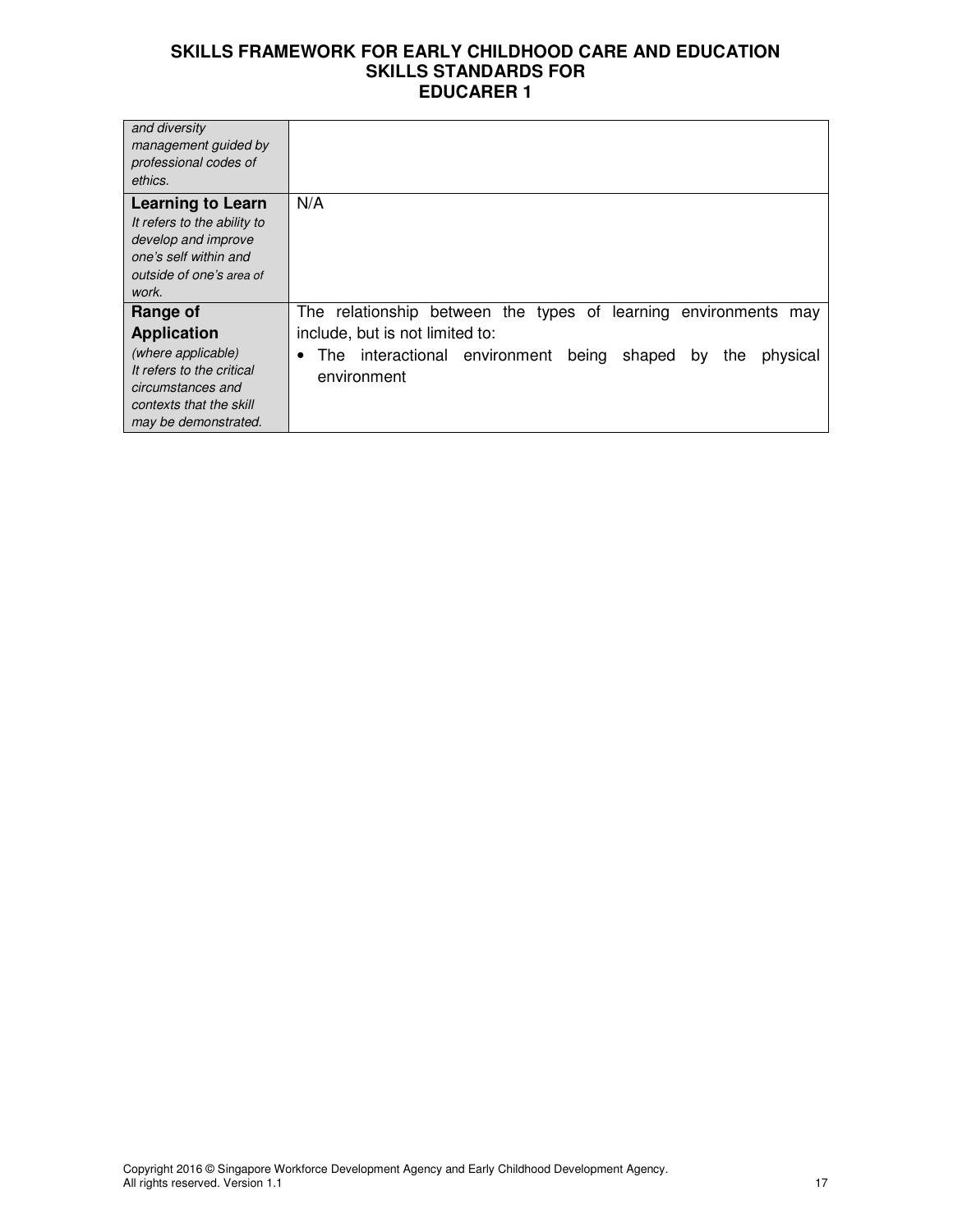|                                                                                                     |                                                                                                                                | <b>Skill Category</b>                                                                                                                           | Developing the Child<br>Holistically                                    |  |
|-----------------------------------------------------------------------------------------------------|--------------------------------------------------------------------------------------------------------------------------------|-------------------------------------------------------------------------------------------------------------------------------------------------|-------------------------------------------------------------------------|--|
| <b>Skill Code</b>                                                                                   | ECC-DCH-3008-1.1                                                                                                               | <b>Sub-Skill Category</b>                                                                                                                       | Interactions and                                                        |  |
|                                                                                                     |                                                                                                                                | (where applicable)                                                                                                                              | Relationships                                                           |  |
| <b>Skill</b>                                                                                        | Foster Respectful, Responsive and Reciprocal Interactions and<br>Relationships with Each Child within a Group Setting          |                                                                                                                                                 |                                                                         |  |
| <b>Skill Description</b>                                                                            | The skill describes the ability to foster respectful, responsive and                                                           |                                                                                                                                                 |                                                                         |  |
|                                                                                                     | reciprocal relationships with children by providing continuity of care,                                                        |                                                                                                                                                 |                                                                         |  |
|                                                                                                     | valuing each child as an individual and interacting with each child based                                                      |                                                                                                                                                 |                                                                         |  |
|                                                                                                     | on his/her unique personalities and needs. It includes promoting                                                               |                                                                                                                                                 |                                                                         |  |
|                                                                                                     | children's security and attachment and maintaining a nurturing emotional                                                       |                                                                                                                                                 |                                                                         |  |
|                                                                                                     |                                                                                                                                | and interactional environment. It also includes nurturing respect in<br>children for diversity, the understanding of how positive relationships |                                                                         |  |
|                                                                                                     |                                                                                                                                |                                                                                                                                                 | impact children and the use of meaningful communication techniques to   |  |
|                                                                                                     | build trusting relationships.                                                                                                  |                                                                                                                                                 |                                                                         |  |
| Knowledge and                                                                                       | The ability to understand:                                                                                                     |                                                                                                                                                 |                                                                         |  |
| <b>Analysis</b><br>It refers to gathering,                                                          |                                                                                                                                |                                                                                                                                                 | The impact of respectful, responsive, and reciprocal interactions and   |  |
| cognitive processing,                                                                               |                                                                                                                                | relationships on healthy child development                                                                                                      |                                                                         |  |
| integration and inspection<br>of facts and information                                              | each child                                                                                                                     |                                                                                                                                                 | The unique personalities, temperaments, strengths and interests of      |  |
| required to perform the<br>work tasks and activities.                                               |                                                                                                                                |                                                                                                                                                 |                                                                         |  |
| Strategies to develop children who are secure, emotionally connected,<br>$\bullet$<br>and confident |                                                                                                                                |                                                                                                                                                 |                                                                         |  |
|                                                                                                     | Strategies to foster respectful, responsive and reciprocal relationships<br>with children                                      |                                                                                                                                                 |                                                                         |  |
|                                                                                                     |                                                                                                                                |                                                                                                                                                 |                                                                         |  |
|                                                                                                     |                                                                                                                                |                                                                                                                                                 | Meaningful and positive verbal and non-verbal communication             |  |
|                                                                                                     |                                                                                                                                | according to purpose and context of communicating                                                                                               |                                                                         |  |
| <b>Application and</b><br><b>Adaptation</b>                                                         | The ability to:                                                                                                                |                                                                                                                                                 |                                                                         |  |
| It refers to the ability to                                                                         | Value each child as an individual, through recognition of each child's<br>unique personality, individual needs and temperament |                                                                                                                                                 |                                                                         |  |
| perform the work tasks<br>and activities required of                                                | Interact with each child based on his/her unique personalities,<br>$\bullet$                                                   |                                                                                                                                                 |                                                                         |  |
| the occupation, and the<br>ability to react to and                                                  | behavioural styles, temperaments, strengths and interests                                                                      |                                                                                                                                                 |                                                                         |  |
| manage the changes at                                                                               |                                                                                                                                |                                                                                                                                                 | Nurture respect in children for diversity in one another's culture,     |  |
| work.                                                                                               | language, religion, and individuality                                                                                          |                                                                                                                                                 |                                                                         |  |
|                                                                                                     | $\bullet$                                                                                                                      |                                                                                                                                                 | Promote children's security and attachment by responding promptly,      |  |
|                                                                                                     |                                                                                                                                | predictable daily routines and interactions                                                                                                     | appropriately and consistently to the needs of each child, and offering |  |
|                                                                                                     |                                                                                                                                |                                                                                                                                                 | Maintain a nurturing emotional and interactional environment that       |  |
|                                                                                                     | provides security for children                                                                                                 |                                                                                                                                                 |                                                                         |  |
|                                                                                                     |                                                                                                                                |                                                                                                                                                 | Build trusting relationships with children by providing continuity of   |  |
|                                                                                                     |                                                                                                                                | care, and physical and emotional security                                                                                                       |                                                                         |  |
| <b>Innovation and</b>                                                                               | N/A                                                                                                                            |                                                                                                                                                 |                                                                         |  |
| <b>Value Creation</b>                                                                               |                                                                                                                                |                                                                                                                                                 |                                                                         |  |
| It refers to the ability to<br>generate purposive ideas                                             |                                                                                                                                |                                                                                                                                                 |                                                                         |  |
| to improve work                                                                                     |                                                                                                                                |                                                                                                                                                 |                                                                         |  |
| performance and/or<br>enhance business values                                                       |                                                                                                                                |                                                                                                                                                 |                                                                         |  |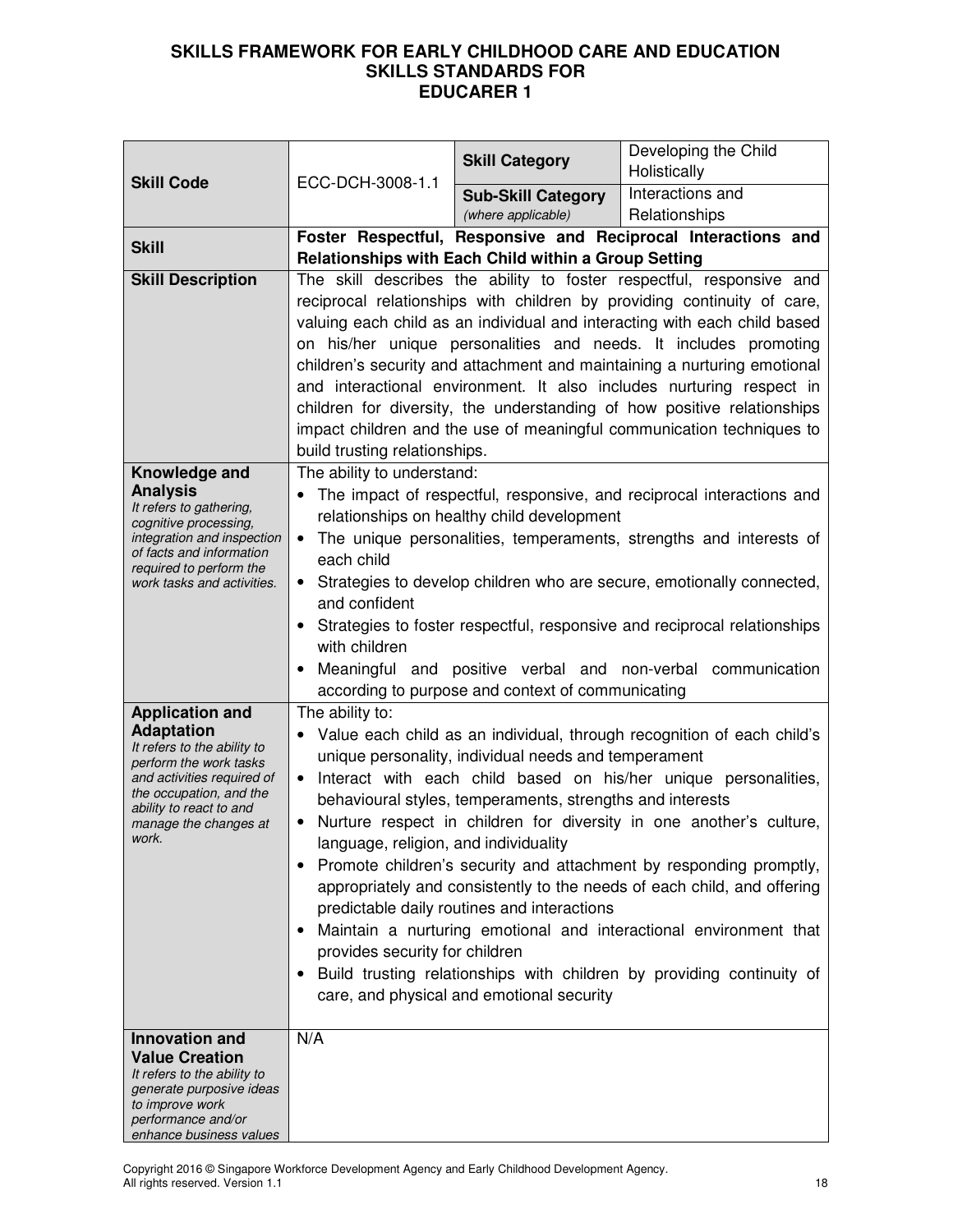| that are aligned to<br>organisational goals.                                                                                                                                                                 |                                                                                                                                                                                                                                                                                                                                                                                                                                                                                                                                                                                                                                                                                                                                                                                                                                        |
|--------------------------------------------------------------------------------------------------------------------------------------------------------------------------------------------------------------|----------------------------------------------------------------------------------------------------------------------------------------------------------------------------------------------------------------------------------------------------------------------------------------------------------------------------------------------------------------------------------------------------------------------------------------------------------------------------------------------------------------------------------------------------------------------------------------------------------------------------------------------------------------------------------------------------------------------------------------------------------------------------------------------------------------------------------------|
| <b>Social Intelligence</b><br>and Ethics<br>It refers to the ability to<br>use affective factors in<br>leadership, relationship<br>and diversity<br>management guided by<br>professional codes of<br>ethics. | The ability to:<br>Use meaningful and positive verbal and non-verbal communication<br>with children                                                                                                                                                                                                                                                                                                                                                                                                                                                                                                                                                                                                                                                                                                                                    |
| <b>Learning to Learn</b><br>It refers to the ability to<br>develop and improve<br>one's self within and<br>outside of one's area of<br>work.                                                                 | The ability to:<br>Reflect on own effectiveness in maintaining respectful, responsive and<br>reciprocal interactions and relationships with children                                                                                                                                                                                                                                                                                                                                                                                                                                                                                                                                                                                                                                                                                   |
| Range of<br><b>Application</b><br>(where applicable)<br>It refers to the critical<br>circumstances and<br>contexts that the skill<br>may be demonstrated.                                                    | Strategies to develop children who are secure, emotionally connected,<br>and confident must include, but are not limited to:<br>Providing continuity of care<br>$\bullet$<br>Being sensitive and responsive to the needs of each child<br>$\bullet$<br>Maintaining a nurturing emotional and interactional environment<br>$\bullet$<br>Meaningful and positive verbal and non-verbal communication must<br>include, but is not limited to:<br>Specific positive feedback<br>$\bullet$<br>Tone of voice<br>$\bullet$<br><b>Facial expressions</b><br>$\bullet$<br>Gestures<br>Body posture<br>$\bullet$<br><b>Rituals and routines</b><br>Nurturing respect for diversity in children's culture, language, and religion<br>may include, but is not limited to:<br>Modelling<br>$\bullet$<br>Behaviour guidance<br>Curriculum activities |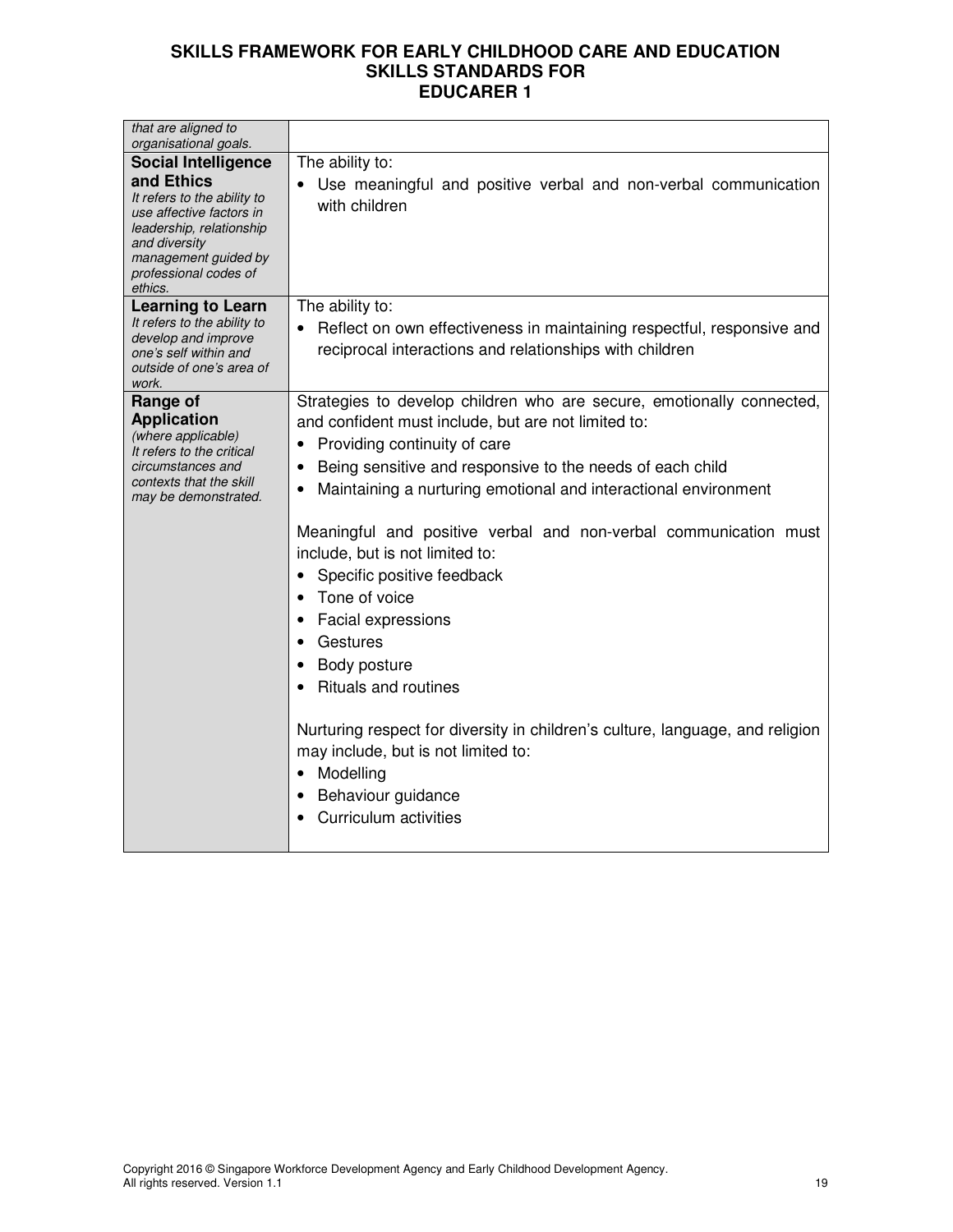| <b>Skill Code</b>                                      | ECC-DCH-3009-1.1                                                                                                                                      | <b>Skill Category</b>                                           | Developing the Child<br>Holistically                                      |  |
|--------------------------------------------------------|-------------------------------------------------------------------------------------------------------------------------------------------------------|-----------------------------------------------------------------|---------------------------------------------------------------------------|--|
|                                                        |                                                                                                                                                       | <b>Sub-Skill Category</b>                                       | Interactions and                                                          |  |
|                                                        |                                                                                                                                                       | (where applicable)                                              | Relationships                                                             |  |
| <b>Skill</b>                                           | Support Children's Development of Secure Attachments through                                                                                          |                                                                 |                                                                           |  |
|                                                        | Warm, Consistent and Nurturing Care-giving (Educarer 1)<br>The skill describes the ability to support children's development of secure                |                                                                 |                                                                           |  |
| <b>Skill Description</b>                               |                                                                                                                                                       |                                                                 | attachment by responding promptly and appropriately to children's needs,  |  |
|                                                        |                                                                                                                                                       |                                                                 | displaying warm and nurturing care-giving, maintaining continuity of care |  |
|                                                        |                                                                                                                                                       |                                                                 | and managing separation anxiety. It also includes the maintaining of      |  |
|                                                        |                                                                                                                                                       |                                                                 | regular routines which cater to children's moods and interests, the       |  |
|                                                        |                                                                                                                                                       |                                                                 | understanding of attachment patterns of each child and the strategies to  |  |
|                                                        | provide predictability for young children.                                                                                                            |                                                                 |                                                                           |  |
| Knowledge and                                          | The ability to understand:                                                                                                                            |                                                                 |                                                                           |  |
| <b>Analysis</b>                                        | $\bullet$                                                                                                                                             | Strategies to provide predictability for young children         |                                                                           |  |
| It refers to gathering,<br>cognitive processing,       | ٠                                                                                                                                                     | The attachment patterns of each child within the group setting  |                                                                           |  |
| integration and inspection<br>of facts and information |                                                                                                                                                       |                                                                 |                                                                           |  |
| required to perform the                                |                                                                                                                                                       |                                                                 |                                                                           |  |
| work tasks and activities.                             |                                                                                                                                                       |                                                                 |                                                                           |  |
| <b>Application and</b><br><b>Adaptation</b>            | The ability to:                                                                                                                                       |                                                                 |                                                                           |  |
| It refers to the ability to                            |                                                                                                                                                       |                                                                 | Respond promptly, appropriately and consistently to children's needs,     |  |
| perform the work tasks<br>and activities required of   | cues and signals<br>Display warm and nurturing care-giving<br>$\bullet$<br>Use care-giving activities as opportunities to enhance secure<br>$\bullet$ |                                                                 |                                                                           |  |
| the occupation, and the                                |                                                                                                                                                       |                                                                 |                                                                           |  |
| ability to react to and<br>manage the changes at       | attachment between adult and child                                                                                                                    |                                                                 |                                                                           |  |
| work.                                                  | Maintain regular and predictable daily routines and programmes that<br>$\bullet$                                                                      |                                                                 |                                                                           |  |
|                                                        |                                                                                                                                                       | are flexible to accommodate the moods and interests of children |                                                                           |  |
|                                                        | Maintain continuity of care for children<br>٠                                                                                                         |                                                                 |                                                                           |  |
|                                                        | ٠                                                                                                                                                     |                                                                 | Manage separation anxiety through ensuring frequent and meaningful        |  |
|                                                        | interactions                                                                                                                                          |                                                                 |                                                                           |  |
| <b>Innovation and</b>                                  | N/A                                                                                                                                                   |                                                                 |                                                                           |  |
| <b>Value Creation</b><br>It refers to the ability to   |                                                                                                                                                       |                                                                 |                                                                           |  |
| generate purposive ideas                               |                                                                                                                                                       |                                                                 |                                                                           |  |
| to improve work<br>performance and/or                  |                                                                                                                                                       |                                                                 |                                                                           |  |
| enhance business values                                |                                                                                                                                                       |                                                                 |                                                                           |  |
| that are aligned to<br>organisational goals.           |                                                                                                                                                       |                                                                 |                                                                           |  |
| <b>Social Intelligence</b>                             | The ability to:                                                                                                                                       |                                                                 |                                                                           |  |
| and Ethics<br>It refers to the ability to              |                                                                                                                                                       |                                                                 | Utilise professional judgement through the daily routines when            |  |
| use affective factors in                               | working with children and colleagues to determine the appropriate                                                                                     |                                                                 |                                                                           |  |
| leadership, relationship<br>and diversity              |                                                                                                                                                       | course of action                                                |                                                                           |  |
| management guided by                                   | ٠                                                                                                                                                     | Collaborate with colleagues to ensure continuity of care-giving |                                                                           |  |
| professional codes of<br>ethics.                       |                                                                                                                                                       |                                                                 |                                                                           |  |
| <b>Learning to Learn</b>                               | The ability to:                                                                                                                                       |                                                                 |                                                                           |  |
| It refers to the ability to<br>develop and improve     |                                                                                                                                                       | Reflect on own effectiveness in care-giving                     |                                                                           |  |
| one's self within and                                  |                                                                                                                                                       |                                                                 |                                                                           |  |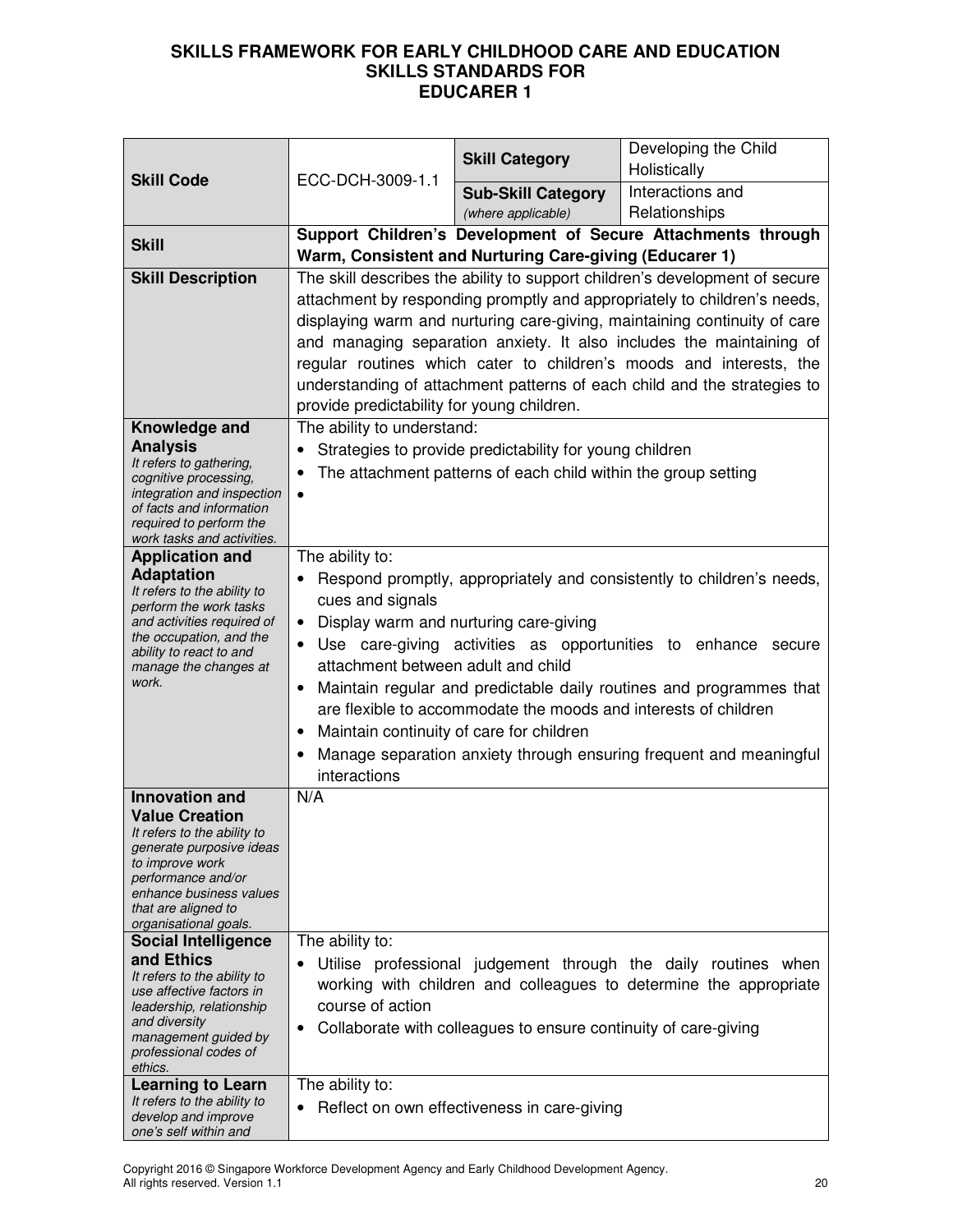| outside of one's area of<br>work.                                                                                                                         |                                                                                                                                                                                                                               |
|-----------------------------------------------------------------------------------------------------------------------------------------------------------|-------------------------------------------------------------------------------------------------------------------------------------------------------------------------------------------------------------------------------|
| Range of<br><b>Application</b><br>(where applicable)<br>It refers to the critical<br>circumstances and<br>contexts that the skill<br>may be demonstrated. | Strategies to provide predictability for young children may include, but are<br>not limited to:<br>Offering predictable daily routines and programmes<br>Ensuring frequent and consistent meaningful adult-child interactions |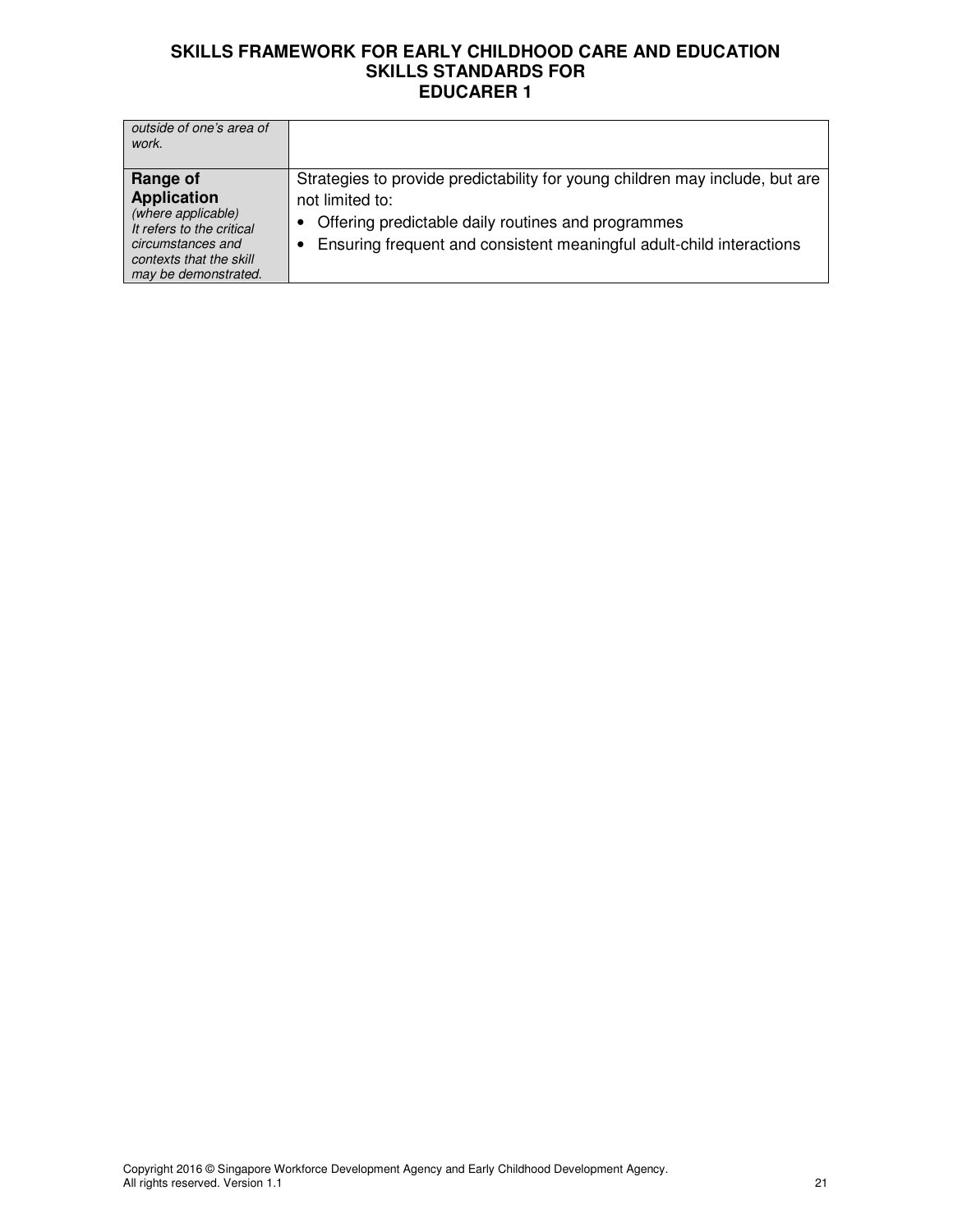| <b>Skill Code</b>                                                   | ECC-DCH-3010-1.1                                                                                                                                                                                                                                                | <b>Skill Category</b>                                        | Developing the Child<br>Holistically                                   |  |
|---------------------------------------------------------------------|-----------------------------------------------------------------------------------------------------------------------------------------------------------------------------------------------------------------------------------------------------------------|--------------------------------------------------------------|------------------------------------------------------------------------|--|
|                                                                     |                                                                                                                                                                                                                                                                 | <b>Sub-Skill Category</b>                                    | Health, Safety and                                                     |  |
|                                                                     |                                                                                                                                                                                                                                                                 | (where applicable)                                           | Nutrition                                                              |  |
| <b>Skill</b>                                                        |                                                                                                                                                                                                                                                                 |                                                              | Adhere to Health, Safety, Nutritional and Hygiene Standards and        |  |
| <b>Skill Description</b>                                            | <b>Procedures (Educarer 1)</b>                                                                                                                                                                                                                                  |                                                              |                                                                        |  |
|                                                                     | This skill describes the ability of the individual to adhere to the health,<br>safety, nutritional and hygiene standards required in a pre-school centre.                                                                                                       |                                                              |                                                                        |  |
|                                                                     |                                                                                                                                                                                                                                                                 |                                                              |                                                                        |  |
|                                                                     | It includes knowledge of the safety procedures relating to illnesses,<br>accidents and emergencies. It also includes an understanding of the                                                                                                                    |                                                              |                                                                        |  |
|                                                                     | importance of hygiene and basic nutritional needs to pre-school children,                                                                                                                                                                                       |                                                              |                                                                        |  |
|                                                                     | and the promotion of good hygiene practices and healthy eating habits                                                                                                                                                                                           |                                                              |                                                                        |  |
|                                                                     | among the children.                                                                                                                                                                                                                                             |                                                              |                                                                        |  |
| Knowledge and                                                       | The ability to understand:                                                                                                                                                                                                                                      |                                                              |                                                                        |  |
| <b>Analysis</b><br>It refers to gathering,<br>cognitive processing, | standards                                                                                                                                                                                                                                                       |                                                              | Safety and hygiene standards and importance of ensuring the            |  |
| integration and inspection<br>of facts and information              | $\bullet$<br>and importance of these procedures                                                                                                                                                                                                                 |                                                              | Procedures for responding to illnesses, accidents and emergencies      |  |
| required to perform the<br>work tasks and activities.               | ٠                                                                                                                                                                                                                                                               | Basic first-aid for infants and young children               |                                                                        |  |
|                                                                     | ٠                                                                                                                                                                                                                                                               |                                                              |                                                                        |  |
|                                                                     | The identification of signs and symptoms of basic ailments in children<br>Physical indications of poor nutrition<br>٠<br>Dietary options pertaining to different cultures<br>٠<br>The identification of signs and symptoms of basic food allergies<br>$\bullet$ |                                                              |                                                                        |  |
|                                                                     |                                                                                                                                                                                                                                                                 |                                                              |                                                                        |  |
|                                                                     |                                                                                                                                                                                                                                                                 |                                                              |                                                                        |  |
|                                                                     | Basic nutritional needs of children and its impact on their development<br>٠                                                                                                                                                                                    |                                                              |                                                                        |  |
|                                                                     | The practices of safe food handling and general sanitation                                                                                                                                                                                                      |                                                              |                                                                        |  |
|                                                                     |                                                                                                                                                                                                                                                                 |                                                              | Reporting procedures in accordance to organisational requirements      |  |
| <b>Application and</b><br><b>Adaptation</b>                         | The ability to:                                                                                                                                                                                                                                                 |                                                              |                                                                        |  |
| It refers to the ability to                                         | ٠                                                                                                                                                                                                                                                               |                                                              | Ensure a safe and healthy physical environment for children by         |  |
| perform the work tasks<br>and activities required of                | adhering to regulations regarding basic health, hygiene, and safety<br>Respond appropriately to accidents and emergencies, while assuring                                                                                                                       |                                                              |                                                                        |  |
| the occupation, and the                                             | $\bullet$<br>the comfort and care of other children                                                                                                                                                                                                             |                                                              |                                                                        |  |
| ability to react to and<br>manage the changes at                    | Ensure quality and timely care-giving to meet the needs of each child,                                                                                                                                                                                          |                                                              |                                                                        |  |
| work.                                                               | based on hygiene standards                                                                                                                                                                                                                                      |                                                              |                                                                        |  |
|                                                                     | Adhere to procedures for illnesses, accidents and emergencies<br>$\bullet$                                                                                                                                                                                      |                                                              |                                                                        |  |
|                                                                     | ٠                                                                                                                                                                                                                                                               |                                                              | Promote healthy eating habits of children by ensuring a balanced diet  |  |
|                                                                     |                                                                                                                                                                                                                                                                 | Recognise the physical indicators of poor nutrition          |                                                                        |  |
|                                                                     | $\bullet$                                                                                                                                                                                                                                                       |                                                              | Identify and report suspected emotional distress, abuse and neglect of |  |
|                                                                     | children, in appropriate ways                                                                                                                                                                                                                                   |                                                              |                                                                        |  |
| Innovation and                                                      | $\bullet$<br>N/A                                                                                                                                                                                                                                                | Teach and model good nutrition, hygiene and safety practices |                                                                        |  |
| <b>Value Creation</b>                                               |                                                                                                                                                                                                                                                                 |                                                              |                                                                        |  |
| It refers to the ability to                                         |                                                                                                                                                                                                                                                                 |                                                              |                                                                        |  |
| generate purposive ideas<br>to improve work                         |                                                                                                                                                                                                                                                                 |                                                              |                                                                        |  |
| performance and/or<br>enhance business values                       |                                                                                                                                                                                                                                                                 |                                                              |                                                                        |  |
| that are aligned to                                                 |                                                                                                                                                                                                                                                                 |                                                              |                                                                        |  |
| organisational goals.                                               |                                                                                                                                                                                                                                                                 |                                                              |                                                                        |  |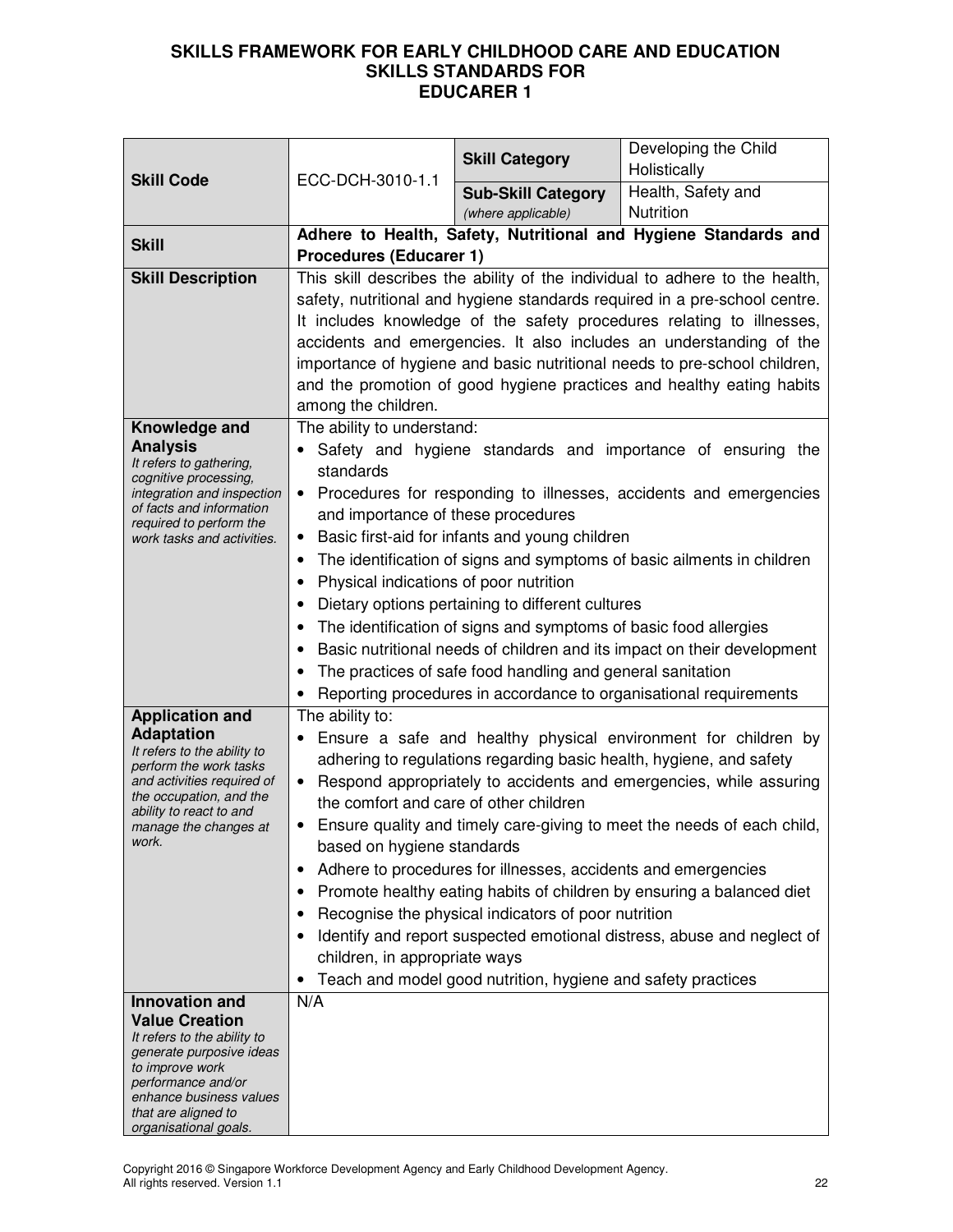| <b>Social Intelligence</b><br>and Ethics<br>It refers to the ability to<br>use affective factors in<br>leadership, relationship<br>and diversity<br>management guided by<br>professional codes of<br>ethics. | The ability to:<br>Communicate with families and colleagues the importance of good<br>nutrition, hygiene and safety practices                                                                                                                                                                                            |
|--------------------------------------------------------------------------------------------------------------------------------------------------------------------------------------------------------------|--------------------------------------------------------------------------------------------------------------------------------------------------------------------------------------------------------------------------------------------------------------------------------------------------------------------------|
| <b>Learning to Learn</b><br>It refers to the ability to<br>develop and improve<br>one's self within and<br>outside of one's area of<br>work.                                                                 | N/A                                                                                                                                                                                                                                                                                                                      |
| Range of<br><b>Application</b><br>(where applicable)<br>It refers to the critical<br>circumstances and<br>contexts that the skill<br>may be demonstrated.                                                    | Health, safety, nutritional and hygiene standards must include, but are<br>not limited to:<br>Workplace Safety and Health Act<br>Child Care Centres Act<br>ECDA Assessment of Licensing Standards in Child Care Centres<br>٠<br>ECDA Guidelines for Centre Based Infant or Toddler Care Services<br>Child Protection Act |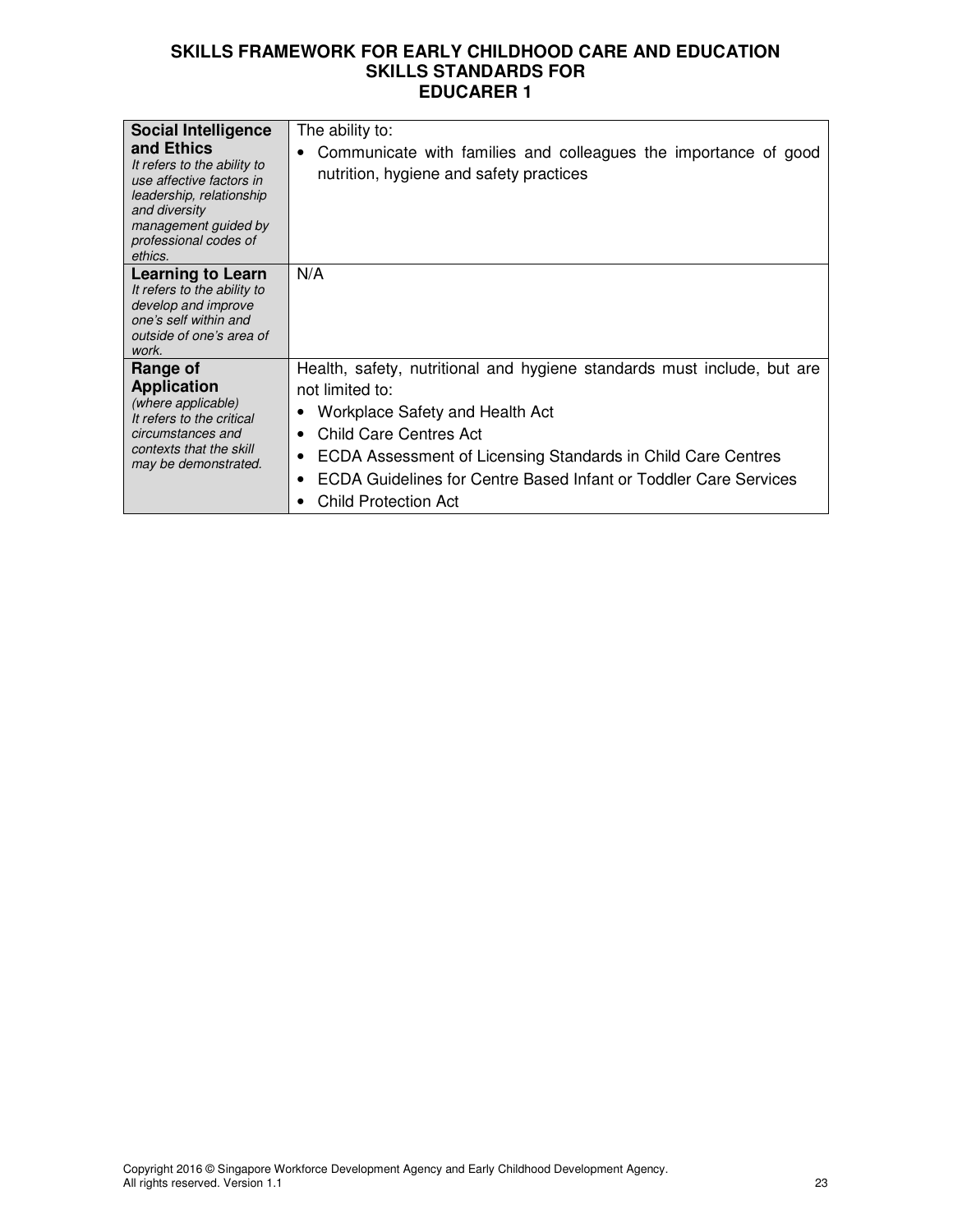|                                                                                                                                                                                                                               | ECC-CFC-3001-1.1                                                                                                                                                                                                                                                                                                                                                                                                                                                                         | <b>Skill Category</b>                                                                                        | Collaborating with<br><b>Families and Community</b>           |
|-------------------------------------------------------------------------------------------------------------------------------------------------------------------------------------------------------------------------------|------------------------------------------------------------------------------------------------------------------------------------------------------------------------------------------------------------------------------------------------------------------------------------------------------------------------------------------------------------------------------------------------------------------------------------------------------------------------------------------|--------------------------------------------------------------------------------------------------------------|---------------------------------------------------------------|
| <b>Skill Code</b>                                                                                                                                                                                                             |                                                                                                                                                                                                                                                                                                                                                                                                                                                                                          | <b>Sub-Skill Category</b><br>(where applicable)                                                              | <b>Family and Community</b><br>Partnerships                   |
| <b>Skill</b>                                                                                                                                                                                                                  | and Centre                                                                                                                                                                                                                                                                                                                                                                                                                                                                               |                                                                                                              | Promote the Continuity of Care and Education between the Home |
| <b>Skill Description</b>                                                                                                                                                                                                      | This skill describes the ability to partner families to facilitate the continuity<br>of care and education between the home and centre. It includes<br>understanding the role of families in the care and development of<br>children, and applying strategies to foster trust and shared understanding<br>with families through respect for cultural diversity and positive<br>communications.                                                                                           |                                                                                                              |                                                               |
| Knowledge and<br><b>Analysis</b><br>It refers to gathering,<br>cognitive processing,<br>integration and inspection<br>of facts and information<br>required to perform the<br>work tasks and activities.                       | The ability to understand:<br>The role families play in the care and development of their children<br>$\bullet$<br>The impact of continuity of care and education between the home and<br>$\bullet$<br>centre<br>Strategies for working with families to foster trust and shared<br>$\bullet$<br>understanding<br>Strategies to promote home-centre partnerships<br>$\bullet$<br>Cultural considerations of families<br>Positive and meaningful communication skills                     |                                                                                                              |                                                               |
| <b>Application and</b><br><b>Adaptation</b><br>It refers to the ability to<br>perform the work tasks<br>and activities required of<br>the occupation, and the<br>ability to react to and<br>manage the changes at<br>work.    | The ability to:<br>Build partnerships with families by communicating and sharing<br>information and resources in a timely and professional manner to<br>facilitate the continuity of care and education between the centre and<br>home<br>Partner and support families in their child's development, taking into<br>account cultural considerations<br>Offer assistance to families in need of help by providing information<br>$\bullet$<br>and referring them to the relevant services |                                                                                                              |                                                               |
| <b>Innovation and</b><br><b>Value Creation</b><br>It refers to the ability to<br>generate purposive ideas<br>to improve work<br>performance and/or<br>enhance business values<br>that are aligned to<br>organisational goals. | The ability to:<br>Offer ideas to families to support children's learning at home<br>$\bullet$                                                                                                                                                                                                                                                                                                                                                                                           |                                                                                                              |                                                               |
| <b>Social Intelligence</b><br>and Ethics<br>It refers to the ability to<br>use affective factors in<br>leadership, relationship<br>and diversity<br>management guided by<br>professional codes of<br>ethics.                  | The ability to:<br>$\bullet$<br>٠                                                                                                                                                                                                                                                                                                                                                                                                                                                        | Respect cultural diversity of children and families<br>Communicate meaningfully and positively with families |                                                               |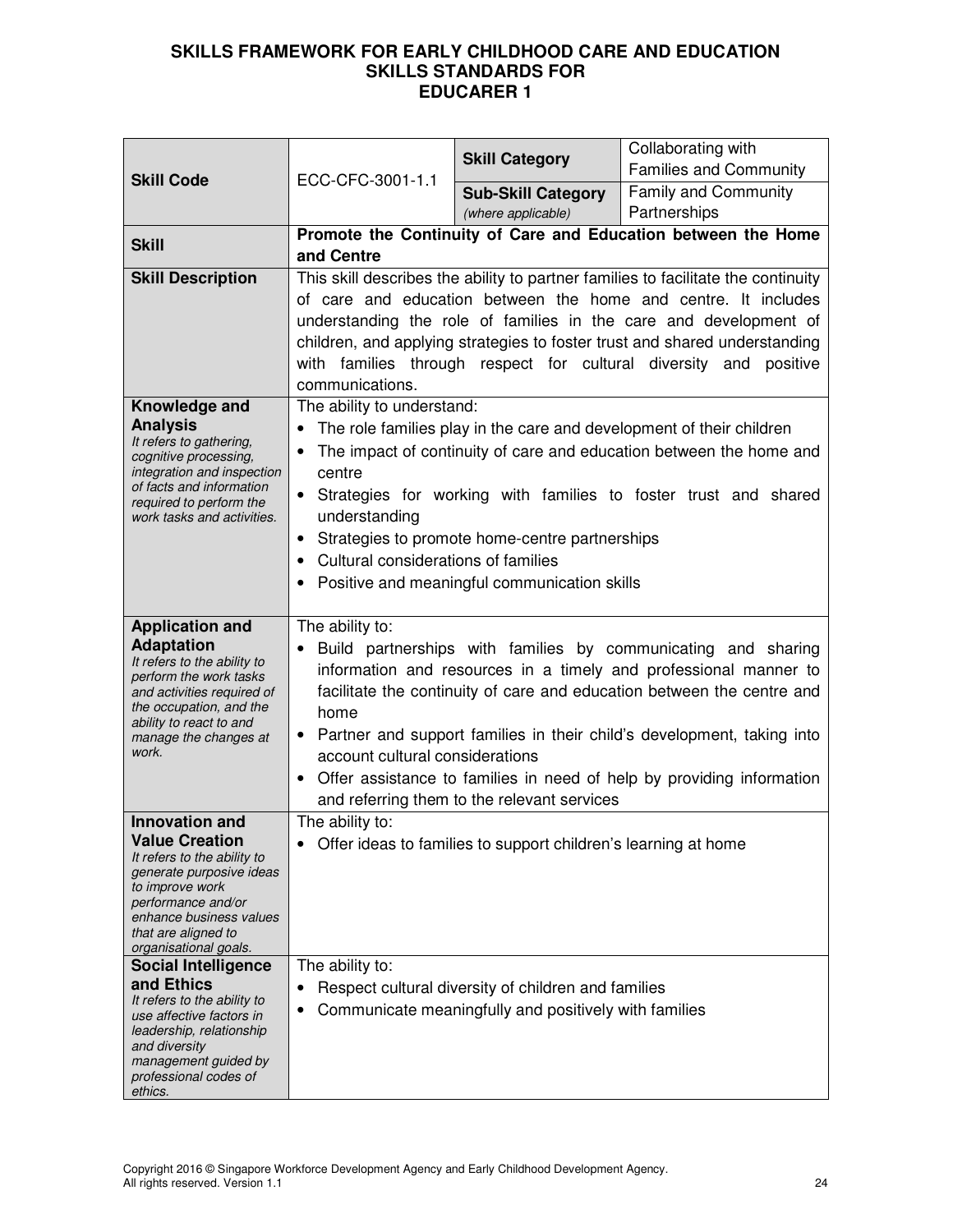| <b>Learning to Learn</b><br>It refers to the ability to<br>develop and improve<br>one's self within and<br>outside of one's area of<br>work.              | The ability to:<br>Share pertinent information, knowledge, resources and ideas with<br>٠<br>colleagues, families and others to support children and families                                                                           |
|-----------------------------------------------------------------------------------------------------------------------------------------------------------|----------------------------------------------------------------------------------------------------------------------------------------------------------------------------------------------------------------------------------------|
| Range of<br><b>Application</b><br>(where applicable)<br>It refers to the critical<br>circumstances and<br>contexts that the skill<br>may be demonstrated. | Positive and meaningful communication skills may include, but are not<br>limited to:<br>Asking open-ended questions<br>Displaying positive body language<br>Listening actively<br>٠<br>Offering helpful suggestions<br>Showing empathy |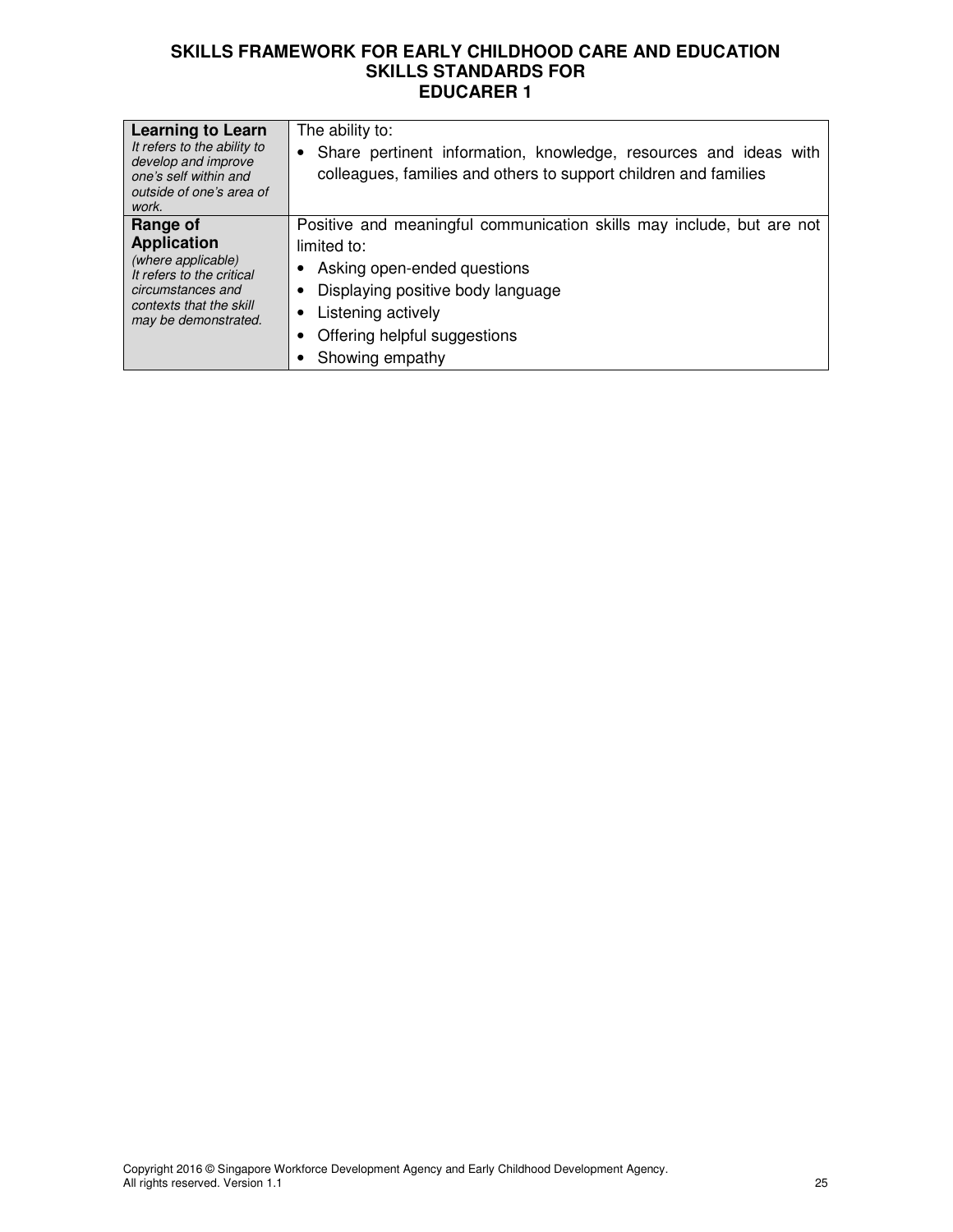|                                                                                                                                                                                                                                                                                                                                                                                                                                    | ECC-CFC-3002-1.1                                                                                                                                                                                                                                                                                                                                                                                                                                                                           | <b>Skill Category</b>     | Collaborating with<br><b>Families and Community</b>                                                                                         |
|------------------------------------------------------------------------------------------------------------------------------------------------------------------------------------------------------------------------------------------------------------------------------------------------------------------------------------------------------------------------------------------------------------------------------------|--------------------------------------------------------------------------------------------------------------------------------------------------------------------------------------------------------------------------------------------------------------------------------------------------------------------------------------------------------------------------------------------------------------------------------------------------------------------------------------------|---------------------------|---------------------------------------------------------------------------------------------------------------------------------------------|
| <b>Skill Code</b>                                                                                                                                                                                                                                                                                                                                                                                                                  |                                                                                                                                                                                                                                                                                                                                                                                                                                                                                            | <b>Sub-Skill Category</b> | Family and Community                                                                                                                        |
|                                                                                                                                                                                                                                                                                                                                                                                                                                    |                                                                                                                                                                                                                                                                                                                                                                                                                                                                                            | (where applicable)        | Partnerships                                                                                                                                |
| <b>Skill</b>                                                                                                                                                                                                                                                                                                                                                                                                                       | (Educarer 1)                                                                                                                                                                                                                                                                                                                                                                                                                                                                               |                           | Engage in Collaborative Projects with Community Stakeholders                                                                                |
| <b>Skill Description</b>                                                                                                                                                                                                                                                                                                                                                                                                           | This skill describes the ability to engage community stakeholders to<br>provide services to the centre, children and families. It includes tapping<br>community initiatives and resources, encouraging community<br>on<br>stakeholders to participate in the centre's programmes and assisting to<br>develop effective long-term partnerships with them.                                                                                                                                   |                           |                                                                                                                                             |
| Knowledge and<br><b>Analysis</b><br>It refers to gathering,<br>cognitive processing,<br>integration and inspection<br>of facts and information<br>required to perform the<br>work tasks and activities.                                                                                                                                                                                                                            | The ability to understand <sup>1</sup> :<br>and resources<br>and families                                                                                                                                                                                                                                                                                                                                                                                                                  |                           | The importance and benefits of leveraging community stakeholders<br>Community initiatives and resources available that can benefit children |
| <b>Application and</b><br><b>Adaptation</b><br>It refers to the ability to<br>perform the work tasks<br>and activities required of<br>the occupation, and the<br>ability to react to and<br>manage the changes at<br>work.                                                                                                                                                                                                         | The ability to:<br>Work collaboratively with community stakeholders to provide services<br>to children and families<br>Identify and tap on community initiatives and resources to benefit<br>children and families<br>• Encourage and invite participation of community stakeholders towards<br>the centres' programmes for the benefit of children and families<br>Assist<br>developing effective<br>long-term<br>in<br>partnerships<br>and<br>collaborations with community stakeholders |                           |                                                                                                                                             |
| <b>Innovation and</b><br><b>Value Creation</b><br>It refers to the ability to<br>generate purposive ideas<br>to improve work<br>performance and/or<br>enhance business values<br>that are aligned to<br>organisational goals.<br><b>Social Intelligence</b><br>and Ethics<br>It refers to the ability to<br>use affective factors in<br>leadership, relationship<br>and diversity<br>management guided by<br>professional codes of | N/A<br>The ability to:<br>$\bullet$<br>working with various stakeholders                                                                                                                                                                                                                                                                                                                                                                                                                   |                           | Demonstrate professionalism and communicate effectively when                                                                                |
| ethics.<br><b>Learning to Learn</b><br>It refers to the ability to<br>develop and improve<br>one's self within and<br>outside of one's area of<br>work.                                                                                                                                                                                                                                                                            | N/A                                                                                                                                                                                                                                                                                                                                                                                                                                                                                        |                           |                                                                                                                                             |

 1 http://managementcontinuity.com/images/Allen1.pdf

Copyright 2016 © Singapore Workforce Development Agency and Early Childhood Development Agency. All rights reserved. Version 1.1 26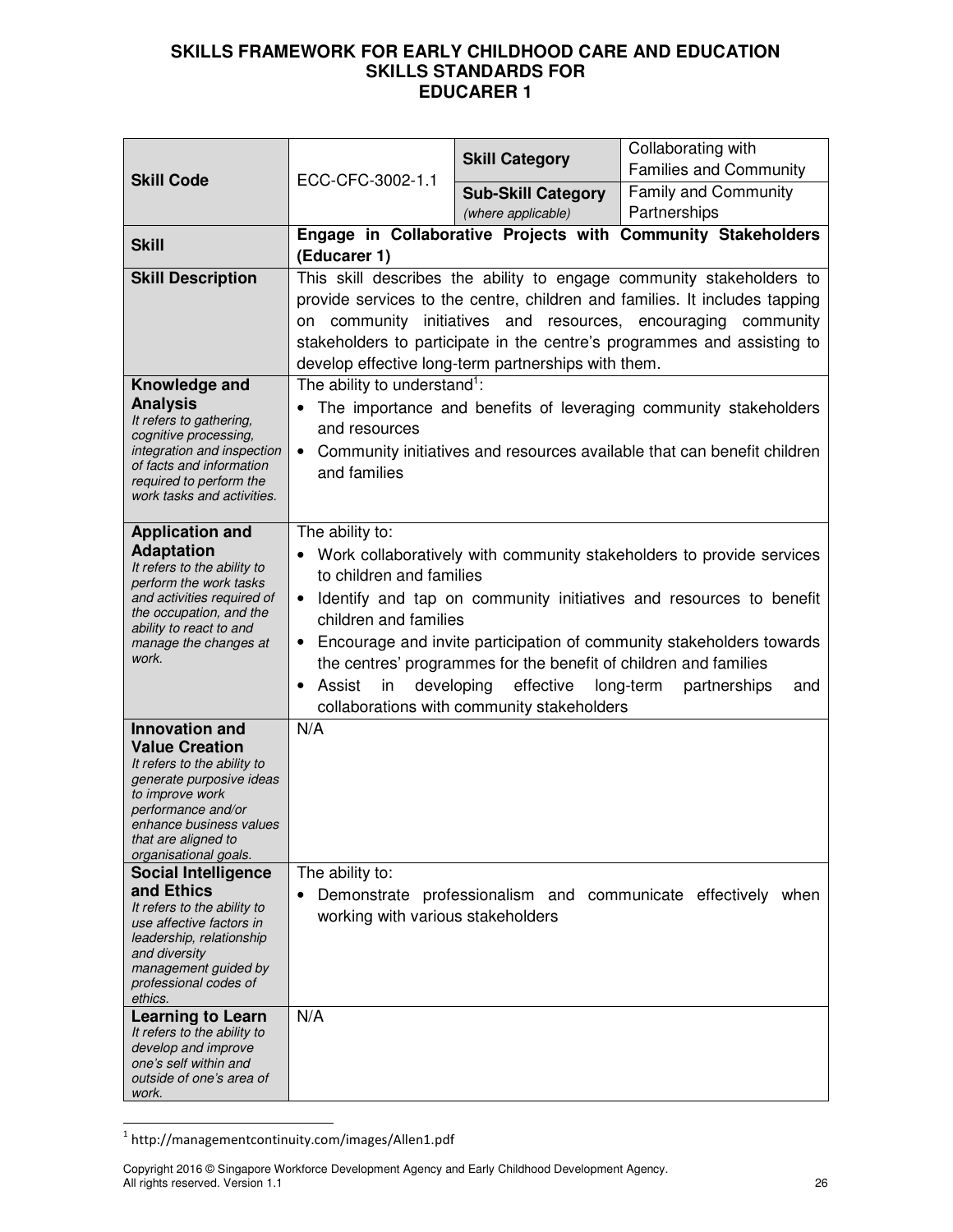| <b>Range of</b>           | N/A |
|---------------------------|-----|
| Application               |     |
| (where applicable)        |     |
| It refers to the critical |     |
| circumstances and         |     |
| contexts that the skill   |     |
| may be demonstrated.      |     |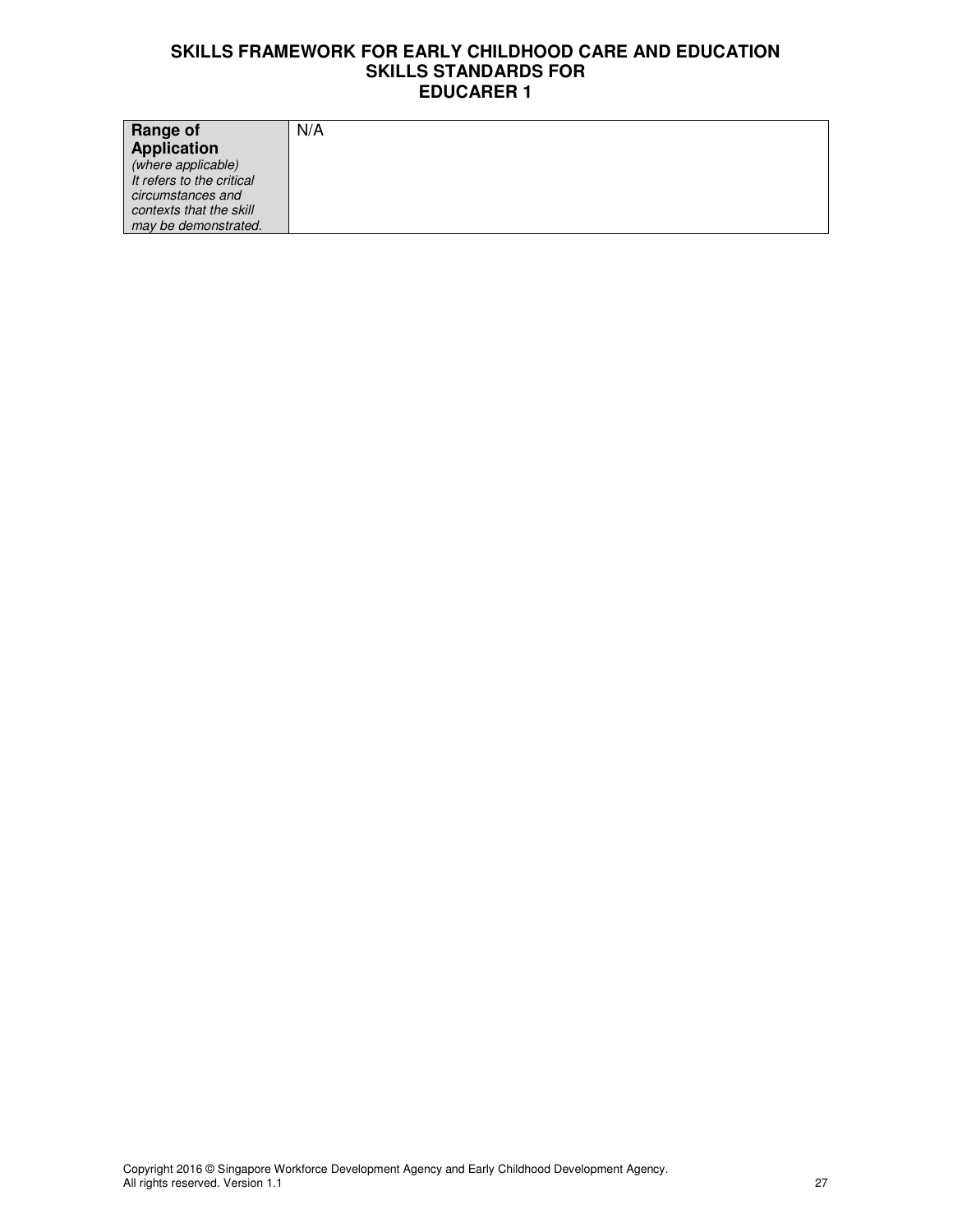| <b>Skill Code</b>                                                                                                                                                                                                                                                                                        | ECC-BPC-3001-1.1                                                                                                                                                                                                                                                                                                                                                                            | <b>Skill Category</b>                                   | <b>Building Professional</b><br>Capacity                                                                                                   |
|----------------------------------------------------------------------------------------------------------------------------------------------------------------------------------------------------------------------------------------------------------------------------------------------------------|---------------------------------------------------------------------------------------------------------------------------------------------------------------------------------------------------------------------------------------------------------------------------------------------------------------------------------------------------------------------------------------------|---------------------------------------------------------|--------------------------------------------------------------------------------------------------------------------------------------------|
|                                                                                                                                                                                                                                                                                                          |                                                                                                                                                                                                                                                                                                                                                                                             | <b>Sub-Skill Category</b><br>(where applicable)         | <b>Professional Mastery</b>                                                                                                                |
| <b>Skill</b>                                                                                                                                                                                                                                                                                             |                                                                                                                                                                                                                                                                                                                                                                                             |                                                         | <b>Engage in Continuous Learning and Reflective Practice (Educarer 1)</b>                                                                  |
| <b>Skill Description</b>                                                                                                                                                                                                                                                                                 | This skill describes the ability to engage in various modes of continuing<br>professional development to hone competence for teaching and learning,<br>and engaging young children and families. It also includes engaging in<br>reflective practice, goal setting, and sharing with colleagues.                                                                                            |                                                         |                                                                                                                                            |
| Knowledge and<br><b>Analysis</b><br>It refers to gathering,<br>cognitive processing,<br>integration and inspection<br>of facts and information<br>required to perform the<br>work tasks and activities.                                                                                                  | The ability to understand:<br>Modes of continuing professional development<br>Methods of reflective practice<br>Goal-setting<br>٠<br>Current research and key trends in professional development                                                                                                                                                                                            |                                                         |                                                                                                                                            |
| <b>Application and</b><br><b>Adaptation</b><br>It refers to the ability to<br>perform the work tasks<br>and activities required of<br>the occupation, and the<br>ability to react to and<br>manage the changes at<br>work.                                                                               | The ability to:<br>Conduct self-assessment to identify own strengths and learning<br>needs.<br>• Acquire and maintain professional knowledge<br>Participate in various modes of continuing professional development<br>to deepen knowledge and hone competence for engaging young<br>children and families<br>Engage in reflective practice to improve care-giving and teaching<br>practice |                                                         |                                                                                                                                            |
| <b>Innovation and</b><br><b>Value Creation</b><br>It refers to the ability to<br>generate purposive ideas<br>to improve work<br>performance and/or<br>enhance business values<br>that are aligned to<br>organisational goals.<br><b>Social Intelligence</b><br>and Ethics<br>It refers to the ability to | N/A<br>The ability to:<br>٠                                                                                                                                                                                                                                                                                                                                                                 | Engage in open and honest communication with colleagues |                                                                                                                                            |
| use affective factors in<br>leadership, relationship<br>and diversity<br>management guided by<br>professional codes of<br>ethics.                                                                                                                                                                        | Respect and welcome diverse inputs and ideas from colleagues<br>٠<br>Share information and knowledge obtained from participation in formal<br>٠<br>professional development activities with colleagues                                                                                                                                                                                      |                                                         |                                                                                                                                            |
| <b>Learning to Learn</b><br>It refers to the ability to<br>develop and improve<br>one's self within and<br>outside of one's area of<br>work.                                                                                                                                                             | N/A                                                                                                                                                                                                                                                                                                                                                                                         |                                                         |                                                                                                                                            |
| Range of<br><b>Application</b><br>(where applicable)<br>It refers to the critical                                                                                                                                                                                                                        | limited to:<br>٠                                                                                                                                                                                                                                                                                                                                                                            |                                                         | Modes of continuing professional development may include, but are not<br>Conferences, seminars, courses, workshops (including centre-based |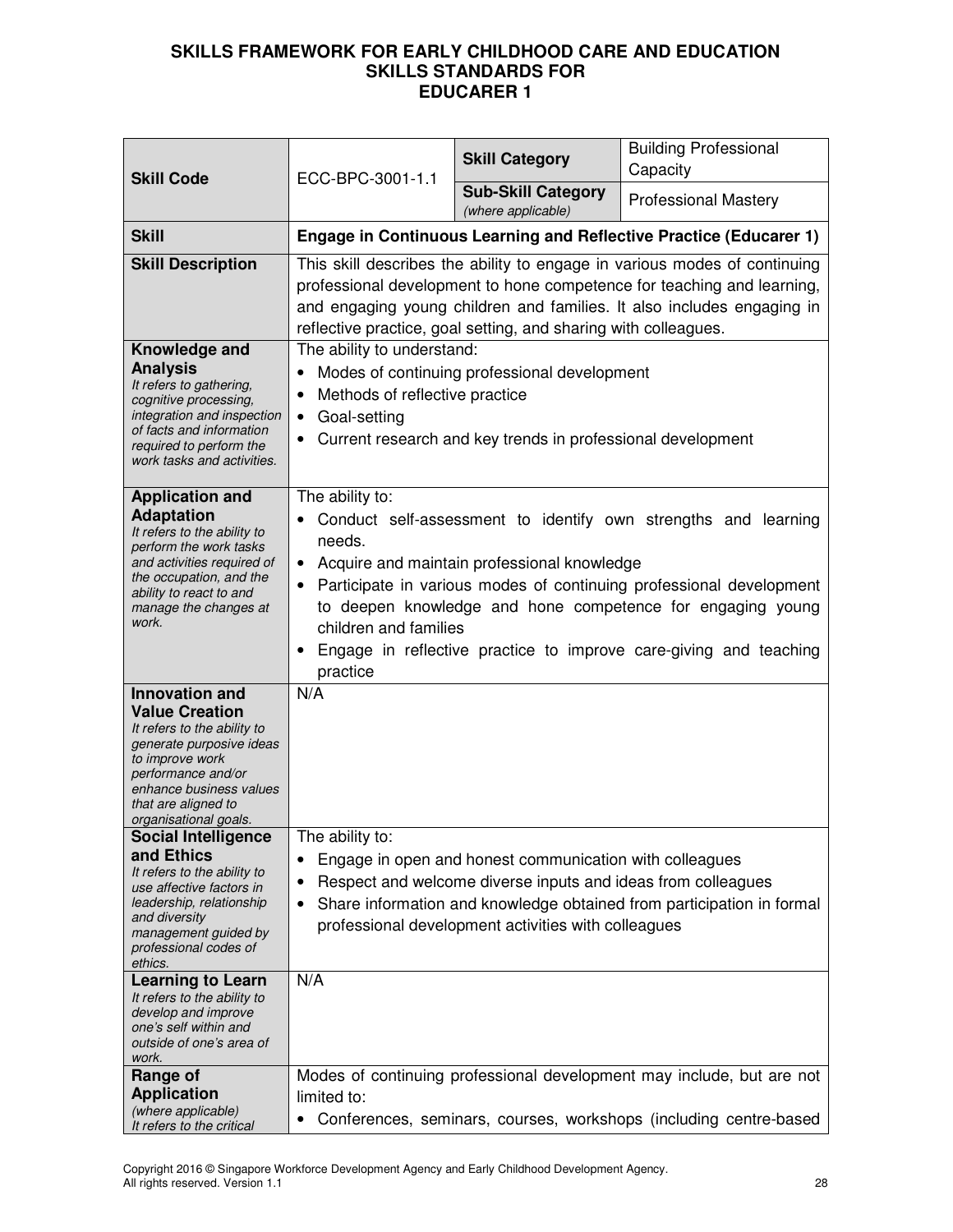| circumstances and<br>contexts that the skill<br>may be demonstrated. | professional development activities)<br>Sharing sessions and briefings<br>Structured on-the-job training, e.g. mentoring and observations<br>Work attachments<br>Study trips and learning journeys<br>Induction programmes<br>E-learning or web-based learning<br><b>Professional readings</b><br>Learning communities<br><b>Action Research</b> |
|----------------------------------------------------------------------|--------------------------------------------------------------------------------------------------------------------------------------------------------------------------------------------------------------------------------------------------------------------------------------------------------------------------------------------------|
|----------------------------------------------------------------------|--------------------------------------------------------------------------------------------------------------------------------------------------------------------------------------------------------------------------------------------------------------------------------------------------------------------------------------------------|

Remarks:

This Skill Standard should be referenced together with:

• **ES-PMD-103G-1** Apply Emotional Competence to Manage Self at the Workplace.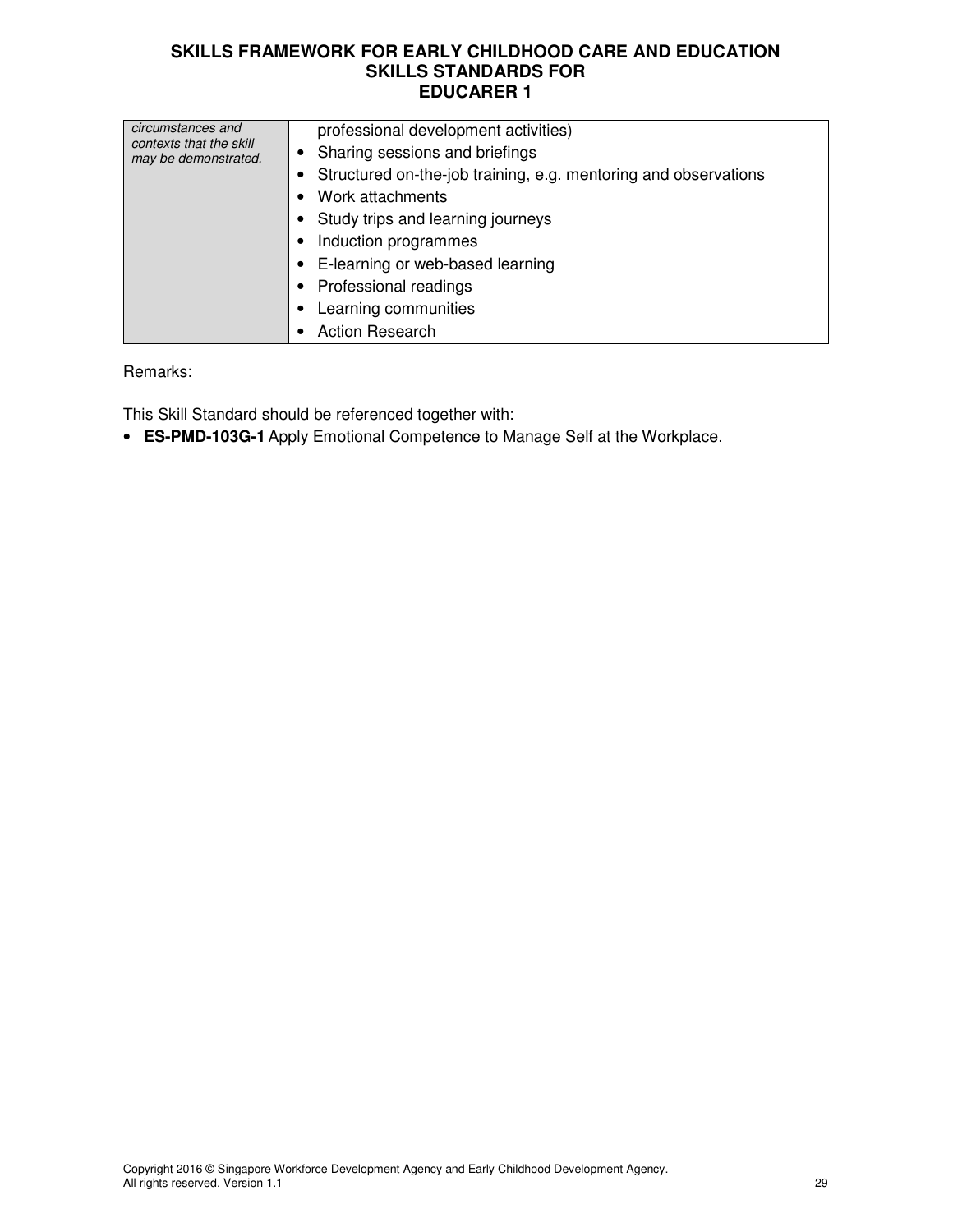| <b>Skill Code</b>                                                                                                                                                                                                                                                                                                       | ES-PMD-103G-1                                                                                                                                                                                                                                                                                                                                                                                                                                                                                                                                                                                                                                                                                                                                           | <b>Skill Category</b>                           | Personal Management<br>and Development Skills                      |
|-------------------------------------------------------------------------------------------------------------------------------------------------------------------------------------------------------------------------------------------------------------------------------------------------------------------------|---------------------------------------------------------------------------------------------------------------------------------------------------------------------------------------------------------------------------------------------------------------------------------------------------------------------------------------------------------------------------------------------------------------------------------------------------------------------------------------------------------------------------------------------------------------------------------------------------------------------------------------------------------------------------------------------------------------------------------------------------------|-------------------------------------------------|--------------------------------------------------------------------|
|                                                                                                                                                                                                                                                                                                                         |                                                                                                                                                                                                                                                                                                                                                                                                                                                                                                                                                                                                                                                                                                                                                         | <b>Sub-Skill Category</b><br>(where applicable) |                                                                    |
| <b>Skill</b>                                                                                                                                                                                                                                                                                                            | Apply Emotional Competence to Manage Self at the Workplace                                                                                                                                                                                                                                                                                                                                                                                                                                                                                                                                                                                                                                                                                              |                                                 |                                                                    |
| <b>Skill Description</b>                                                                                                                                                                                                                                                                                                | This skill describes the ability to understand and apply self-awareness<br>techniques. It also includes applying Emotional Intelligence principles to<br>manage oneself at the workplace.                                                                                                                                                                                                                                                                                                                                                                                                                                                                                                                                                               |                                                 |                                                                    |
| Knowledge and<br><b>Analysis</b><br>It refers to gathering,<br>cognitive processing,<br>integration and inspection<br>of facts and information<br>required to perform the<br>work tasks and activities.                                                                                                                 | The ability to understand:<br>Definitions of Emotional Intelligence<br>$\bullet$<br>Aspects of Emotional Intelligence<br>$\bullet$<br>Domains of Emotional Intelligence and their application<br>$\bullet$<br>Importance of Emotional Intelligence at work<br>٠<br>Importance of considering cultural differences in the application of<br>$\bullet$<br><b>Emotional Intelligence</b><br>Factors in recognising the emotional needs of others at the workplace<br>$\bullet$<br>Traits of low personal confidence<br>٠<br>Characteristics of individuals with high Emotional Intelligence<br>٠<br>Importance of demonstrating initiative and optimism at the workplace<br>٠<br>Methods to develop Emotional Intelligence and their features<br>$\bullet$ |                                                 |                                                                    |
| <b>Application and</b><br><b>Adaptation</b><br>It refers to the ability to<br>perform the work tasks<br>and activities required of<br>the occupation, and the<br>ability to react to and<br>manage the changes at<br>work.                                                                                              | The ability to:<br>Demonstrate conscientiousness and trustworthiness to complete<br>$\bullet$<br>given tasks according to organisational standards                                                                                                                                                                                                                                                                                                                                                                                                                                                                                                                                                                                                      |                                                 |                                                                    |
| <b>Innovation and</b><br><b>Value Creation</b><br>It refers to the ability to<br>generate purposive ideas<br>to improve work<br>performance and/or<br>enhance business values<br>that are aligned to<br>organisational goals.                                                                                           | The ability to:<br>$\bullet$<br>changes at the workplace                                                                                                                                                                                                                                                                                                                                                                                                                                                                                                                                                                                                                                                                                                |                                                 | Present self with confidence and show flexibility in responding to |
| <b>Social Intelligence</b><br>and Ethics<br>It refers to the ability to<br>use affective factors in<br>leadership, relationship<br>and diversity<br>management guided by<br>professional codes of<br>ethics.<br><b>Learning to Learn</b><br>It refers to the ability to<br>develop and improve<br>one's self within and | The ability to:<br>Manage own emotions and impulses to work effectively with others,<br>taking into consideration the different cultures and background of<br>individuals at the workplace<br>Recognise the emotional needs of others, empathise and respond<br>$\bullet$<br>appropriately to their needs<br>The ability to:<br>Recognise own emotional states, the causes of those emotional<br>$\bullet$<br>states and its effects on performance and interpersonal relationships                                                                                                                                                                                                                                                                     |                                                 |                                                                    |
| outside of one's area of<br>work.                                                                                                                                                                                                                                                                                       | at the workplace<br>٠                                                                                                                                                                                                                                                                                                                                                                                                                                                                                                                                                                                                                                                                                                                                   | needed to develop Emotional Intelligence        | Identify personal strengths and weaknesses and make improvements   |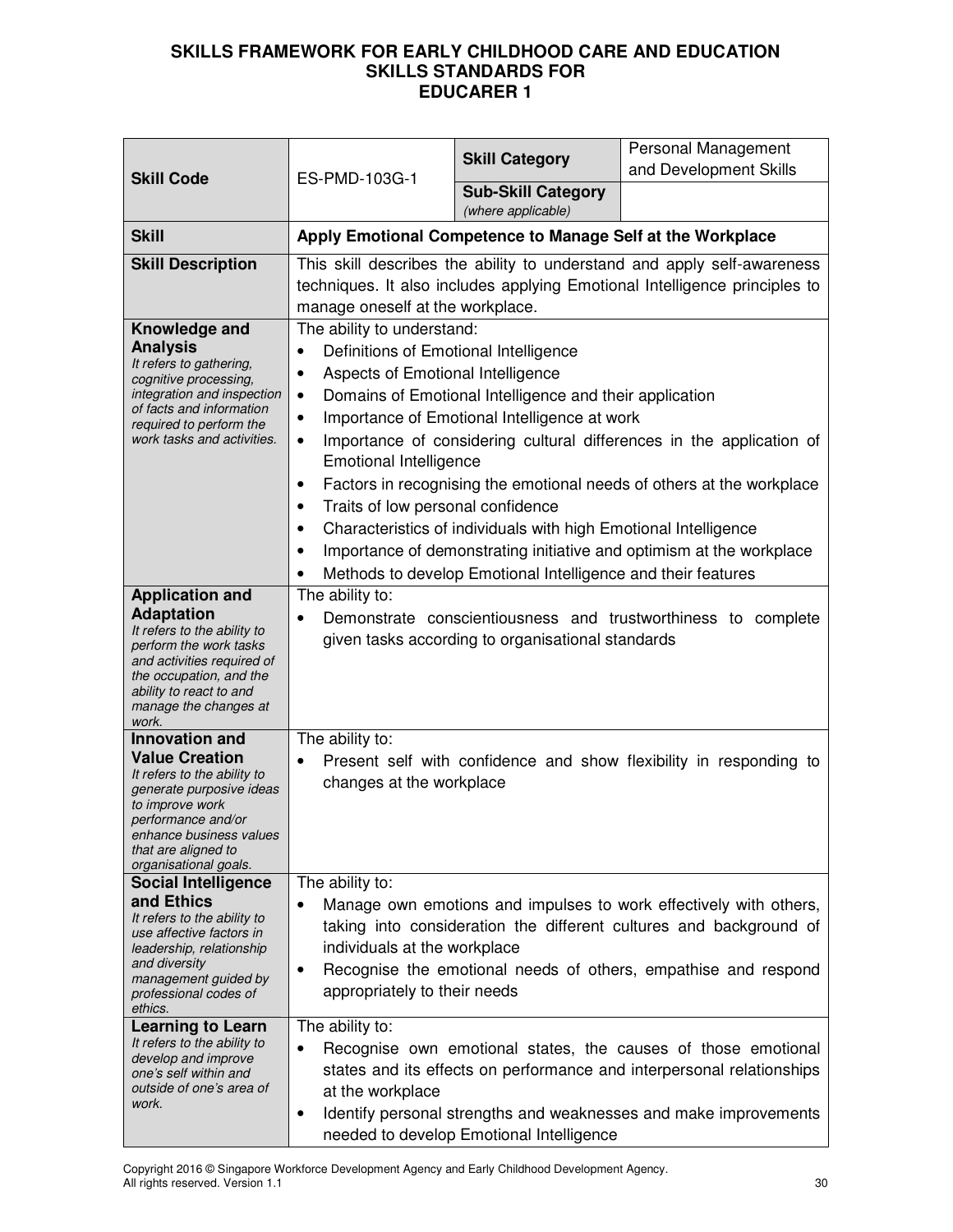|                                                                                                                                                           | Demonstrate initiative and optimism in pursuing goals beyond what is<br>required and expected of self |
|-----------------------------------------------------------------------------------------------------------------------------------------------------------|-------------------------------------------------------------------------------------------------------|
| Range of<br><b>Application</b><br>(where applicable)<br>It refers to the critical<br>circumstances and<br>contexts that the skill<br>may be demonstrated. | N/A                                                                                                   |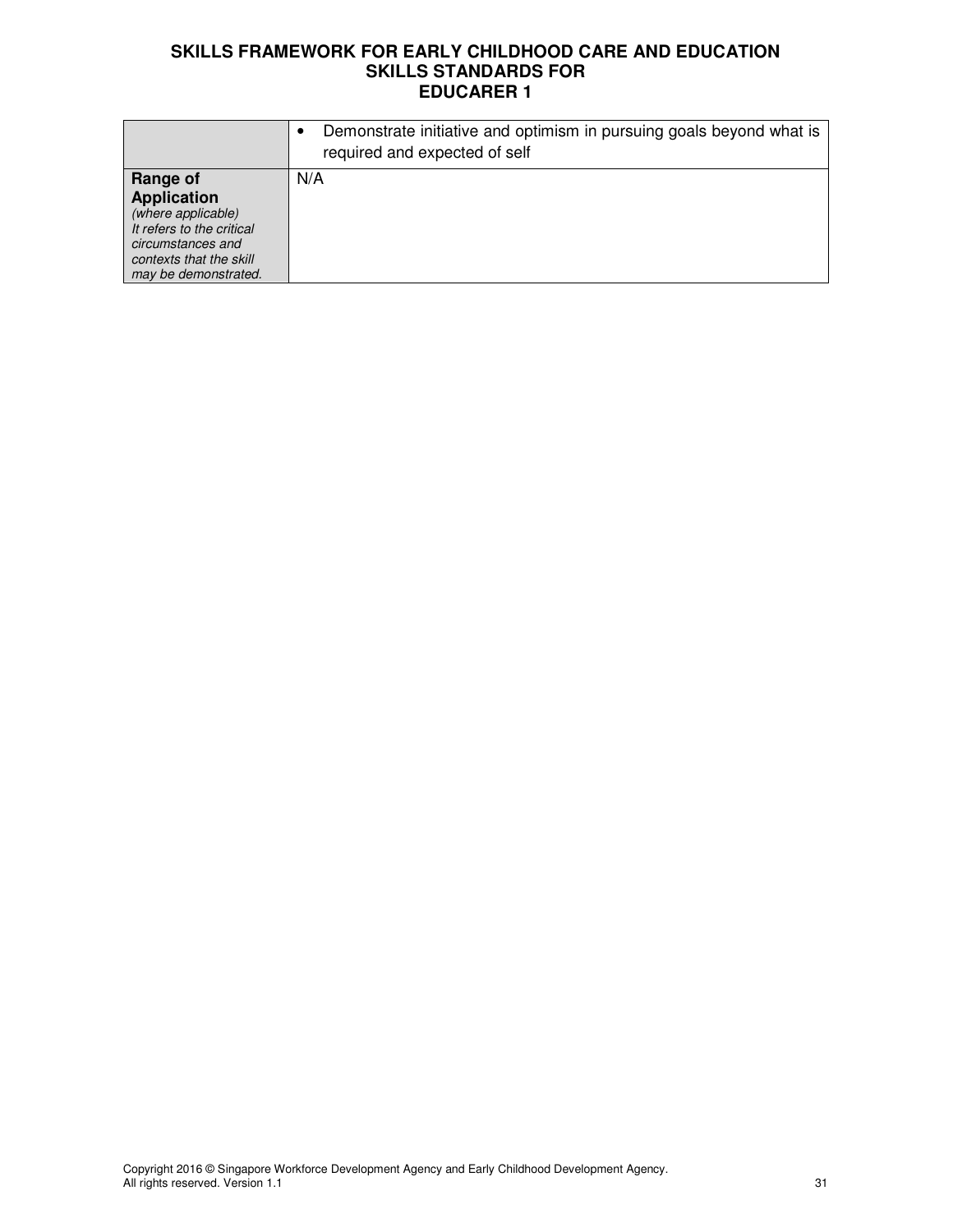| <b>Skill Code</b>                                                                                                                                                                                                             | ECC-BPC-3002-1.1                                                                                                                                                                                                                                                                                                                                                                                                                       | <b>Skill Category</b>                           | <b>Building Professional</b><br>Capacity                                                                                                     |
|-------------------------------------------------------------------------------------------------------------------------------------------------------------------------------------------------------------------------------|----------------------------------------------------------------------------------------------------------------------------------------------------------------------------------------------------------------------------------------------------------------------------------------------------------------------------------------------------------------------------------------------------------------------------------------|-------------------------------------------------|----------------------------------------------------------------------------------------------------------------------------------------------|
|                                                                                                                                                                                                                               |                                                                                                                                                                                                                                                                                                                                                                                                                                        | <b>Sub-Skill Category</b><br>(where applicable) | Professional Values and<br><b>Ethics</b>                                                                                                     |
| <b>Skill</b>                                                                                                                                                                                                                  |                                                                                                                                                                                                                                                                                                                                                                                                                                        |                                                 | Demonstrate Ethical Behaviour and Professionalism (Educarer 1)                                                                               |
| <b>Skill Description</b>                                                                                                                                                                                                      | This skill describes the ability to demonstrate ethical conduct in<br>with<br>children, families,<br>colleagues<br>interactions<br>and<br>community<br>stakeholders. It includes engaging in professional responsibilities that<br>build the success of children and families, by adhering to the AECES<br>Code of Ethics. It also includes being accountable for own actions and<br>decisions, and accepting responsibility for them. |                                                 |                                                                                                                                              |
| Knowledge and<br><b>Analysis</b><br>It refers to gathering,<br>cognitive processing,<br>integration and inspection<br>of facts and information<br>required to perform the<br>work tasks and activities.                       | The ability to understand:<br>Ethical standards as outlined by various National and International<br>documents<br>The core values central to the AECES Code of Ethics<br>$\bullet$<br>Foundations of professional responsibilities and obligations with the<br><b>ECCE</b> sector<br>How the Code of Ethics influences practice<br>٠                                                                                                   |                                                 |                                                                                                                                              |
| <b>Application and</b><br><b>Adaptation</b><br>It refers to the ability to<br>perform the work tasks<br>and activities required of<br>the occupation, and the<br>ability to react to and<br>manage the changes at<br>work.    | The ability to:<br>Engage in professional responsibilities that build the success of<br>children, families and the programme<br>• Adhere to the AECES Code of Ethics, demonstrating ethical behaviour<br>as described within the document<br>Be accountable for own actions and<br>decisions,<br>and<br>accept<br>responsibility for them                                                                                              |                                                 |                                                                                                                                              |
| <b>Innovation and</b><br><b>Value Creation</b><br>It refers to the ability to<br>generate purposive ideas<br>to improve work<br>performance and/or<br>enhance business values<br>that are aligned to<br>organisational goals. | N/A                                                                                                                                                                                                                                                                                                                                                                                                                                    |                                                 |                                                                                                                                              |
| <b>Social Intelligence</b><br>and Ethics<br>It refers to the ability to<br>use affective factors in<br>leadership, relationship<br>and diversity<br>management guided by<br>professional codes of<br>ethics.                  | The ability to:<br>Demonstrate ethical conduct in interactions with children, families,<br>colleagues and community stakeholders                                                                                                                                                                                                                                                                                                       |                                                 |                                                                                                                                              |
| <b>Learning to Learn</b><br>It refers to the ability to<br>develop and improve<br>one's self within and<br>outside of one's area of<br>work.<br>Range of                                                                      | The ability to:<br>growth                                                                                                                                                                                                                                                                                                                                                                                                              |                                                 | Reflect on professional practice or ethical values for professional<br>Foundations of professional responsibilities may include, but are not |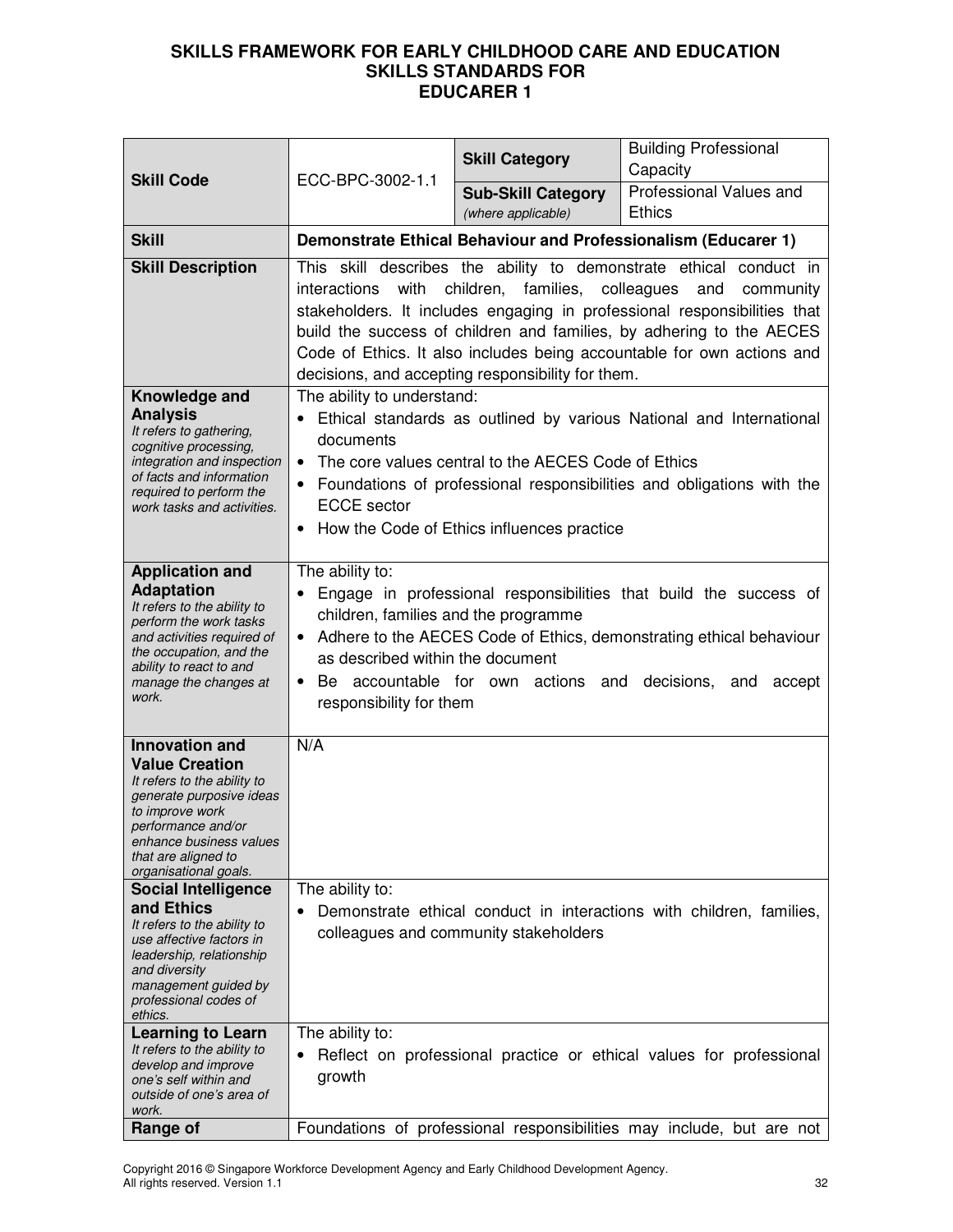| <b>Application</b>                                                   | limited to:                                                                                                   |
|----------------------------------------------------------------------|---------------------------------------------------------------------------------------------------------------|
| (where applicable)<br>It refers to the critical                      | • Reinforcing ethical behaviour                                                                               |
| circumstances and<br>contexts that the skill<br>may be demonstrated. | Exercising professional discretion and judgment in handling potentially<br>challenging or unethical behaviour |
|                                                                      | Supporting and complying with regulation and licensing standards                                              |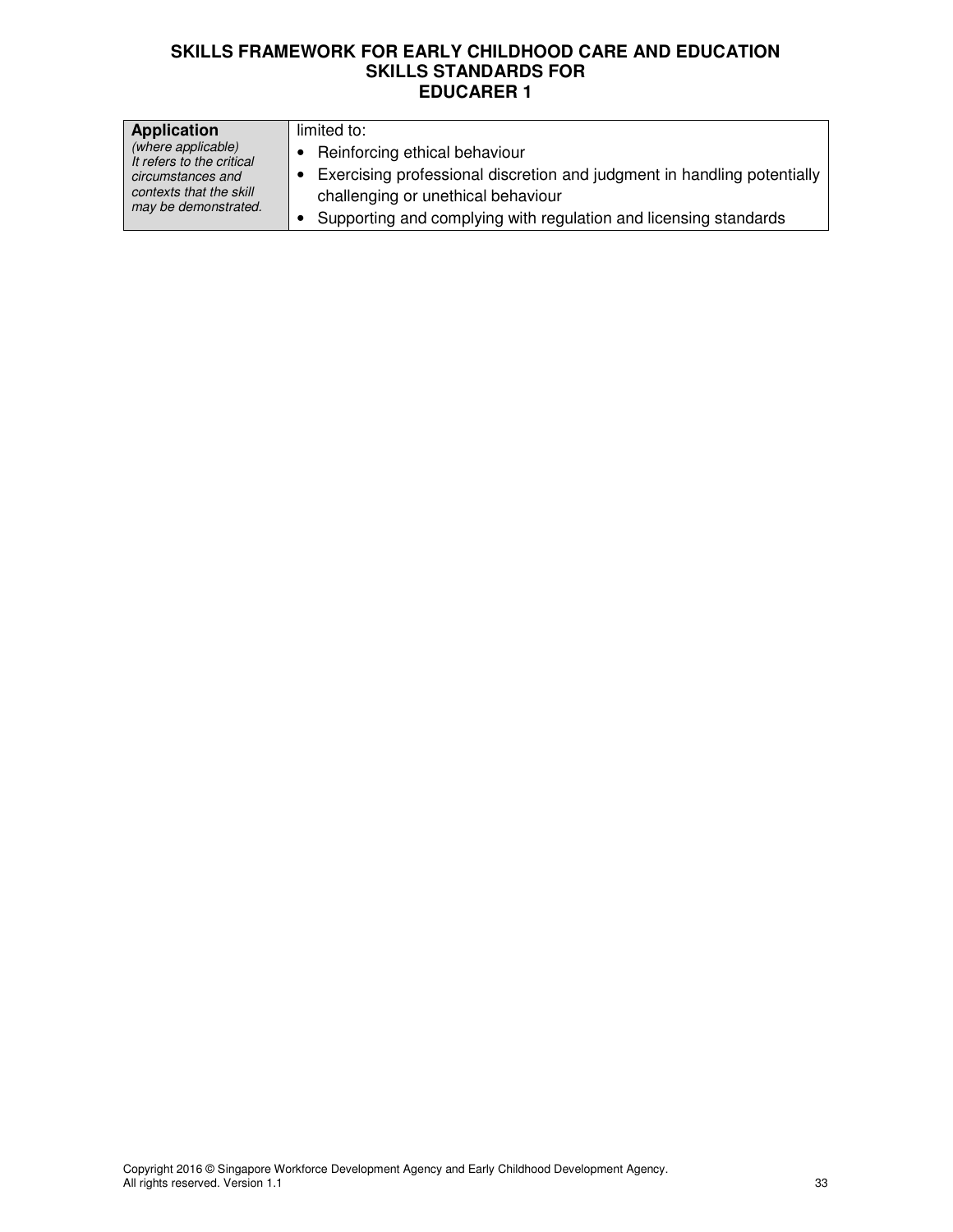| <b>Skill Code</b>                                       |                                                                                                                                                                                                                                                               | <b>Skill Category</b>                                                                                             | <b>Building Organisational</b><br>Capacity                                                                                                   |
|---------------------------------------------------------|---------------------------------------------------------------------------------------------------------------------------------------------------------------------------------------------------------------------------------------------------------------|-------------------------------------------------------------------------------------------------------------------|----------------------------------------------------------------------------------------------------------------------------------------------|
|                                                         | ECC-BOC-3001-1.1                                                                                                                                                                                                                                              | <b>Sub-Skill Category</b>                                                                                         | Teamwork and                                                                                                                                 |
|                                                         |                                                                                                                                                                                                                                                               | (where applicable)                                                                                                | Collaboration                                                                                                                                |
| <b>Skill</b>                                            | (Educarer 1)                                                                                                                                                                                                                                                  |                                                                                                                   | <b>Collaborate with Colleagues to Foster Positive Workplace Relations</b>                                                                    |
| <b>Skill Description</b>                                |                                                                                                                                                                                                                                                               |                                                                                                                   | This skill describes the ability to contribute to positive workplace<br>relationships through active participation in a team, respecting and |
|                                                         |                                                                                                                                                                                                                                                               |                                                                                                                   |                                                                                                                                              |
|                                                         | acknowledging diverse opinions, applying knowledge of different working<br>establishing and<br>maintaining<br>effective<br>styles,<br>and<br>interpersonal                                                                                                    |                                                                                                                   |                                                                                                                                              |
|                                                         | communication with colleagues.                                                                                                                                                                                                                                |                                                                                                                   |                                                                                                                                              |
| Knowledge and                                           | The ability to understand:                                                                                                                                                                                                                                    |                                                                                                                   |                                                                                                                                              |
| <b>Analysis</b><br>It refers to gathering,              |                                                                                                                                                                                                                                                               | The importance of positive workplace relations                                                                    |                                                                                                                                              |
| cognitive processing,                                   | $\bullet$                                                                                                                                                                                                                                                     |                                                                                                                   | Roles and responsibilities of self in relation to colleagues within the                                                                      |
| integration and inspection<br>of facts and information  | organisation                                                                                                                                                                                                                                                  |                                                                                                                   |                                                                                                                                              |
| required to perform the                                 | $\bullet$                                                                                                                                                                                                                                                     | Interpersonal communication strategies                                                                            |                                                                                                                                              |
| work tasks and activities.                              | $\bullet$                                                                                                                                                                                                                                                     | Characteristics of collaborative working relationships                                                            |                                                                                                                                              |
|                                                         | ٠<br>$\bullet$                                                                                                                                                                                                                                                | How to build collaborative relationships with colleagues<br>How to build trust and work together in and as a team |                                                                                                                                              |
|                                                         | Different working styles                                                                                                                                                                                                                                      |                                                                                                                   |                                                                                                                                              |
| <b>Application and</b>                                  | The ability to:                                                                                                                                                                                                                                               |                                                                                                                   |                                                                                                                                              |
| <b>Adaptation</b>                                       | Demonstrate effective interpersonal communication skills<br>Establish and maintain collaborative and productive workplace<br>$\bullet$<br>relationships<br>Apply knowledge of different working styles to foster positive<br>$\bullet$<br>workplace relations |                                                                                                                   |                                                                                                                                              |
| It refers to the ability to<br>perform the work tasks   |                                                                                                                                                                                                                                                               |                                                                                                                   |                                                                                                                                              |
| and activities required of                              |                                                                                                                                                                                                                                                               |                                                                                                                   |                                                                                                                                              |
| the occupation, and the<br>ability to react to and      |                                                                                                                                                                                                                                                               |                                                                                                                   |                                                                                                                                              |
| manage the changes at<br>work.                          |                                                                                                                                                                                                                                                               |                                                                                                                   |                                                                                                                                              |
| <b>Innovation and</b>                                   | N/A                                                                                                                                                                                                                                                           |                                                                                                                   |                                                                                                                                              |
| <b>Value Creation</b><br>It refers to the ability to    |                                                                                                                                                                                                                                                               |                                                                                                                   |                                                                                                                                              |
| generate purposive ideas                                |                                                                                                                                                                                                                                                               |                                                                                                                   |                                                                                                                                              |
| to improve work<br>performance and/or                   |                                                                                                                                                                                                                                                               |                                                                                                                   |                                                                                                                                              |
| enhance business values<br>that are aligned to          |                                                                                                                                                                                                                                                               |                                                                                                                   |                                                                                                                                              |
| organisational goals.                                   |                                                                                                                                                                                                                                                               |                                                                                                                   |                                                                                                                                              |
| <b>Social Intelligence</b>                              | The ability to:                                                                                                                                                                                                                                               |                                                                                                                   |                                                                                                                                              |
| and Ethics<br>It refers to the ability to               | Work together in and as a team<br>$\bullet$                                                                                                                                                                                                                   |                                                                                                                   |                                                                                                                                              |
| use affective factors in<br>leadership, relationship    | ٠                                                                                                                                                                                                                                                             | Respect and welcome diverse input and ideas from colleagues                                                       |                                                                                                                                              |
| and diversity                                           | Acknowledge the contributions of colleagues<br>$\bullet$                                                                                                                                                                                                      |                                                                                                                   |                                                                                                                                              |
| management guided by<br>professional codes of           |                                                                                                                                                                                                                                                               |                                                                                                                   |                                                                                                                                              |
| ethics.                                                 |                                                                                                                                                                                                                                                               |                                                                                                                   |                                                                                                                                              |
| <b>Learning to Learn</b><br>It refers to the ability to | N/A                                                                                                                                                                                                                                                           |                                                                                                                   |                                                                                                                                              |
| develop and improve                                     |                                                                                                                                                                                                                                                               |                                                                                                                   |                                                                                                                                              |
| one's self within and<br>outside of one's area of       |                                                                                                                                                                                                                                                               |                                                                                                                   |                                                                                                                                              |
| work.                                                   |                                                                                                                                                                                                                                                               |                                                                                                                   |                                                                                                                                              |
| Range of                                                |                                                                                                                                                                                                                                                               |                                                                                                                   | Interpersonal communication strategies may include, but are not limited                                                                      |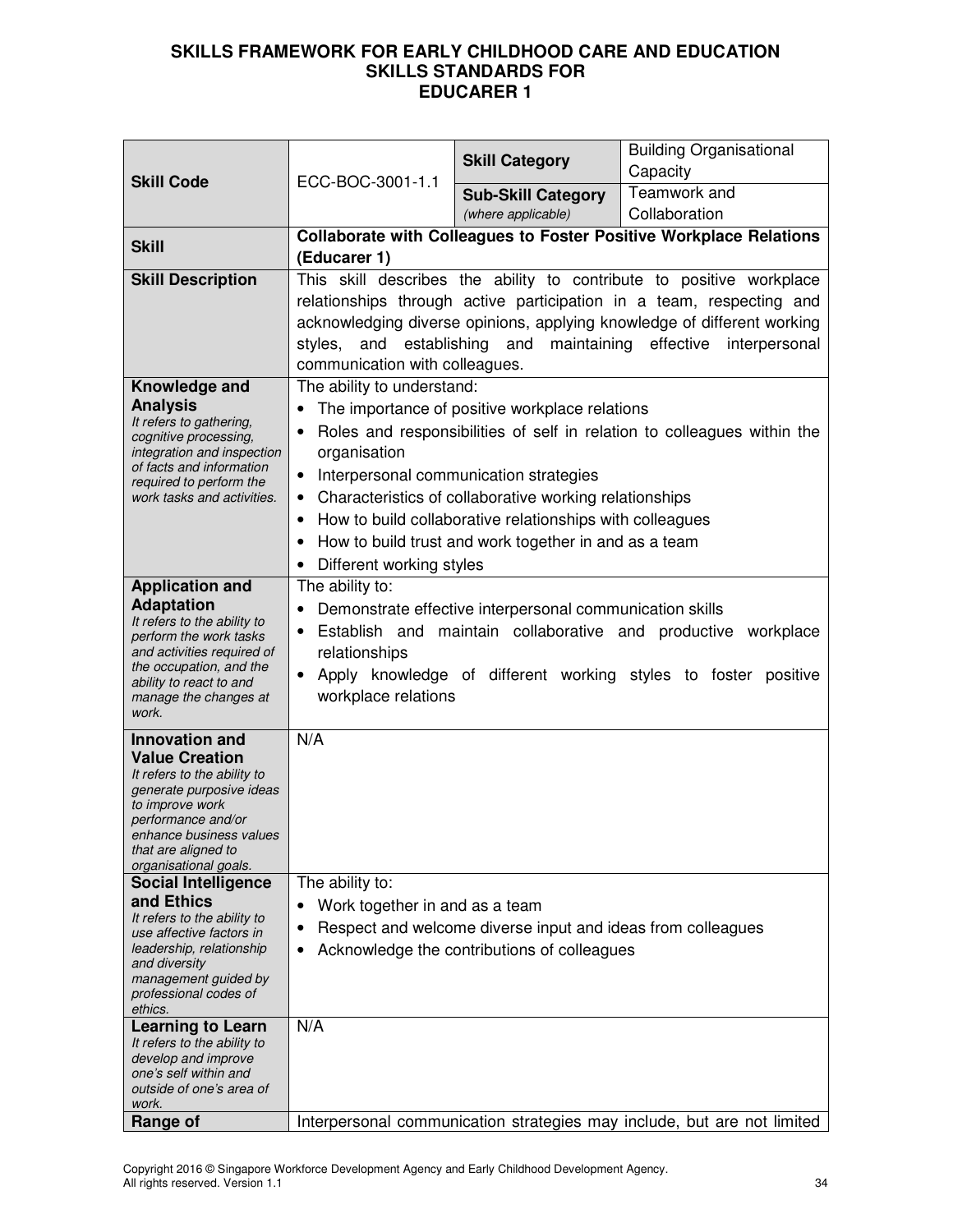| <b>Application</b><br>(where applicable)<br>It refers to the critical<br>circumstances and<br>contexts that the skill<br>may be demonstrated. | to:<br>• Awareness of body language<br>• Reframing, paraphrasing and reflecting<br>• Active listening<br>Conveying mutual trust and respect<br>Roles and responsibilities of self in relation to colleagues within the<br>organisation may include, but are not limited to:<br>• Understanding of group dynamics<br>Alignment to centre vision, mission and values<br>• Understanding how one's role fits into the centre's strategic plans<br>How to build collaborative relationships with colleagues may include, but<br>are not limited to:<br>Interpersonal communication skills<br>Intrapersonal communication skills<br>Understanding and respecting different working styles<br>Active participation in meetings, projects and decision-making<br>platforms<br>Establish and maintain collaborative and<br>productive workplace<br>relationships may include, but are not limited to:<br>• Treating colleagues with consideration, respect and empathy |
|-----------------------------------------------------------------------------------------------------------------------------------------------|----------------------------------------------------------------------------------------------------------------------------------------------------------------------------------------------------------------------------------------------------------------------------------------------------------------------------------------------------------------------------------------------------------------------------------------------------------------------------------------------------------------------------------------------------------------------------------------------------------------------------------------------------------------------------------------------------------------------------------------------------------------------------------------------------------------------------------------------------------------------------------------------------------------------------------------------------------------|
|                                                                                                                                               | Providing positive feedback to colleagues<br>Open, honest and effective communication with colleagues                                                                                                                                                                                                                                                                                                                                                                                                                                                                                                                                                                                                                                                                                                                                                                                                                                                          |

## Remarks:

This Skill Standard should be referenced together with:

- **HRC-GEN-2001-1.1** Participate in a Work Team
- **ES-IP-101G-1** Communicate and Relate Effectively at the Workplace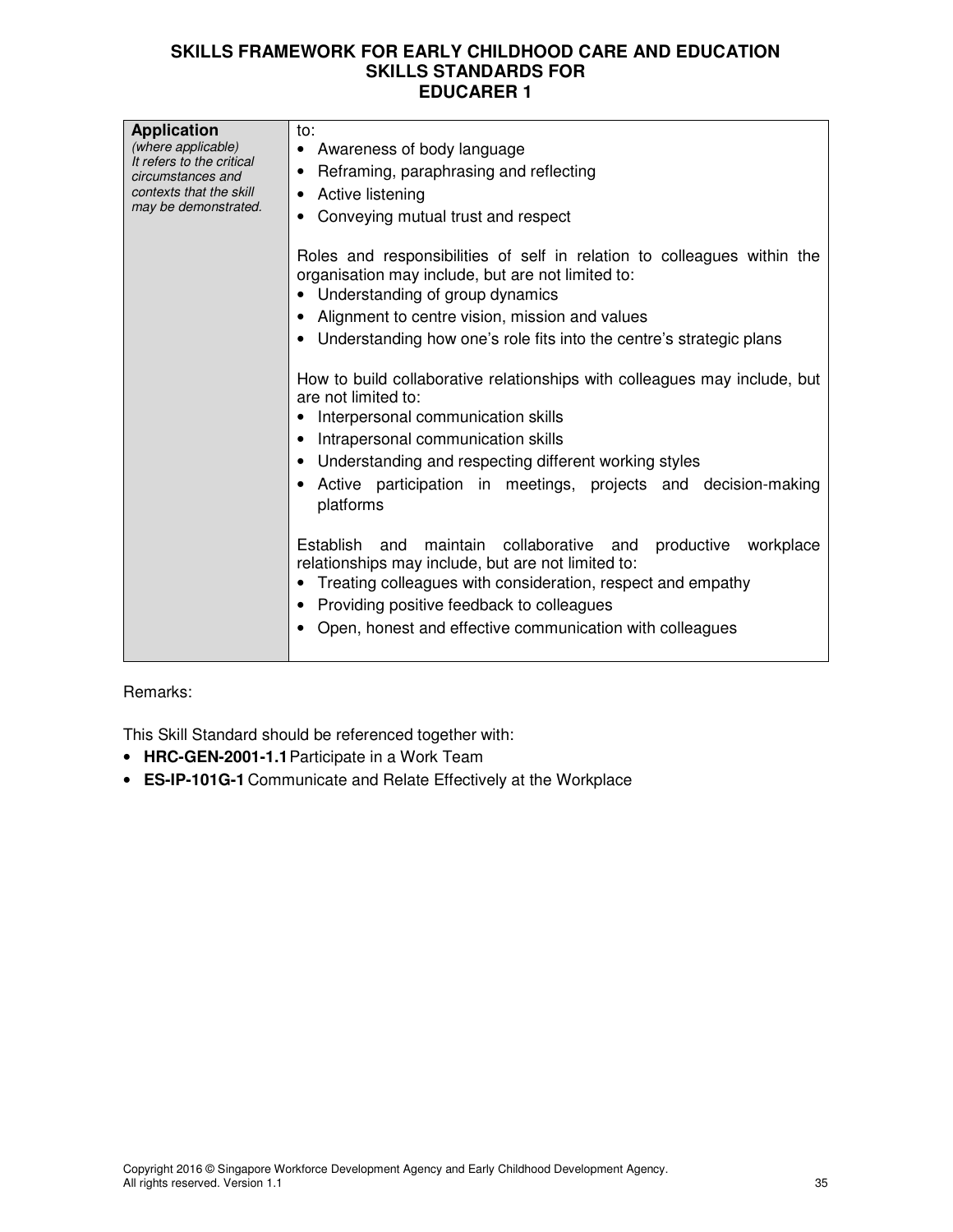|                                                                                                                                                                                                                                   |                                                                                                                                                                                                                                                                                                                                                                                                                                                                                                                                                                                                             | <b>Skill Category</b>                                                                                                                                                    | General                                                                                                                                                                                                                                                                                                                                                                                                                                                                                                                                                          |
|-----------------------------------------------------------------------------------------------------------------------------------------------------------------------------------------------------------------------------------|-------------------------------------------------------------------------------------------------------------------------------------------------------------------------------------------------------------------------------------------------------------------------------------------------------------------------------------------------------------------------------------------------------------------------------------------------------------------------------------------------------------------------------------------------------------------------------------------------------------|--------------------------------------------------------------------------------------------------------------------------------------------------------------------------|------------------------------------------------------------------------------------------------------------------------------------------------------------------------------------------------------------------------------------------------------------------------------------------------------------------------------------------------------------------------------------------------------------------------------------------------------------------------------------------------------------------------------------------------------------------|
| <b>Skill Code</b>                                                                                                                                                                                                                 | HRC-GEN-2001-1.1                                                                                                                                                                                                                                                                                                                                                                                                                                                                                                                                                                                            | <b>Sub-Skill Category</b><br>(where applicable)                                                                                                                          |                                                                                                                                                                                                                                                                                                                                                                                                                                                                                                                                                                  |
| <b>Skill</b>                                                                                                                                                                                                                      | Participate in a Work Team                                                                                                                                                                                                                                                                                                                                                                                                                                                                                                                                                                                  |                                                                                                                                                                          |                                                                                                                                                                                                                                                                                                                                                                                                                                                                                                                                                                  |
| <b>Skill Description</b>                                                                                                                                                                                                          | This skill describes the ability to participate effectively in a work team. It<br>involves contributing to the team's planning and demonstrating support,<br>cooperation and commitment to fellow team members through effective<br>communication and interpersonal skills, and conflict management.                                                                                                                                                                                                                                                                                                        |                                                                                                                                                                          |                                                                                                                                                                                                                                                                                                                                                                                                                                                                                                                                                                  |
| Knowledge and<br><b>Analysis</b><br>It refers to gathering,<br>cognitive processing,<br>integration and inspection<br>of facts and information<br>required to perform the<br>work tasks and activities.<br><b>Application and</b> | The ability to understand:<br>services and programmes<br>$\bullet$<br>resolve conflicts<br>resource transactions<br>perform<br>organisation<br>organisation<br>range of conflict resolution methods<br>The ability to:                                                                                                                                                                                                                                                                                                                                                                                      | Types of working styles and related team profiles<br>basic concepts of group dynamics of how teams form and perform<br>types of working styles and related team profiles | Legal and ethical considerations relating to human resource activities,<br>Models and methods for the development of team plans and priorities<br>Communication and inter-personal skills to work with teams and<br>Privacy and confidentiality considerations that govern all human<br>Implications and impact of team performance on organisational goals<br>basic concepts of group dynamics of how teams are formed and<br>implications and impact of conflicts on self and others within the<br>Implications of work team performance for the department or |
| <b>Adaptation</b><br>It refers to the ability to<br>perform the work tasks<br>and activities required of<br>the occupation, and the<br>ability to react to and<br>manage the changes at<br>work.<br>Innovation and                | Participate in team planning activities to develop key performance<br>indicators and clarify team goals and objectives<br>• Plan own work schedule, activities and resources required to achieve<br>personal and team objectives<br>Support team members to consider potential issues that may affect<br>team performance<br>Support implementation of team plans and provide assistance to team<br>members<br>Model behaviours consistent with legal and ethical guidelines to<br>demonstrate commitment and support<br>Provide feedback to line manager about progress of team targets<br>The ability to: |                                                                                                                                                                          |                                                                                                                                                                                                                                                                                                                                                                                                                                                                                                                                                                  |
| <b>Value Creation</b><br>It refers to the ability to<br>generate purposive ideas<br>to improve work<br>performance and/or<br>enhance business values<br>that are aligned to                                                       | performance                                                                                                                                                                                                                                                                                                                                                                                                                                                                                                                                                                                                 |                                                                                                                                                                          | Identify and communicate opportunities for improvement of team                                                                                                                                                                                                                                                                                                                                                                                                                                                                                                   |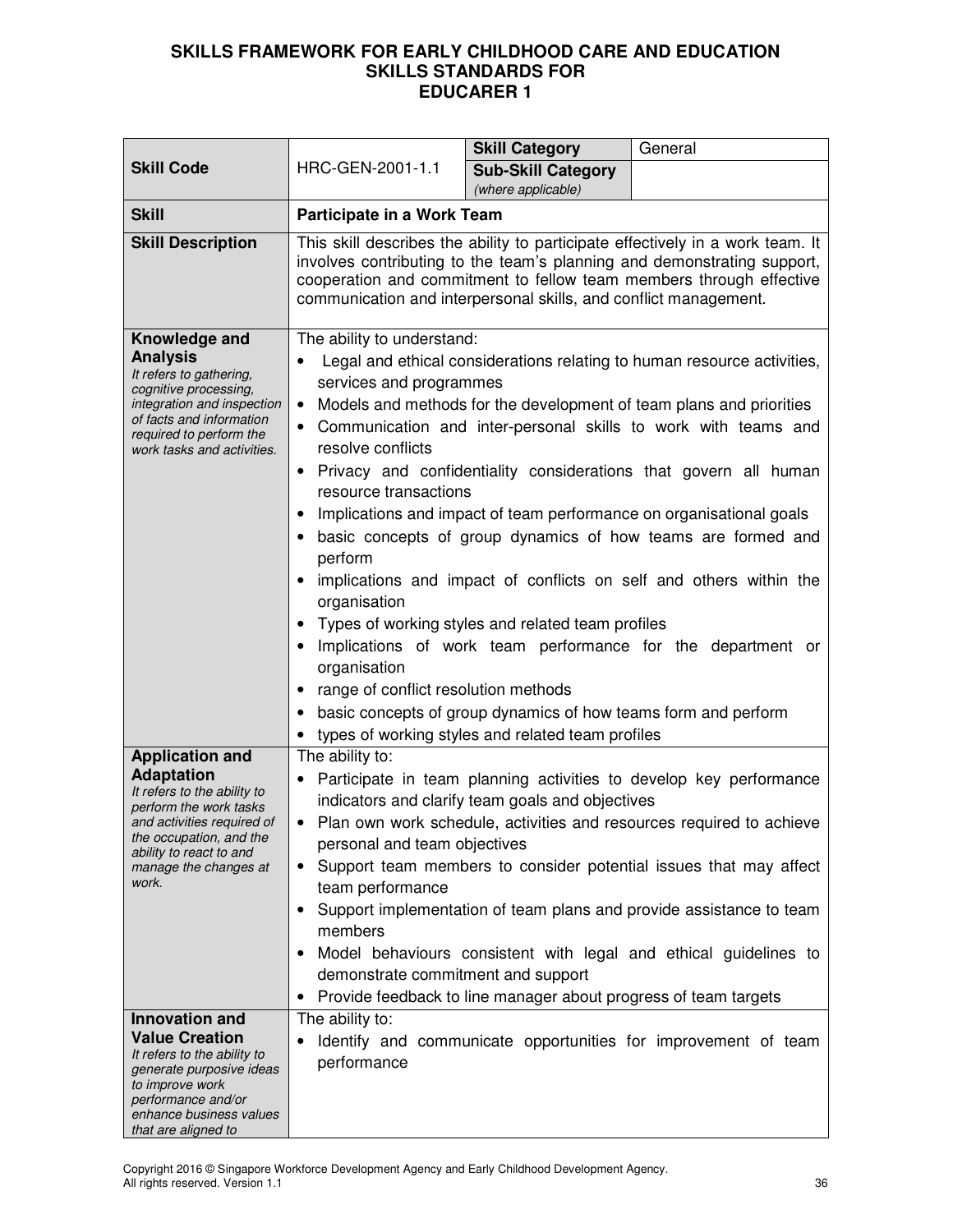| organisational goals.                                                                                                                                                                                        |                                                                                                                                                                                                                                                                                                                |
|--------------------------------------------------------------------------------------------------------------------------------------------------------------------------------------------------------------|----------------------------------------------------------------------------------------------------------------------------------------------------------------------------------------------------------------------------------------------------------------------------------------------------------------|
| <b>Social Intelligence</b><br>and Ethics<br>It refers to the ability to<br>use affective factors in<br>leadership, relationship<br>and diversity<br>management guided by<br>professional codes of<br>ethics. | The ability to:<br>Communicate with team members to ensure cooperation<br>$\bullet$<br>and<br>commitment<br>Work with team members to resolve conflicts and create positive<br>$\bullet$<br>outcomes<br>Respond positively to individual differences to contribute to an<br>٠<br>effective working environment |
| Learning to Learn<br>It refers to the ability to<br>develop and improve<br>one's self within and<br>outside of one's area of<br>work.                                                                        | N/A                                                                                                                                                                                                                                                                                                            |
| Range of<br><b>Application</b><br>(where applicable)<br>It refers to the critical<br>circumstances and<br>contexts that the skill<br>may be demonstrated.                                                    | N/A                                                                                                                                                                                                                                                                                                            |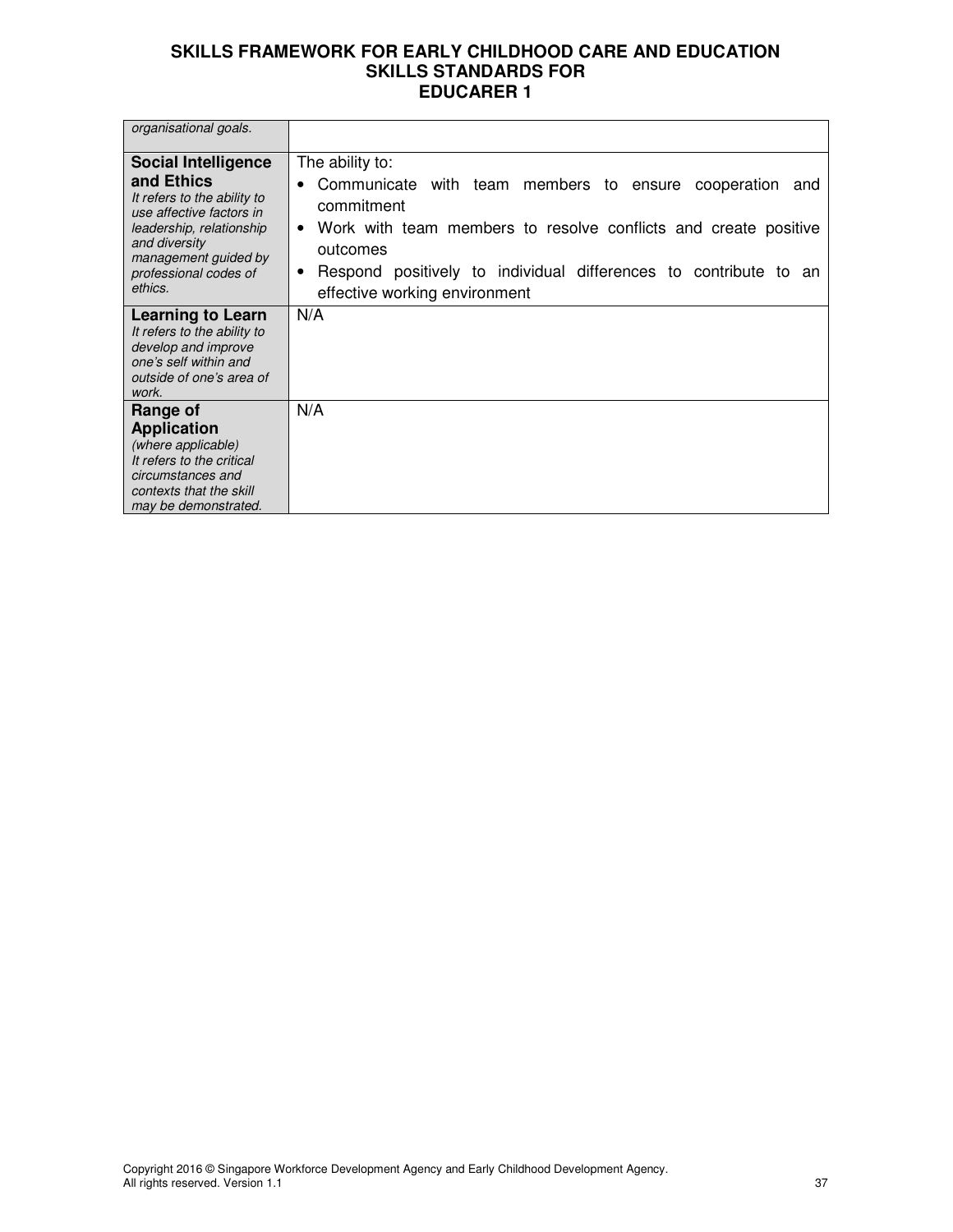| <b>Skill Code</b>                                                                                                                                                                                                                                                                                                                                                                                                                                    | ES-IP-101G-1                                                                                                                                                                                                                                                                                                                                                                                                                                                                                                                                                                                                                                                                                                                                                                                                                                                                                                                                                                                                                                                     | <b>Skill Category</b>                                                                                                | People and Relationship<br>Management                                                                                                                                                                                                                                                                                                                                                                                                         |
|------------------------------------------------------------------------------------------------------------------------------------------------------------------------------------------------------------------------------------------------------------------------------------------------------------------------------------------------------------------------------------------------------------------------------------------------------|------------------------------------------------------------------------------------------------------------------------------------------------------------------------------------------------------------------------------------------------------------------------------------------------------------------------------------------------------------------------------------------------------------------------------------------------------------------------------------------------------------------------------------------------------------------------------------------------------------------------------------------------------------------------------------------------------------------------------------------------------------------------------------------------------------------------------------------------------------------------------------------------------------------------------------------------------------------------------------------------------------------------------------------------------------------|----------------------------------------------------------------------------------------------------------------------|-----------------------------------------------------------------------------------------------------------------------------------------------------------------------------------------------------------------------------------------------------------------------------------------------------------------------------------------------------------------------------------------------------------------------------------------------|
|                                                                                                                                                                                                                                                                                                                                                                                                                                                      |                                                                                                                                                                                                                                                                                                                                                                                                                                                                                                                                                                                                                                                                                                                                                                                                                                                                                                                                                                                                                                                                  | <b>Sub-Skill Category</b><br>(where applicable)                                                                      |                                                                                                                                                                                                                                                                                                                                                                                                                                               |
| <b>Skill</b>                                                                                                                                                                                                                                                                                                                                                                                                                                         | <b>Communicate and Relate Effectively at the Workplace</b>                                                                                                                                                                                                                                                                                                                                                                                                                                                                                                                                                                                                                                                                                                                                                                                                                                                                                                                                                                                                       |                                                                                                                      |                                                                                                                                                                                                                                                                                                                                                                                                                                               |
| <b>Skill Description</b>                                                                                                                                                                                                                                                                                                                                                                                                                             |                                                                                                                                                                                                                                                                                                                                                                                                                                                                                                                                                                                                                                                                                                                                                                                                                                                                                                                                                                                                                                                                  |                                                                                                                      | This skill describes the ability to use effective communication techniques<br>at the workplace, while taking into consideration social and cultural<br>differences. It also includes being able to interpret, clarify, analyse and<br>respond to information received, as well as use effective negotiation skills                                                                                                                            |
| Knowledge and<br><b>Analysis</b><br>It refers to gathering,<br>cognitive processing,<br>integration and inspection<br>of facts and information<br>required to perform the<br>work tasks and activities.                                                                                                                                                                                                                                              | to resolve conflicts for a win-win outcome.<br>The ability to understand:<br>Sources of information within and outside the organisation<br>Types of information to be received, clarified and responded to and<br>$\bullet$<br>their features<br>Different modes of communication and communication tools and their<br>$\bullet$<br>characteristics<br>Principles of effective communication and interpersonal techniques<br>٠<br>Internal and external barriers to effective communication<br>$\bullet$<br>Strategies for communicating in a courteous and respectful manner<br>that considers social and cultural differences<br>Ways to distinguish between objective facts and<br>subjective<br>interpretation in a conflict<br>Definition of conflict and common types of conflict at the workplace<br>Definition of negotiation and types of negotiation styles and their<br>$\bullet$<br>characteristics<br>Types of reference documents to use during negotiations<br>٠<br>Types of conflict resolution strategies to achieve outcomes in<br>negotiation |                                                                                                                      |                                                                                                                                                                                                                                                                                                                                                                                                                                               |
| <b>Application and</b><br><b>Adaptation</b><br>It refers to the ability to<br>perform the work tasks<br>and activities required of<br>the occupation, and the<br>ability to react to and<br>manage the changes at<br>work.<br>Innovation and<br><b>Value Creation</b><br>It refers to the ability to<br>generate purposive ideas<br>to improve work<br>performance and/or<br>enhance business values<br>that are aligned to<br>organisational goals. | The ability to:<br>$\bullet$<br>procedures<br>$\bullet$<br>$\bullet$<br>parties involved<br>The ability to:<br>acceptable solutions                                                                                                                                                                                                                                                                                                                                                                                                                                                                                                                                                                                                                                                                                                                                                                                                                                                                                                                              | and cultural background of the recipient of the information<br>of people based on objective facts and interpretation | Interpret and analyse information received according to workplace<br>Plan response to information received taking into account the social<br>Identify signs, stages and causes of conflict with individuals or groups<br>Define the conflict and highlight points of differences or contention<br>objectively, taking into consideration social and cultural differences of<br>Work towards achieving a win-win outcome in assessing mutually |
| <b>Social Intelligence</b>                                                                                                                                                                                                                                                                                                                                                                                                                           | The ability to:                                                                                                                                                                                                                                                                                                                                                                                                                                                                                                                                                                                                                                                                                                                                                                                                                                                                                                                                                                                                                                                  |                                                                                                                      |                                                                                                                                                                                                                                                                                                                                                                                                                                               |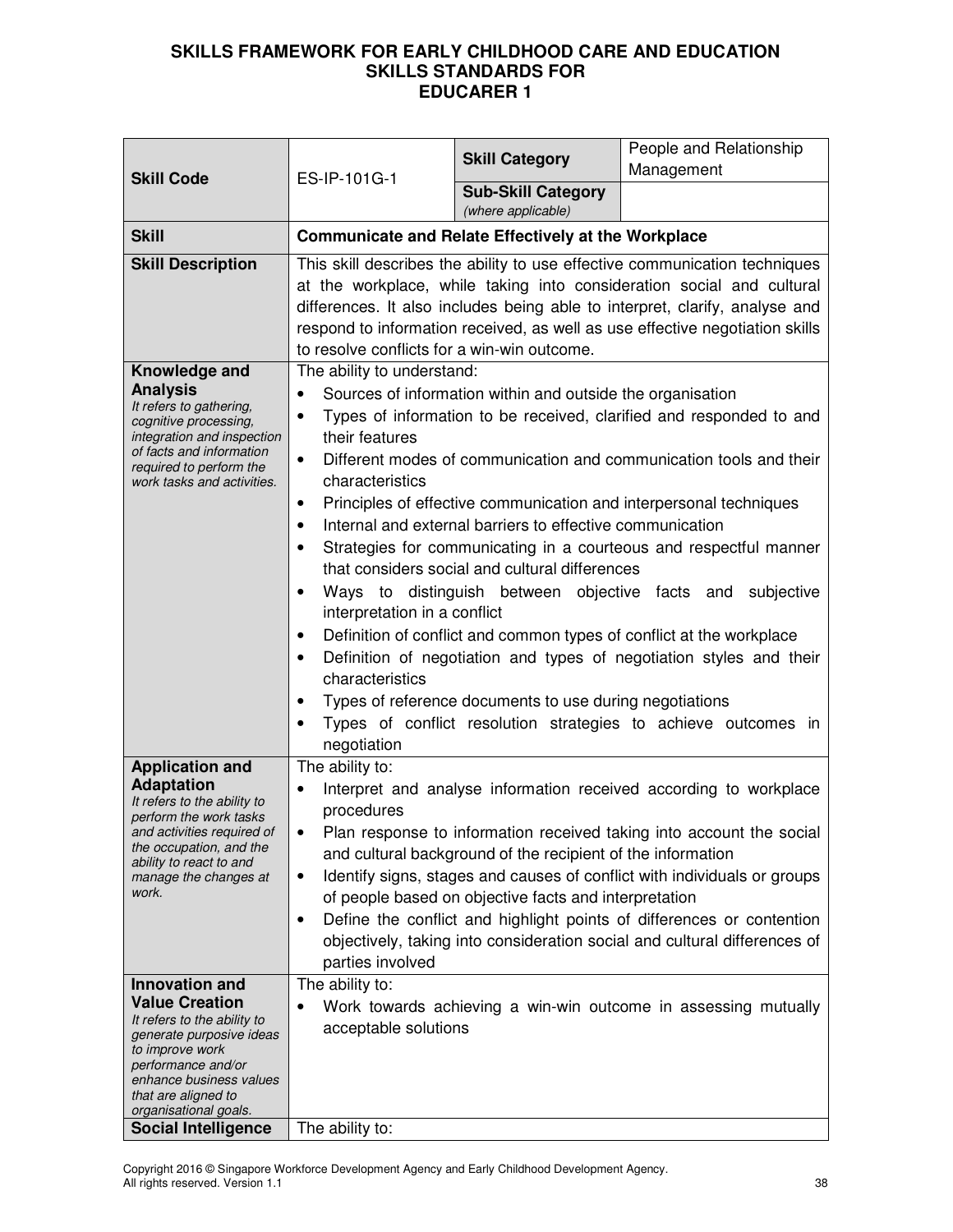| and Ethics<br>It refers to the ability to<br>use affective factors in<br>leadership, relationship<br>and diversity<br>management guided by<br>professional codes of<br>ethics. | Use appropriate communication techniques that consider social and<br>$\bullet$<br>cultural differences to clarify and respond to information received<br>Negotiate for mutually acceptable solutions by all parties using<br>٠<br>effective communication and negotiation skills<br>Communicate outcome of negotiation and<br>relevant<br>propose<br>٠<br>justifications to supervisor<br>recommendations with<br>seek<br>to<br>concurrence and endorsement |
|--------------------------------------------------------------------------------------------------------------------------------------------------------------------------------|-------------------------------------------------------------------------------------------------------------------------------------------------------------------------------------------------------------------------------------------------------------------------------------------------------------------------------------------------------------------------------------------------------------------------------------------------------------|
| <b>Learning to Learn</b><br>It refers to the ability to<br>develop and improve<br>one's self within and<br>outside of one's area of<br>work.                                   | The ability to:<br>Reflect on communication techniques to learn from weaknesses<br>$\bullet$                                                                                                                                                                                                                                                                                                                                                                |
| Range of<br><b>Application</b><br>(where applicable)<br>It refers to the critical<br>circumstances and<br>contexts that the skill<br>may be demonstrated.                      | N/A                                                                                                                                                                                                                                                                                                                                                                                                                                                         |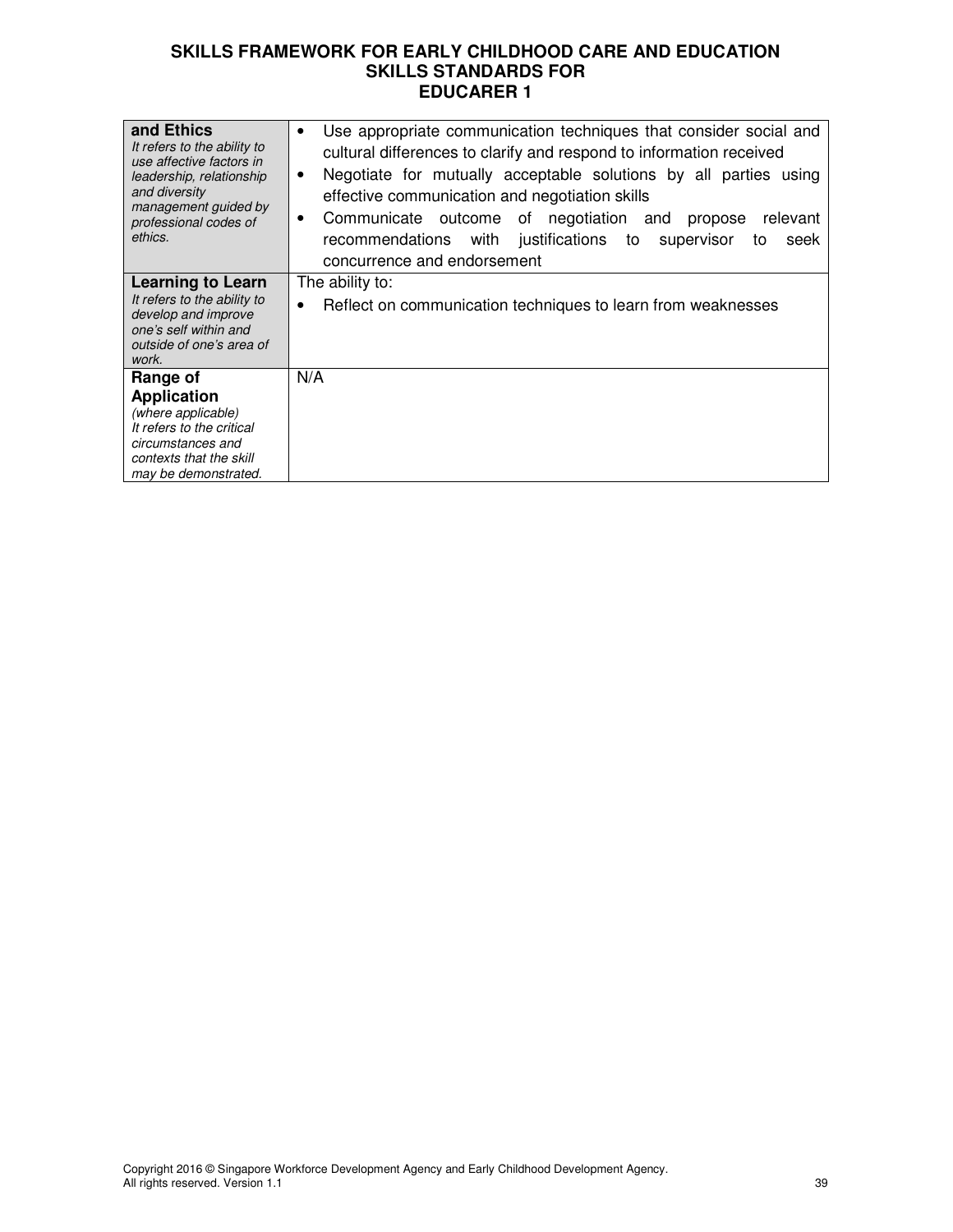|                                                         | ECC-BOC-3002-1.1                                                           | <b>Skill Category</b>                                                                                                                              | <b>Building Organisational</b><br>Capacity                            |  |
|---------------------------------------------------------|----------------------------------------------------------------------------|----------------------------------------------------------------------------------------------------------------------------------------------------|-----------------------------------------------------------------------|--|
| <b>Skill Code</b>                                       |                                                                            | <b>Sub-Skill Category</b>                                                                                                                          | Teamwork and                                                          |  |
|                                                         |                                                                            | (where applicable)                                                                                                                                 | Collaboration                                                         |  |
| <b>Skill</b>                                            | Contribute to                                                              |                                                                                                                                                    | Fostering a Culture of Collaboration through                          |  |
|                                                         |                                                                            | <b>Engaging in Centre Initiatives and Programmes</b>                                                                                               |                                                                       |  |
| <b>Skill Description</b>                                |                                                                            | This skill describes the ability to contribute to fostering a culture of<br>collaboration through active participation in centre's initiatives and |                                                                       |  |
|                                                         |                                                                            |                                                                                                                                                    |                                                                       |  |
|                                                         | programmes, providing input on these initiatives and programmes, and       |                                                                                                                                                    |                                                                       |  |
| Knowledge and                                           | The ability to understand:                                                 | engaging with stakeholders.                                                                                                                        |                                                                       |  |
| <b>Analysis</b>                                         | $\bullet$                                                                  | The objectives of centre initiatives and programmes                                                                                                |                                                                       |  |
| It refers to gathering,<br>cognitive processing,        | $\bullet$                                                                  | The importance of engaging in centre initiatives and programmes                                                                                    |                                                                       |  |
| integration and inspection                              | The value of a culture of collaboration<br>$\bullet$                       |                                                                                                                                                    |                                                                       |  |
| of facts and information<br>required to perform the     | $\bullet$                                                                  | Characteristics of a collaborative culture                                                                                                         |                                                                       |  |
| work tasks and activities.                              | $\bullet$                                                                  |                                                                                                                                                    | The centre's vision, mission and values in relation to centre's       |  |
|                                                         | initiatives and programmes                                                 |                                                                                                                                                    |                                                                       |  |
| <b>Application and</b>                                  | The ability to:                                                            |                                                                                                                                                    |                                                                       |  |
| <b>Adaptation</b><br>It refers to the ability to        |                                                                            | Discuss and provide input on centre initiatives and programmes                                                                                     |                                                                       |  |
| perform the work tasks                                  | $\bullet$                                                                  | Contribute to centre initiatives and programmes                                                                                                    |                                                                       |  |
| and activities required of<br>the occupation, and the   | Engage with the different stakeholders involved in centre initiatives<br>٠ |                                                                                                                                                    |                                                                       |  |
| ability to react to and                                 | and programmes                                                             |                                                                                                                                                    |                                                                       |  |
| manage the changes at<br>work.                          |                                                                            |                                                                                                                                                    |                                                                       |  |
| <b>Innovation and</b>                                   | N/A                                                                        |                                                                                                                                                    |                                                                       |  |
| <b>Value Creation</b><br>It refers to the ability to    |                                                                            |                                                                                                                                                    |                                                                       |  |
| generate purposive ideas                                |                                                                            |                                                                                                                                                    |                                                                       |  |
| to improve work<br>performance and/or                   |                                                                            |                                                                                                                                                    |                                                                       |  |
| enhance business values                                 |                                                                            |                                                                                                                                                    |                                                                       |  |
| that are aligned to<br>organisational goals.            |                                                                            |                                                                                                                                                    |                                                                       |  |
| <b>Social Intelligence</b>                              | N/A                                                                        |                                                                                                                                                    |                                                                       |  |
| and Ethics                                              |                                                                            |                                                                                                                                                    |                                                                       |  |
| It refers to the ability to<br>use affective factors in |                                                                            |                                                                                                                                                    |                                                                       |  |
| leadership, relationship<br>and diversity               |                                                                            |                                                                                                                                                    |                                                                       |  |
| management guided by                                    |                                                                            |                                                                                                                                                    |                                                                       |  |
| professional codes of<br>ethics.                        |                                                                            |                                                                                                                                                    |                                                                       |  |
| <b>Learning to Learn</b>                                | N/A                                                                        |                                                                                                                                                    |                                                                       |  |
| It refers to the ability to<br>develop and improve      |                                                                            |                                                                                                                                                    |                                                                       |  |
| one's self within and                                   |                                                                            |                                                                                                                                                    |                                                                       |  |
| outside of one's area of<br>work.                       |                                                                            |                                                                                                                                                    |                                                                       |  |
| Range of                                                |                                                                            |                                                                                                                                                    | Centre initiatives and programmes may include but are not limited to: |  |
| <b>Application</b>                                      | Social and charity events                                                  |                                                                                                                                                    |                                                                       |  |
| (where applicable)<br>It refers to the critical         | ٠                                                                          | Health-related initiatives and programmes                                                                                                          |                                                                       |  |
| circumstances and<br>contexts that the skill            | ٠                                                                          | Curriculum-related initiatives and programmes                                                                                                      |                                                                       |  |
|                                                         | ٠                                                                          | Community-related initiatives and programmes                                                                                                       |                                                                       |  |

Copyright 2016 © Singapore Workforce Development Agency and Early Childhood Development Agency. All rights reserved. Version 1.1 40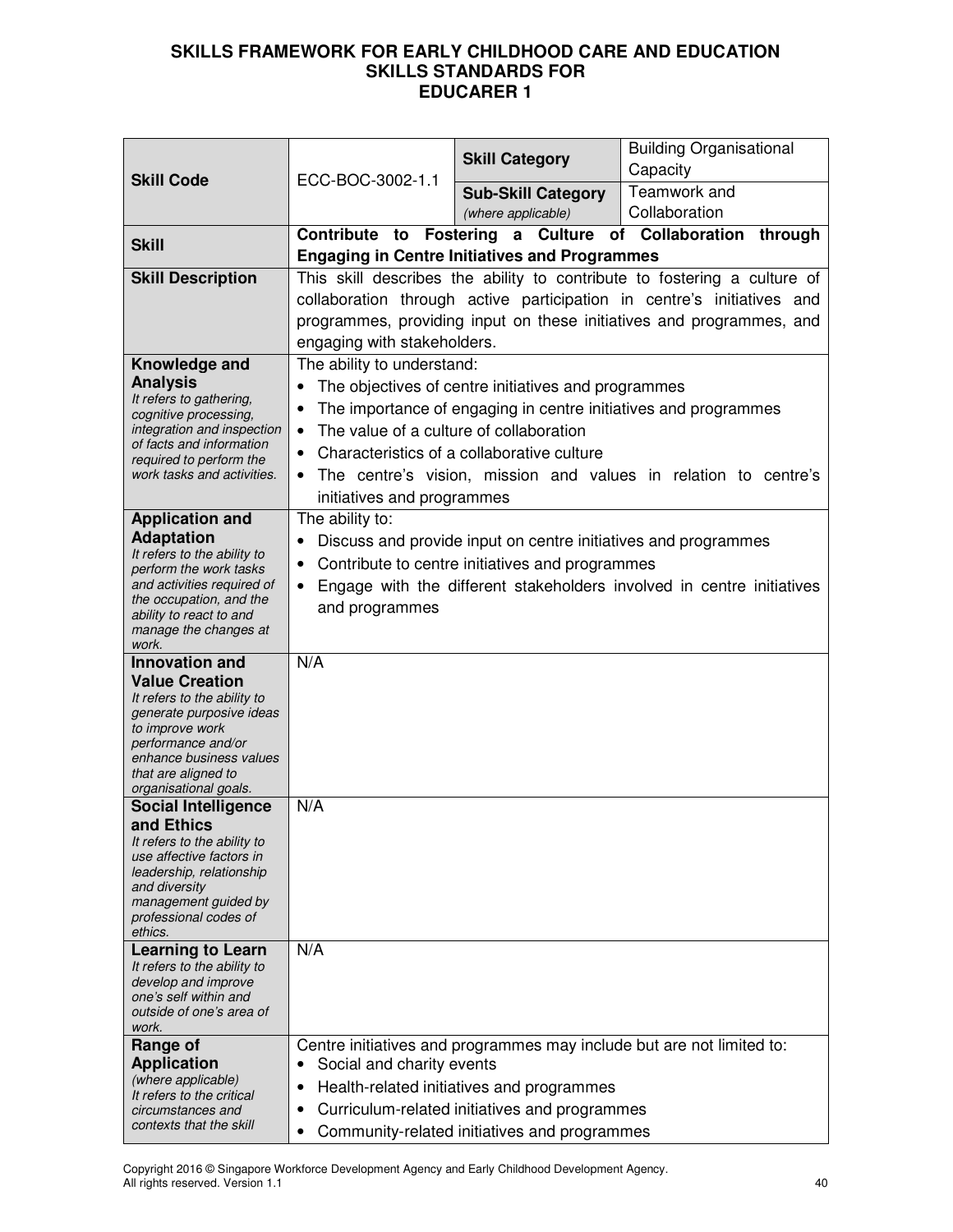| may be demonstrated. |                                                                                                                                                                                       |
|----------------------|---------------------------------------------------------------------------------------------------------------------------------------------------------------------------------------|
|                      | The value of a culture of collaboration may include, but is not limited to:<br>Shared ownership<br>Commitment to the implementation of change efforts<br>Robust solutions to problems |
|                      | Characteristics of a collaborative culture may include, but are not limited<br>to:                                                                                                    |
|                      | Regular opportunities for continuous improvement                                                                                                                                      |
|                      | Colleagues who are more likely to trust, value, seek advice and help<br>other colleagues                                                                                              |
|                      | Shared decision-making                                                                                                                                                                |
|                      | Shared resources and supplies                                                                                                                                                         |
|                      | Cooperative planning in teams                                                                                                                                                         |
|                      |                                                                                                                                                                                       |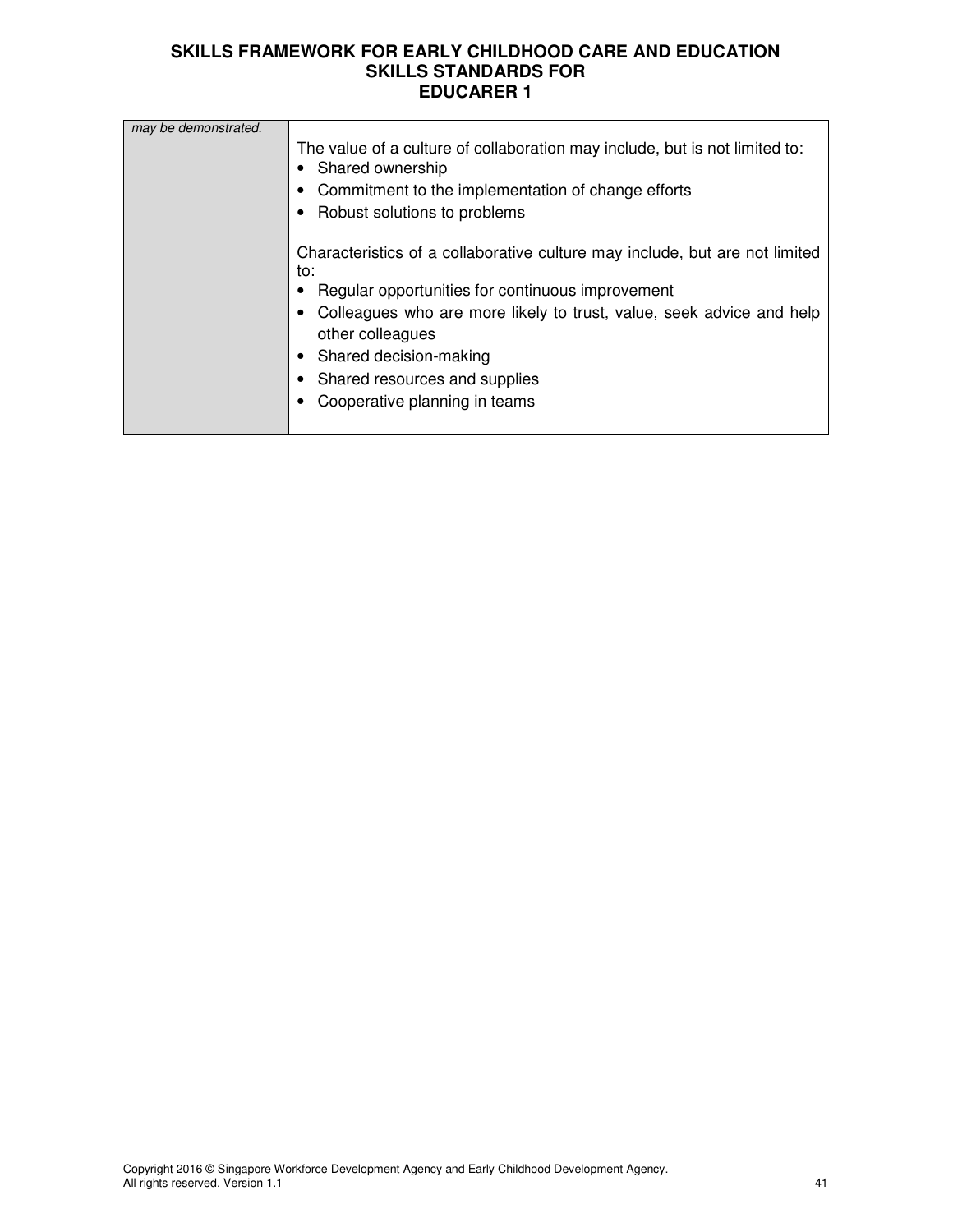|                                                              | ECC-BOC-3003-                                     | <b>Skill Category</b>                                       | <b>Building Organisational</b><br>Capacity                               |
|--------------------------------------------------------------|---------------------------------------------------|-------------------------------------------------------------|--------------------------------------------------------------------------|
| <b>Skill Code</b>                                            | 1.1                                               | <b>Sub-Skill Category</b><br>(where applicable)             | Visioning and Planning                                                   |
| <b>Skill</b>                                                 |                                                   |                                                             | Demonstrate Understanding of the Centre's Vision, Mission and            |
|                                                              | <b>Values (Educarer 1)</b>                        |                                                             |                                                                          |
| <b>Skill Description</b>                                     |                                                   |                                                             | This skill describes the ability to articulate, support, and align daily |
|                                                              |                                                   |                                                             | practices to centre's vision, mission and values. It also includes the   |
|                                                              |                                                   |                                                             | ability to identify key stakeholders, maintain and demonstrate           |
|                                                              |                                                   |                                                             | professional ethics, review and provide feedback to current              |
|                                                              | challenges and environment.                       |                                                             |                                                                          |
| Knowledge and                                                | The ability to understand:                        |                                                             |                                                                          |
| <b>Analysis</b><br>It refers to gathering, cognitive         |                                                   | The centre's vision, mission and values                     |                                                                          |
| processing, integration and                                  |                                                   |                                                             | The rationale behind centre's vision, mission and values and its         |
| inspection of facts and<br>information required to perform   | long term direction                               |                                                             |                                                                          |
| the work tasks and activities.                               | $\bullet$                                         | How own actions support the centre's objectives             |                                                                          |
|                                                              |                                                   |                                                             | The importance of maintaining professional ethics to uphold the          |
|                                                              | centre's vision, mission and values               |                                                             |                                                                          |
|                                                              |                                                   | • Strategies to support centre's vision, mission and values |                                                                          |
| <b>Application and</b>                                       | The ability to:                                   |                                                             |                                                                          |
| <b>Adaptation</b><br>It refers to the ability to             | Be able to identify key stakeholders<br>$\bullet$ |                                                             |                                                                          |
| perform the work tasks and                                   |                                                   |                                                             | Articulate to key stakeholders the rationale behind the vision,          |
| activities required of the<br>occupation, and the ability to | mission and values of the centre                  |                                                             |                                                                          |
| react to and manage the                                      | $\bullet$                                         | Align daily practice to centre's vision, mission and values |                                                                          |
| changes at work.                                             |                                                   |                                                             | Support the centre's vision, mission and values by demonstrating         |
|                                                              | such values in daily work                         |                                                             |                                                                          |
| <b>Innovation and Value</b>                                  | The ability to:                                   |                                                             |                                                                          |
| <b>Creation</b><br>It refers to the ability to               |                                                   |                                                             | Provide feedback on the centre's vision, mission and values              |
| generate purposive ideas to                                  |                                                   |                                                             | during periodic review with centre's leaders to ensure that they         |
| <i>improve work performance</i><br>and/or enhance business   |                                                   | are still relevant for current challenges and environment   |                                                                          |
| values that are aligned to                                   |                                                   |                                                             |                                                                          |
| organisational goals.                                        |                                                   |                                                             |                                                                          |
| Social Intelligence and<br><b>Ethics</b>                     | The ability to:                                   |                                                             |                                                                          |
| It refers to the ability to use                              |                                                   | and communication with stakeholders                         | Uphold the centre's vision, mission and values in collaboration          |
| affective factors in leadership,                             |                                                   |                                                             |                                                                          |
| relationship and diversity<br>management guided by           | $\bullet$                                         |                                                             | Begin to develop a core set of beliefs and values as an early            |
| professional codes of ethics.                                |                                                   |                                                             | childhood educator aligned to centre's vision, mission and values        |
| Learning to Learn<br>It refers to the ability to             | The ability to:                                   |                                                             |                                                                          |
| develop and improve one's                                    |                                                   |                                                             | Participate in discussions during periodic review of the centre's        |
| self within and outside of one's<br>area of work.            | vision, mission and values                        |                                                             |                                                                          |
| <b>Range of Application</b>                                  | N/A                                               |                                                             |                                                                          |
| (where applicable)                                           |                                                   |                                                             |                                                                          |
| It refers to the critical<br>circumstances and contexts      |                                                   |                                                             |                                                                          |
| that the skill may be                                        |                                                   |                                                             |                                                                          |
| demonstrated.                                                |                                                   |                                                             |                                                                          |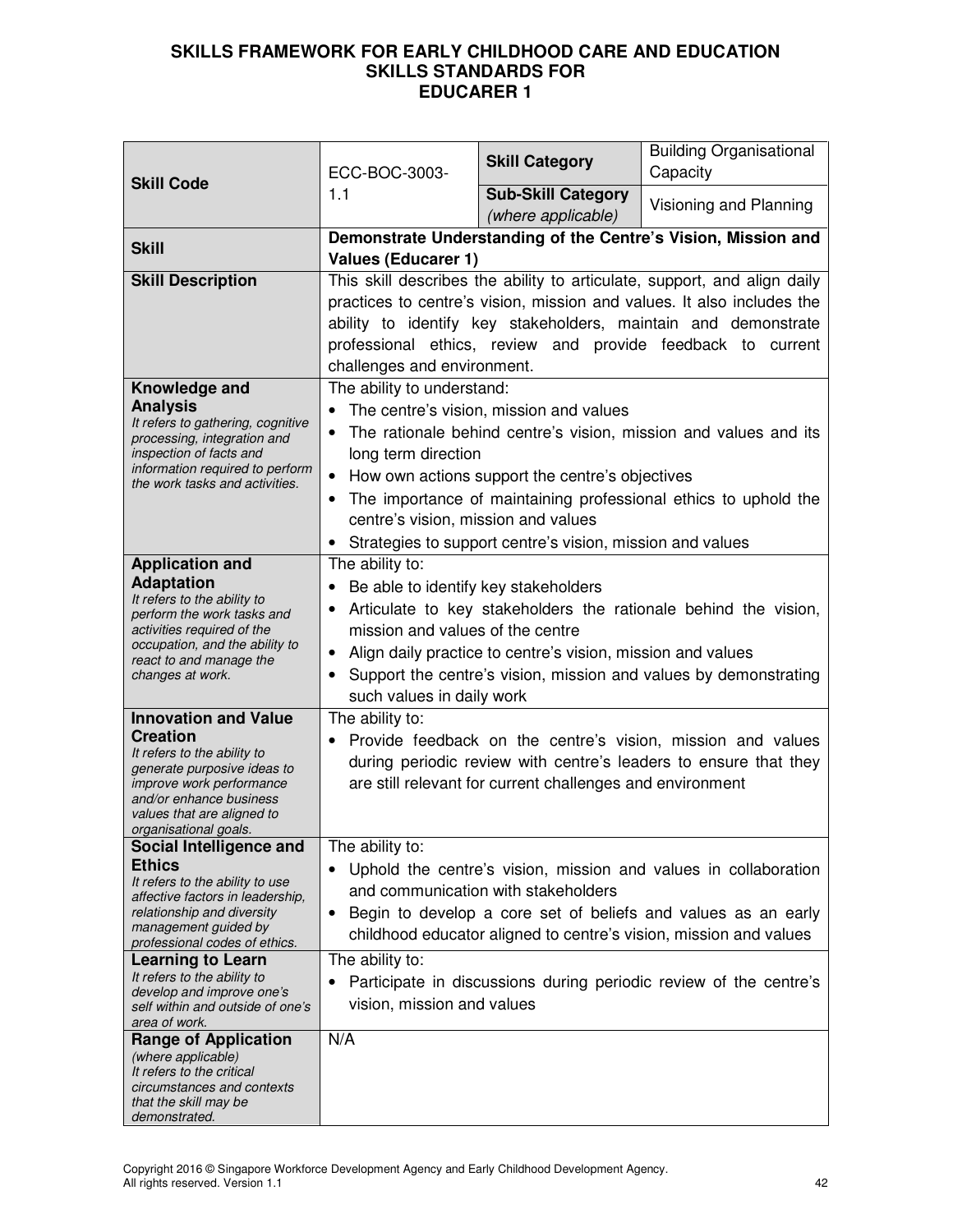#### **Version Control**

| <b>Version</b> | <b>Date</b> | <b>Changes Made</b> | <b>Edited by</b> |
|----------------|-------------|---------------------|------------------|
|                | 1 Oct 2016  | Initial Version     | ECDA/WDA         |
|                |             |                     |                  |
|                |             |                     |                  |